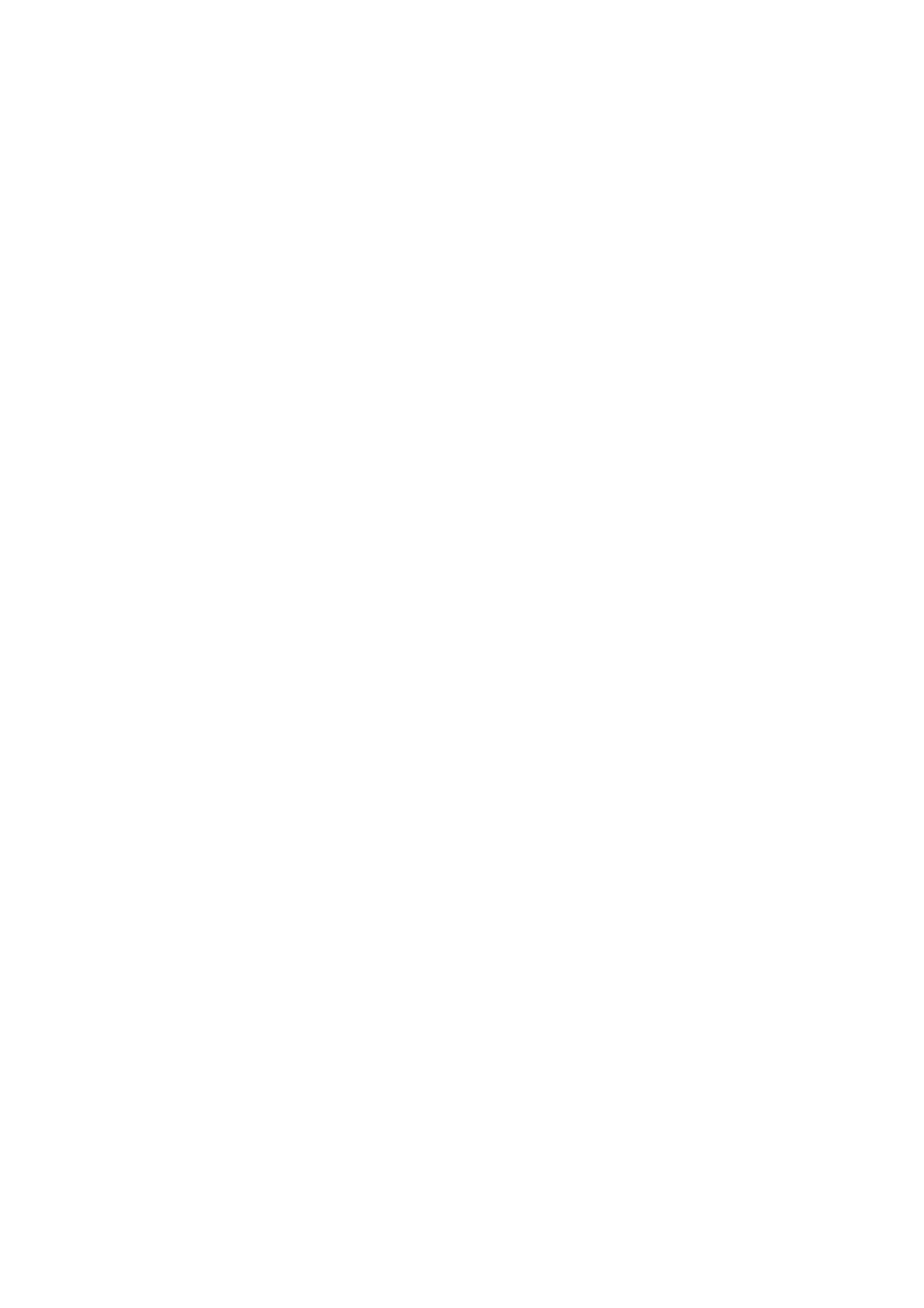

#### **THE NEW ZEALAND COUNCIL FOR SAILING FOR THE BLIND AND VISION IMPAIRED INC. (Blind Sailing New ZealandTM)**

#### **PATRON**

Her Excellency The Hon Dame Silvia Cartwright, PCNZM, DBE Governor-General of New Zealand

#### **VICE PATRONS**

Commodore, Royal New Zealand Yacht Squadron Chairman, Board of Trustees, Royal New Zealand Foundation of the Blind Mr Ralph Roberts, M.B.E. J.P. Mr Grant Dalton Mr Colin Spanhake Mr Richard Woodyear-Smith

#### **LIFE MEMBERS**

Mrs Beth Baylay, M.B.E. 1994-2002 Mr John Baylay 1994-1998 Mr Colin Spanhake 1998- Mr. Tom Rogerson

#### **HONORARY MEMBERS**

Ms Darylann Hobman, Mr John Murphy, Mrs Marie Murphy, Mr Don Mason, Ms Glynis Smith, Mr Francis Bouchier.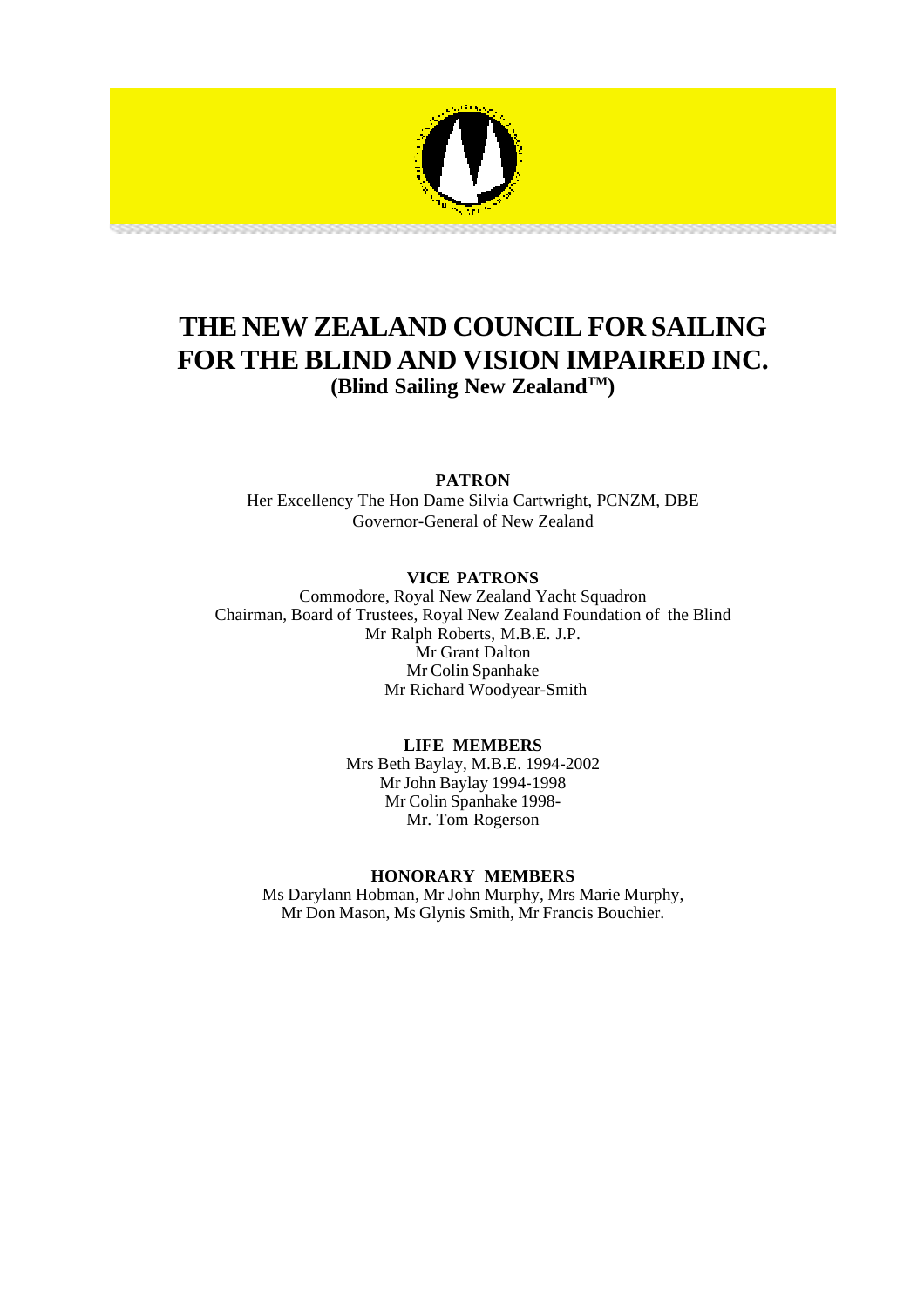## **Acknowledgements**

#### **THE ROYAL NEW ZEALAND YACHT SQUADRON and THE ROYAL NEW ZEALAND FOUNDATION OF THE BLIND**

Since its inception as recorded in the "background" section of this manual, the NZCVIP Inc. has operated with the support of the RNZYS and the RNZFB since 1987.

The RNZYS role has included sailing jurisdiction, use of club facilities and services to members of blind sailing.

The RNZFB has provided some NZ development finance and member funding for International Regattas.

Blind Sailing NZ™ continues to be appreciative of the support of these Organisations and others who contributed to this Manual.

Others who contributed to this Manual:

A O'Neill, 'Facing the Wind' (The Carroll Centre for the Blind, 1991, MA, USA); M Scanlan, 'Safety in Small Craft' (New Zealand Coastguard Federation, 1989); (The Royal New Zealand Foundation for the Blind) for 'What is it Like to be Blind?'; P Whiting, 'The Penny Whiting Sailing Book' extracts (Reid, Wellington) and 'Yacht Racing Rules and Safety Regulations' (New Zealand Yachting Federation Inc.).

This manual has been compiled by a Committee of Paul Barton, (Convenor); Colin Spanhake, Sue and Don Mason, John and Marie Murphy, Mark Mulcare, Bob Larkin and others.

Second Edition, published with the Authority of The New Zealand Council for Sailing for the Blind and Vision Impaired Inc. Revised, September 2000.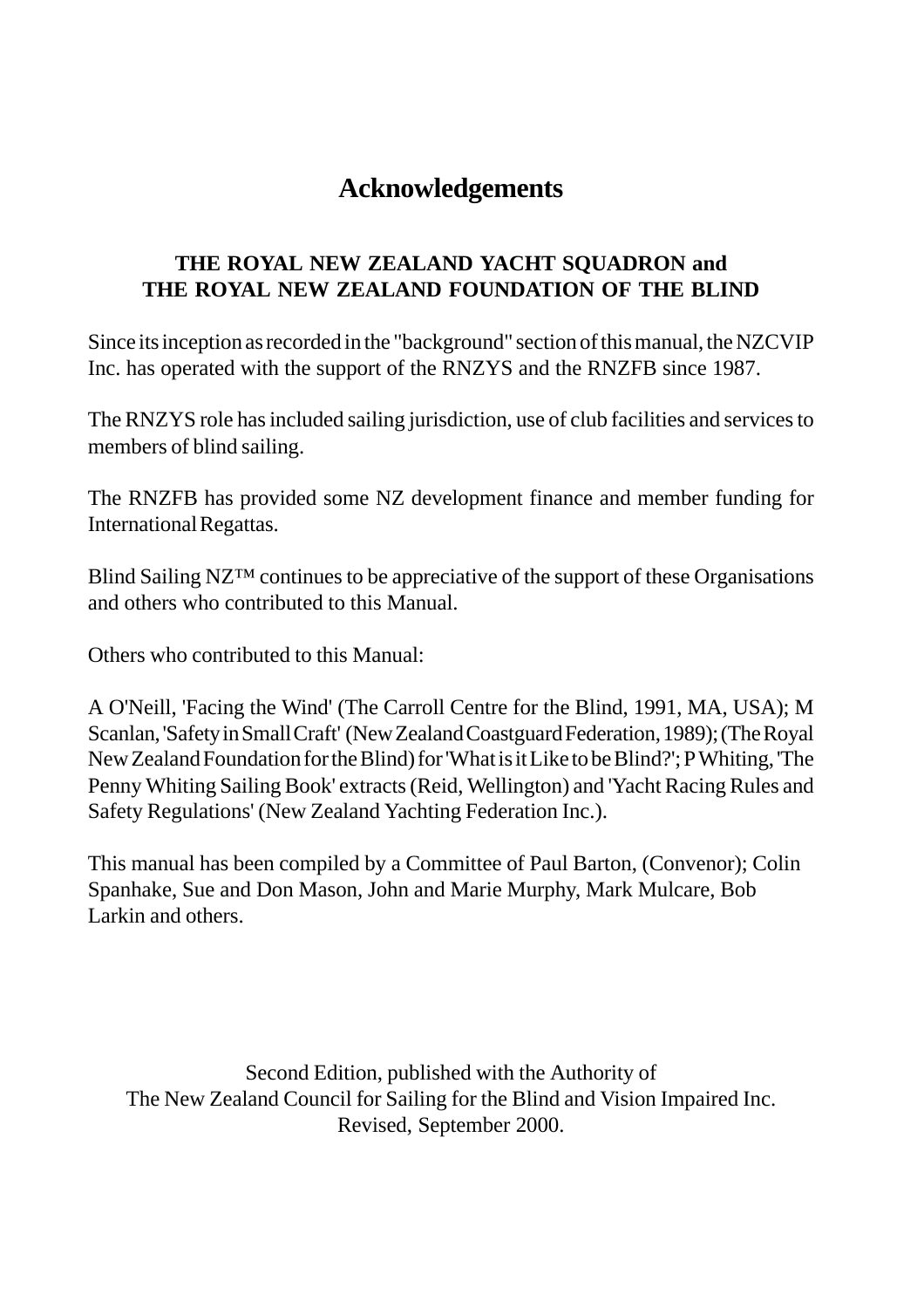## **CONTENTS**

| Officials 2000<br>Acknowledgements<br>Foreword                               |                                       |
|------------------------------------------------------------------------------|---------------------------------------|
| <b>CHAPTER1</b><br><b>INTRODUCTION</b><br>Objectives                         | 1<br>$\mathbf{1}$<br>$\mathbf{1}$     |
| <b>CHAPTER2</b><br><b>BACKGROUND</b>                                         | 2<br>$\overline{2}$                   |
| <b>CHAPTER3</b><br><b>INSTRUCTOR COMMITMENT</b><br><b>Instructor Grading</b> | $\boldsymbol{3}$<br>$\frac{3}{3}$     |
| <b>CHAPTER4</b><br><b>ASSESSING THE ABILITIES OF</b><br><b>BLIND SAILORS</b> | 4<br>$\overline{4}$                   |
| Level One - Beginners<br>Level Two-Intermediate<br>Level Three - Advanced    | 4<br>$\overline{4}$<br>$\overline{4}$ |
| <b>CHAPTER5</b>                                                              | 5                                     |
| WHAT IS IT LIKE TO BE BLIND?<br>How Sighted Can Help                         | 5<br>5                                |
| Special Considerations for                                                   | 6                                     |
| <b>Boating Environments</b>                                                  |                                       |
| Conditions of Visual Impairment                                              | 7                                     |
| <b>CHAPTER6</b>                                                              | 8                                     |
| COMMUNICATING WITH BLIND<br><b>SAILORS</b>                                   | 8                                     |
| Do's and Do Not's                                                            | 8                                     |
| Clock Analogy<br>"Up" and "Down"                                             | 9<br>9                                |
| <b>CHAPTER7</b>                                                              | 10                                    |
| <b>CERTIFICATION REQUIREMENTS</b>                                            | 10                                    |
| Level One - Introductory Certificate                                         | 10                                    |
| Level Two-Intermediate Certificate                                           | 11                                    |
| Level Three - Advanced Certificate<br><b>Instructor Status</b>               | 11<br>11                              |
| Certificate                                                                  | 12                                    |
| <b>CHAPTER8</b>                                                              | 13                                    |
| PRE-BOATTRAINING                                                             | 13                                    |
| Using the Model Yacht                                                        | 16                                    |
| <b>CHAPTER9</b>                                                              | 17                                    |
| <b>SAILINGTERMINOLOGY</b>                                                    | 17                                    |

Parts of a Sailing Boat 18 Weather 19

Page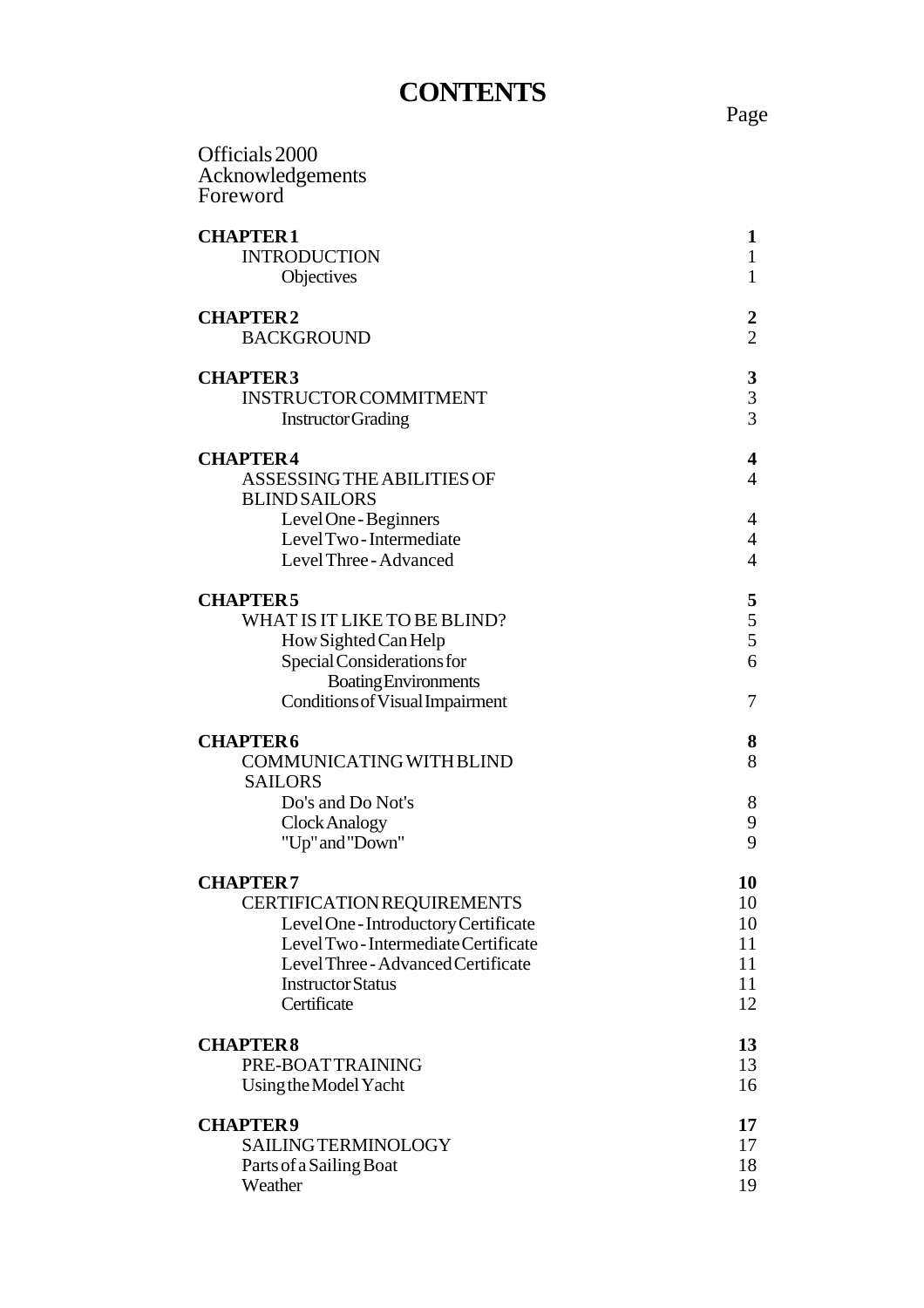## **CONTENTS**

(continued)

Page

| <b>CHAPTER10</b>                                                         | 20 |
|--------------------------------------------------------------------------|----|
| IN PREPARATION FOR SAILING                                               | 20 |
| <b>Introductions</b>                                                     | 20 |
| <b>BoatProfile</b>                                                       | 20 |
| <b>Boarding Procedures</b>                                               | 20 |
| Dinghies and Rowboats                                                    | 21 |
| <b>On Board Directions</b>                                               | 21 |
| Radio/RTCommunications                                                   | 22 |
| Locating Wind Direction                                                  | 22 |
| <b>Moorings</b>                                                          | 23 |
| <b>Dress</b>                                                             | 23 |
| Sighted Sailor's Duties                                                  | 23 |
| The Instructor's Role                                                    | 23 |
| <b>CHAPTER11</b>                                                         | 24 |
| <b>SAFETY</b>                                                            | 24 |
| Personal Safety                                                          | 24 |
| Man Overboard Procedure                                                  | 25 |
| Recovery Method When Under                                               | 25 |
| Engine Power - The Williamson Turn                                       |    |
| Man Overboard When Boat is Under Sail                                    | 26 |
| Other Emergencies                                                        | 27 |
|                                                                          |    |
| <b>CHAPTER12</b>                                                         | 28 |
| <b>SAILING TECHNIQUES</b>                                                | 28 |
| <b>Boat Balance</b>                                                      | 28 |
| Helming                                                                  | 28 |
| <b>Sailing Handling</b>                                                  | 28 |
| Mainsheet                                                                | 28 |
| Headsail                                                                 | 29 |
| Trimming                                                                 | 29 |
| Tacking                                                                  | 29 |
| <b>Jibing</b>                                                            | 30 |
| Sailing Devices                                                          | 30 |
| Audio Compass                                                            | 30 |
| Cruising/Racing                                                          | 31 |
|                                                                          |    |
| <b>CHAPTER13</b>                                                         | 32 |
| <b>RULES OF THE ROAD</b>                                                 | 32 |
| <b>Racing Rules</b>                                                      | 32 |
| <b>CHAPTER14</b>                                                         | 33 |
| USEFUL KNOTS SHEETING & WINCHING                                         | 34 |
|                                                                          |    |
| <b>GLOSSARY OF TERMS</b>                                                 | 35 |
|                                                                          |    |
| THE NZCSVIP INC. CONTACT ADDRESS                                         | 41 |
|                                                                          |    |
| AN INVITATION TO BE ASSOCIATED WTIH BLIND<br>SAILING NZ™ IN ANY CAPACITY | 42 |
|                                                                          |    |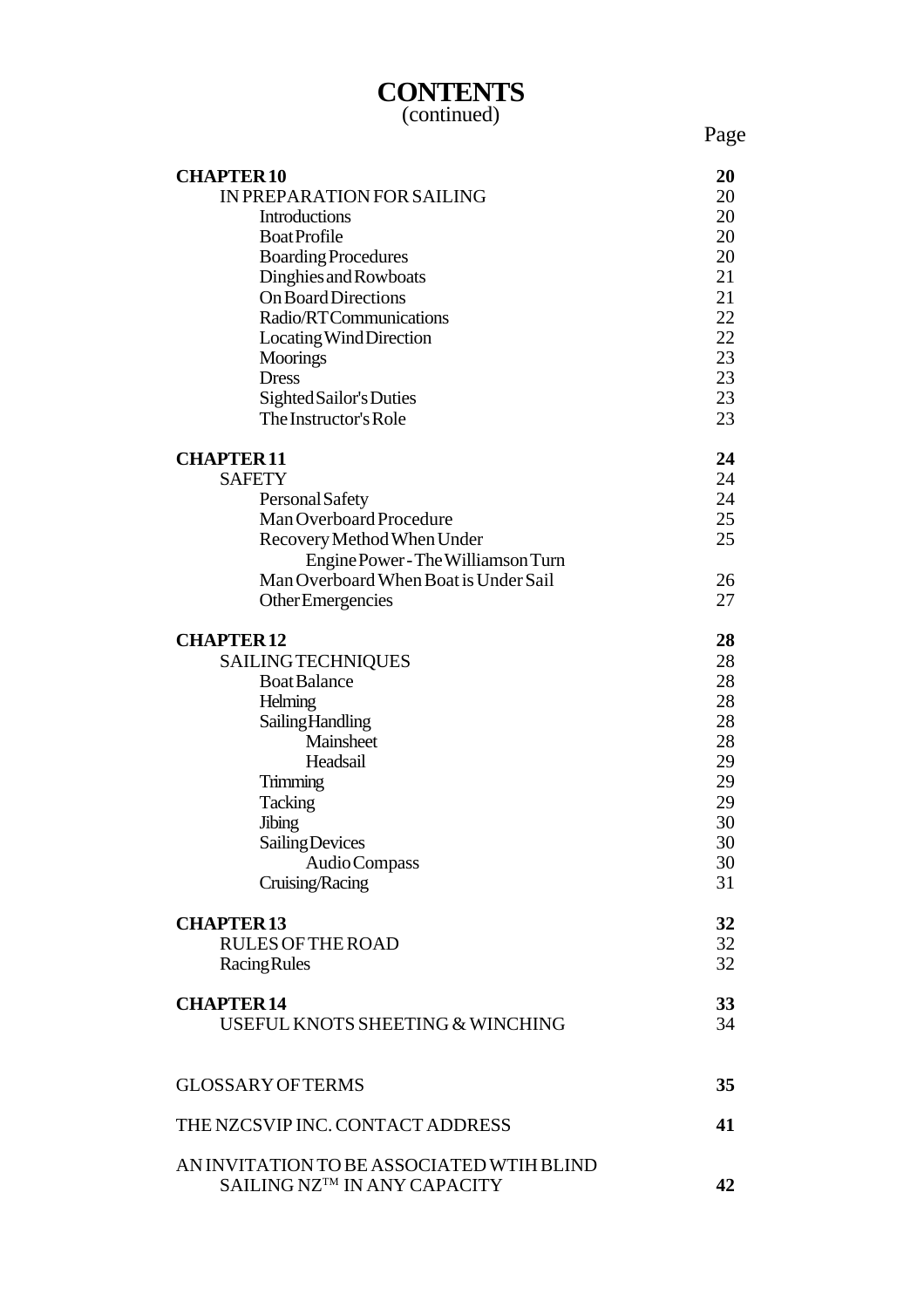## **Foreword**

"They said we couldn't do it", was the cry of one of the earlier vision impaired girl sailors at a time when many sighted sailors and indeed most Vision Impaired Persons (VIPs), thought that sailing was an activity carried out only by the fully sighted.

Time and experience have proved otherwise - not only can the vision impaired enjoy sailing but they can also excel at it.

In New Zealand the number of VIPs sailing and racing has increased enormously over the last few years. From small beginnings at a local level in Auckland, blind sailing has graduated from ever-growing, ever popular national sailing schools and regattas held annually, to the first ever International Blind Sailing Regatta in 1992 on the Waitemata Harbour in Auckland, in which ten different countries/states took part. The racing took place in a fleet of ten MRXs - the Royal New Zealand Yacht Squadron one design match racing fleet, and the enthusiasm engendered has changed the direction and impetus of blind sailing world-wide.

This manual is more than just that - it is a testament to the challenge taken up by the vision impaired and the dedication of many men and women both on and off the water who have encouraged and taught the blind to sail; skippers with their own yachts who have participated in courses and regattas; the Royal New Zealand Navy who have lent their Crown dinghies; the active and unstinted support of the Royal New Zealand Foundation of the Blind and the Royal New Zealand Yacht Squadron. Audio compasses and tactile aids have also played their part in the progress of blind sailing and racing.

The different parts of the manual speak for themselves. The vision impaired learn quickly and their sense of feel is uncanny. This is particularly noticeable in sailing with the feel of the wind on the head and neck. Running their hands over a hauled-out hull and they at once envisage the shape of the boat. A few minutes moving round the cockpit and deck and they are extraordinarily mobile and confident in their movements.

Already there is a Blind Sailing Club in Auckland, owning two boats of their own, and Sailing Weekends have been held in Christchurch, Wellington, Foxton, New Plymouth, Kerikeri, Tauranga and the Annual National School in Auckland and more are planned.

Sailing has indeed become a new dimension in the lives of many vision impaired and long may we all continue to support their endeavours.

John and Beth Baylay Life Members **The New Zealand Council for Sailing for the Blind and Vision Impaired Inc.**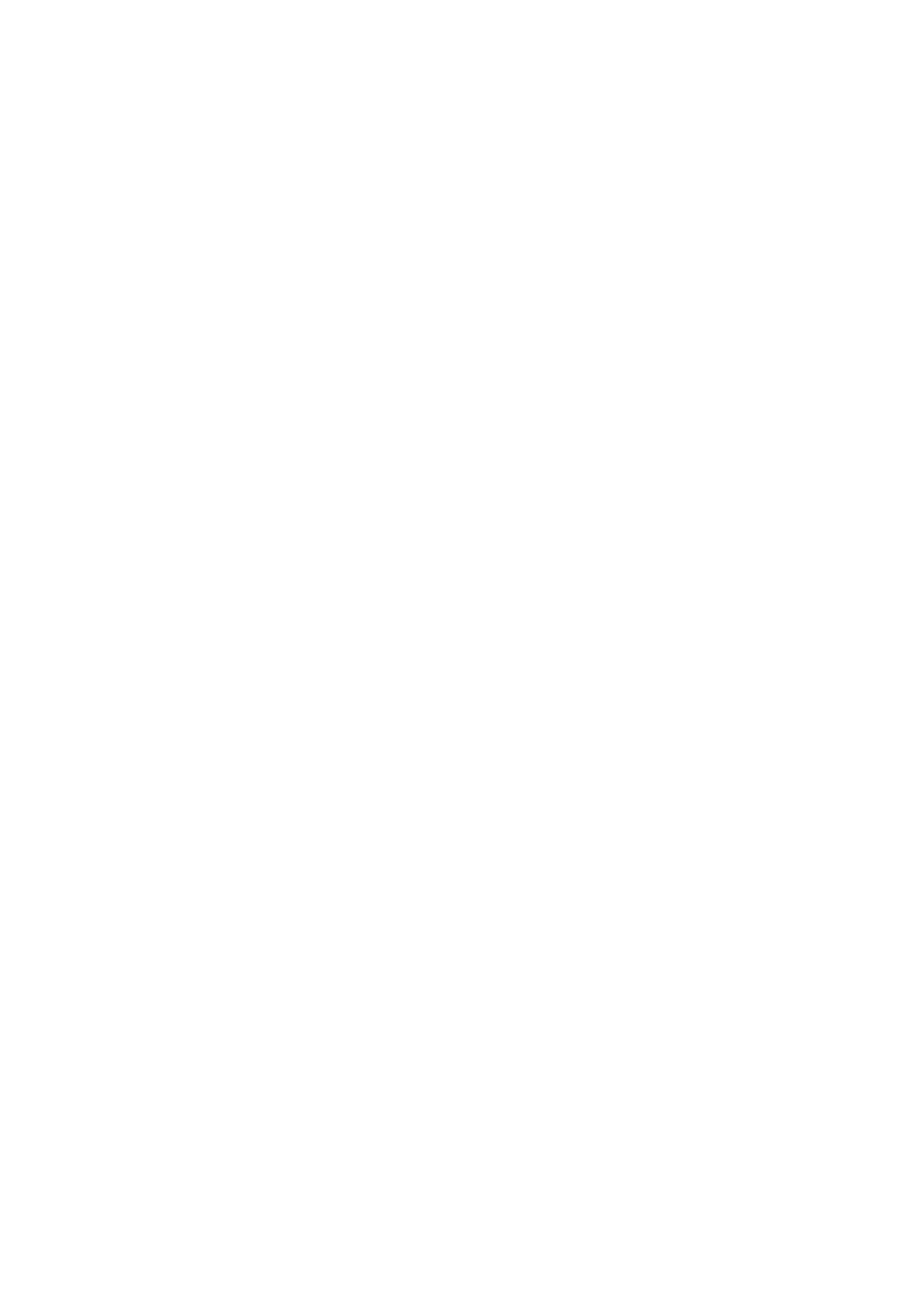## CHAPTER 1

## **INTRODUCTION**

This manual is intended for instructors and potential instructors of blind sailors in New Zealand and to introduce blind and vision impaired people to discover and excel in sailing. It builds on the experience of those involved in the movement to date, to highlight an approach to instruction which will maximise benefits and results of the activity for all parties. It is specifically geared to training on yachts generally described as "keelers" being sailed by a minimum of three persons. It is a general rule that each blind sailor has a sighted helper. However, much of the content relating to general instruction of blind sailors could equally be applied to training on vessels of all types and sighted helpers.

Instructors themselves must be competent sailors with a sound knowledge of sea rules. Prior experience with the blind is not necessary. In light of this, a basic grounding in the range of visual impairment and dealing with blind sailors is included. As with sighted people, the level of sailing expertise among blind sailors varies considerably and therefore, our programme is divided into three main instructional levels - Beginners, Intermediate and Advanced.

The parameters of these variations are described in more detail under ASSESSING THE ABILITIES OF BLIND SAILORS (page 4) and the desired results of the course for each group are highlighted under CERTIFICATION REQUIREMENTS (pages 10 and 11).

Most detailed attention is given to the requirements of the Beginner group as a basis for assisting instructors with the concept and practicalities of dealing with blind sailors in general. This allows more individualised instruction of specific groups according to their past experience as both instructors and sailors progress.

As with all sailing experiences, Crew Safety is a priority of the blind sailing programme and therefore this is a consideration throughout the Manual.

#### **Objectives**

Key objectives of the Blind Sailing Programme are to:

- Provide blind people with access to sailing.
- Introduce blind people to basic and advanced skills of sailing and promote opportunities for developing these skills.
- Give blind people additional confidence in sport and in other areas of their lives.
- Give blind people the opportunity to take part in community clubs.
- Enhance awareness among the sighted population of blind people's sailing capabilities.
- Provide opportunities for sighted people to become directly involved in assisting blind people to achieve their potential without vast commitments of time or money.

The basic concept of this manual and the whole blind sailing movement, is that blind (and vision impaired) people can sail and to provide them with the opportunity to fulfil their chosen level of achievement. The results sought are all round enjoyment and satisfaction, building bridges between the sighted and blind and sharing the joys of one of this country's most popular recreational activities.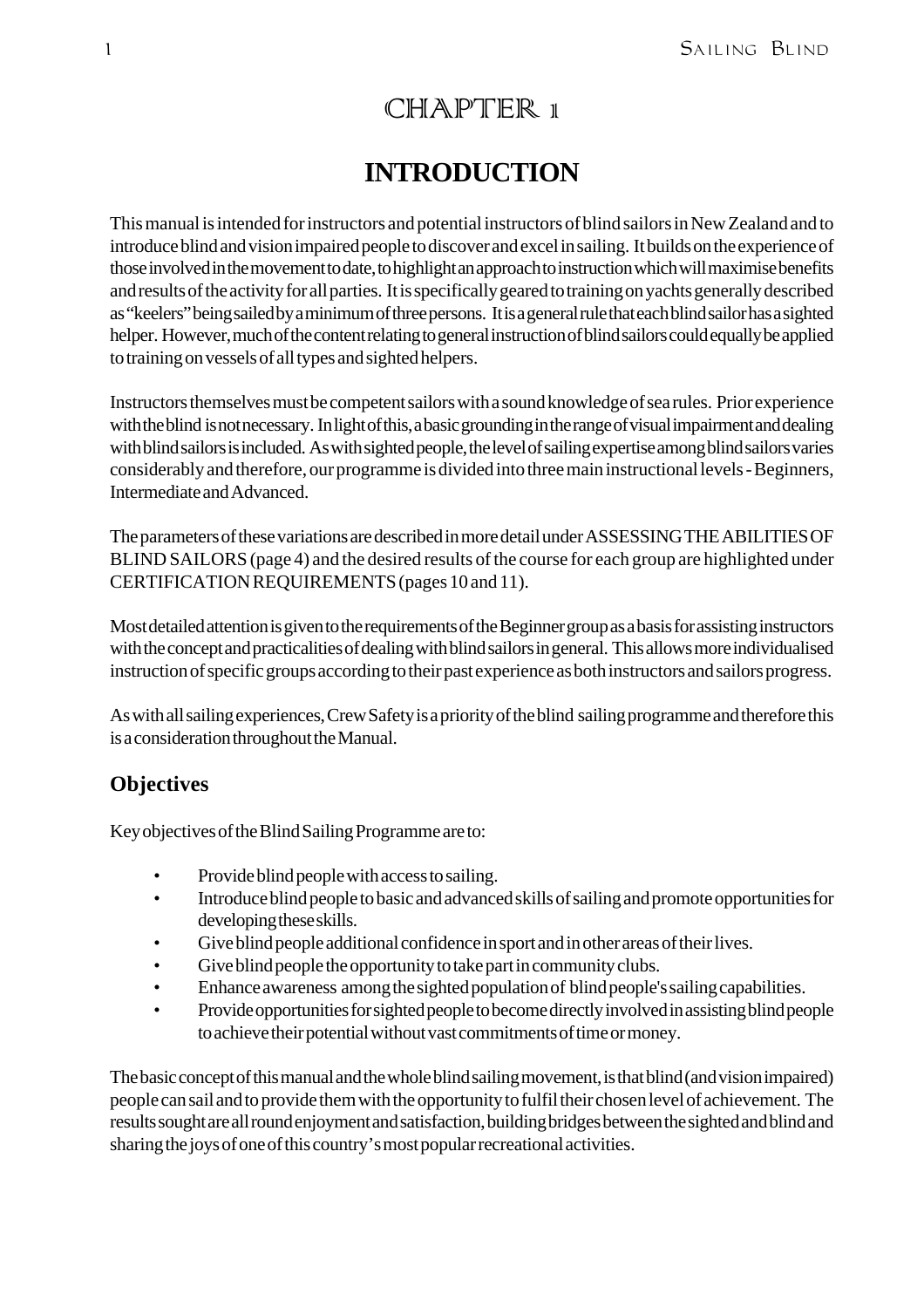## **BACKGROUND**

The 'idea' to teach blind people to sail in New Zealand originated from discussions between two Members of the Royal New Zealand Yacht Squadron, Bob Larkin and Colin Spanhake in 1985. Both were aware that some blind sailing activity had been going on for some years in overseas countries, particularly in Britain, but apart from individual sailing by some New Zealand blind, no organised teaching and promotion in New Zealand had been attempted.

With Bob Larkin's appointment as National Recreation Adviser for the Royal New Zealand Foundation for the Blind, the way was open to explore the 'idea'. Sounding out senior members of the RNZYS brought much encouragement as well as some scepticism. It also brought direct contact with John Baylay and Bressin Thompson. John had been founder of the Island Cruising Club in Salcombe, United Kingdom and had experience in teaching disabled persons to sail. Bressin, a past Commodore of the RNZYS, was owner of a 43 ft. keel yacht, 'Prize', and was willing to use it to explore the practicability of teaching the blind to sail. Colin Spanhake had access to John Lawrence's K Class keeler, 'Penelope', and these two boats were used in the early experiments. Four blind people; Glen Putz, Clive Lansink, Mary Snackenberg and Bob Wicks were involved with the Royal New Zealand Foundation of the Blind staff; Bob Larkin, Darylann Hobman and Maria Moran.

A meeting between Bob, Colin, John and Bressin at the Squadron in 1987 resulted in formally establishing a Committee for Sailing for Vision Impaired Persons and the production of a Syllabus for Training. In 1988 the first National Training School was held and has become, with the addition of a Regatta, as an annual event. Also in 1988 plans were made to become the New Zealand Council for Sailing for Vision Impaired Persons (NZCSVIP) and to Incorporate. This was completed in 1989 and the first meeting of the new Body was held in July of that year. The Association then affiliated to the New Zealand Yachting Federation (Yachting NZ).

The annual training school began with nine blind people and twenty sighted volunteer helpers and has grown greatly. Sighted helpers are essential to the safe conduct of blind sailing and their training and understanding of the needs of the blind is of equal importance to the training of the blind people themselves.

The initial intention of the whole Movement was to develop basic sailing skills to the level that blind sailors would be confident to join existing sailing clubs and that has occurred in places such as Foxton and Wellington. In Auckland, however, there was felt a need for the mutual support of other blind people and there were sufficient sailors and helpers to establish the Auckland Vision Impaired Sailing Club. This club has become Incorporated and we believe is the first of its kind in the world.

As a result of a suggestion by Ralph Roberts, O.B.E, a New Zealand delegate to the IYRU conference in London in 1989, the NZCSVIP Inc. initiated and subsequently conducted the first International Regatta for the Blind. This highly successful event was held in Auckland on the Waitemata Harbour in February 1992 and attracted twenty crews from ten countries or states. Preliminary steps were also taken to establish a world association for Sailing for the Blind which was established in 1994 at an International meeting in Perth, West Australia. Blind Sailing International has now held four World Championships and future regattas will be held every three years. NZ has won three out of four World Blind Regattas.

The need for highly trained instructors and sighted helpers for the ongoing development of blind sailors in all aspects of sailing, was one of the early concerns of the NZCSVIP Inc. The syllabus provided the "what" part of the programme, but there was no "how" part. This has since been remedied with an activate NZ Development Programme spreading the activity to Provincial areas. There was also an awareness that, with the blind sailors and their helpers gaining experience under various boat owners and instructors, that there was a need for some degree of consistency in the way that various essential sailing skills were performed and this handbook is intended to provide that basis.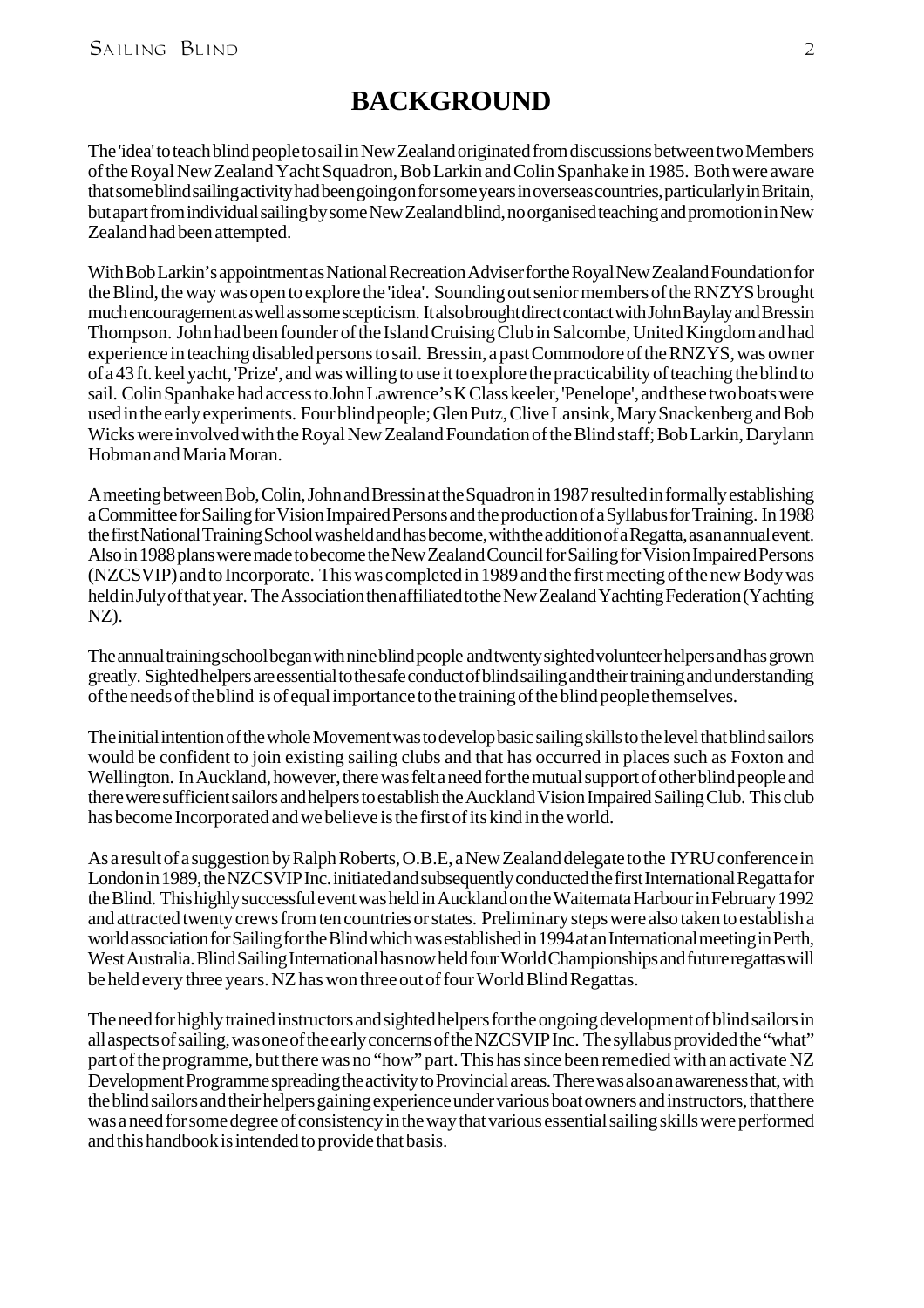## CHAPTER  $_5$

## **INSTRUCTOR COMMITMENT**

In line with the voluntary nature of the exercise, the level of involvement required in terms of time and energy is dependent on the individual. Currently the major undertakings of the NZCSBVIP Inc. are as follows:

#### i. **Sailing School**

Held annually, usually in November, originally over five days (Wednesday to Sunday), approximately 9.00 am to 3.00 pm. (Instructors need not be available for full course duration.) Now over three days to meet needs of members.

#### ii. **Paxus Cup Race**

Held annually as part of the Sailing School (requiring the involvement of experienced instructors of blind sailors).

#### iii. **Cruise, Day Sails**

A Cruise to a gulf island, Motuihi or Motutapu, with barbecue lunch and picnic. Log competitions, rowing races, picnic games and other activities. Longer cruises are held with the co-operation of the Royal New Zealand Navy.

#### iv. **NZ Development Programme**

In recent years, the NZ Development Programme has targeted blind sailing development in New Plymouth, Foxton, Christchurch, Wellington, Kerikeri, Tauranga, Napier and other provincial centres will be approached in the future, with the support of local yacht clubs. Programmes are dependent on suitable experienced skippers and craft.

In Auckland a Blind Sailing Club has been established. It has two boats and provides the basis for further racing and cruising commitments along with the associated requirements in training/preparation, etc. for those who wish to extend their participation.

The future of blind sailing in New Zealand depends entirely on the input and enthusiasm of those involved both as trainers, helpers and participants.

The ultimate objective is to provide every interested New Zealand blind and vision impaired person with the opportunity to experience sailing and achieve their chosen level of involvement - beginner to World Champion.

#### **Instructor Grading**

The suitability and skills of potential instructors will also be assessed by the NZCSBVIP Inc. with grading according to skills, including:

- Specialities, e.g. teaching beginners, racing, cruising and small boat (i.e. dinghy) capabilities.
- Formal sailing or other first aid qualifications.
- Previous experience with the blind.

As instructors are not required to have past experience in dealing with the blind, advice will be given to encourage their participation in everything from ashore to marine environments.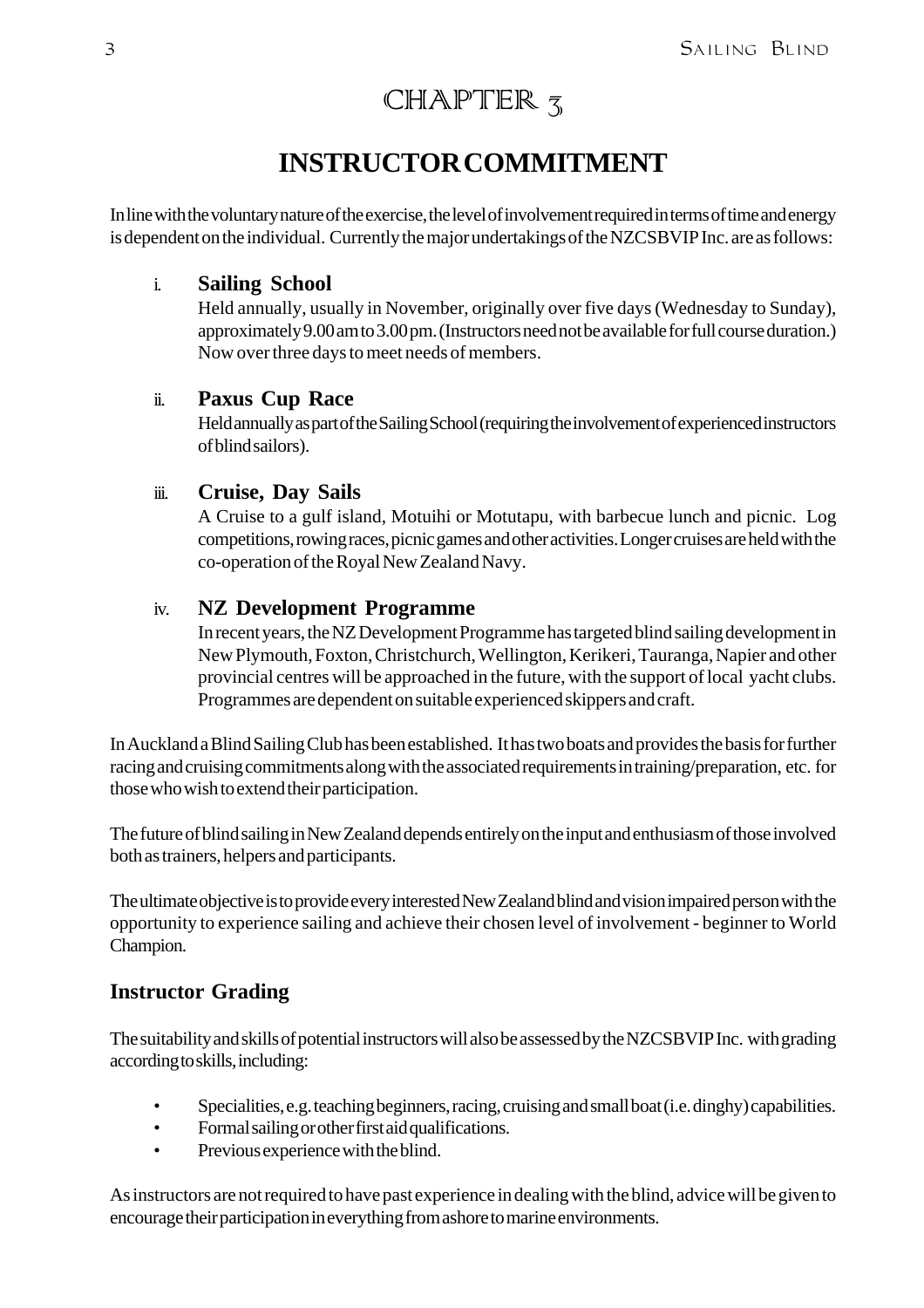## $CHIAPTIER 4$

## **ASSESSING THE ABILITIES OF BLIND SAILORS AND THEIR SIGHTED HELPERS**

The underlying principle of this manual is that blind people are capable of performing with the same skills as sighted people, except where sight is an essential component.

Obviously, recognising coloured lights, distinguishing signals, identifying port and starboard markers, discerning approaching craft etc. must be the function of associated sighted people. But most of the other functions necessary to sail a yacht efficiently and safely can be accomplished by blind sailors with only minimal input from sighted companions.

The range of skills demonstrated will be comparative to the skills of any fully sighted group. Some individuals will achieve skills equal to those of the most experienced and talented yachts people while others may master only a few basic tasks. All will realise their own potential to a level of their own choice and will gain a sense of achievement and satisfaction.

Upon registration they are graded on a three-tier system as follows:

#### **Level One - Beginners**

Blind people with little or no sailing experience, requiring guidance from the time they arrive at the dock and instruction in the basic skills of:

- Water safety.
- Ropework.
- Sailhandling.
- How a yacht sails.
- Beginners on boats.

#### **Level Two - Intermediate**

A good knowledge and understanding of the basic LEVEL ONE skills and are able to actively participate in:

- Helming a yacht.
- Handling sheets.
- Trimming sails.
- Tacking.

#### **Level Three - Advanced**

Someone who can perform all of the above LEVEL ONE and TWO tasks with minimal assistance and ready to experience:

- Operating on different boats.
- A variety of sailing conditions.
- Overnight cruises.
- Ship's husbandry.

#### **Instructor**

Some blind and vision impaired can achieve Instructor Status mainly achieved by sighted helpers.

The different achievements expected of blind sailors in order to reach certification and progress to the next level are given later under CERTIFICATION REQUIREMENTS (pages 10 and 11).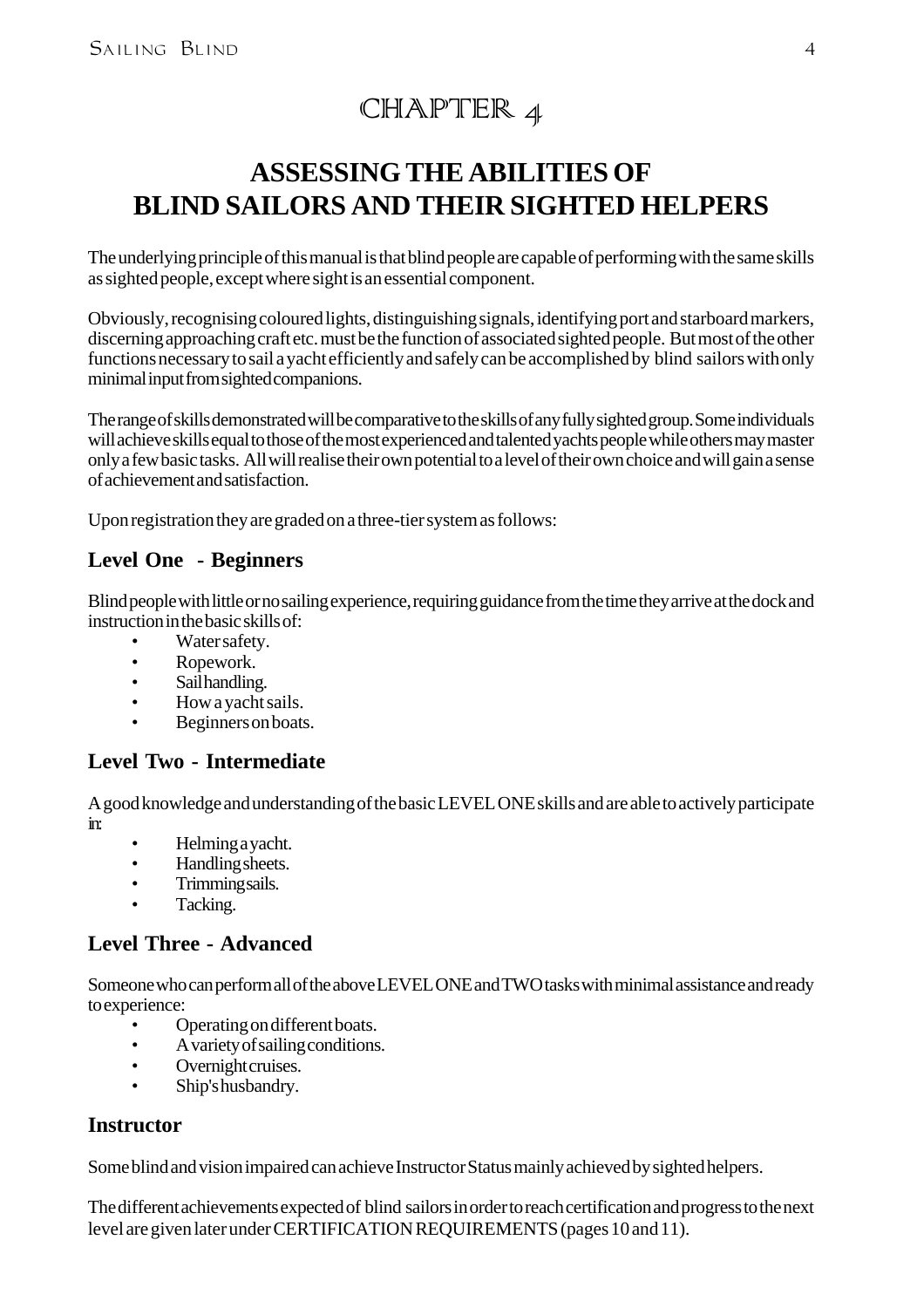## $\text{CHAMPTIER } 5 \text{}$

#### **WHAT IS IT LIKE TO BE BLIND?**

To imagine what it is like to be blind, close your eyes tight, think of something you do every day and then work out how you would do it if you couldn't see. How would you pour a glass of water, tell the time or play a game? Remember, people who are blind use their other senses: touch, smell, hearing and taste to help them.

Some people are born blind and have no idea what the world around them looks like. Many people lose their sight when they are older and can remember what they have seen. Some people are totally blind and have no sight at all. But, most people can see a little.

THE ROYAL NEW ZEALAND FOUNDATION OF THE BLIND'S BROCHURE, 'WHAT IS IT LIKE TO BE BLIND? on page 7, shows how the same scene may look to people with different visual impairments.

#### **How Sighted Can Help**

When you walk with a blind sailor:

- Ask if they need assistance.
- Offer them to take your arm (specify left or right).
- Extend your arm and the blind sailor will grasp it just above the elbow.
- Keep your elbow bent and tight to your body so that your forearm and that of the blind sailor are in a straight line.
- This should put you alongside each other with the blind sailor slightly behind.
- Walk at a natural pace.
- As you turn, the blind sailor will feel the turn through your arm and react accordingly.
- Inform the blind sailor of any major changes in the ground underfoot and overhead if dangerous.
- When approaching steps or curbs:
	- a) stop at the beginning
	- b) state whether the step or curb goes up or down
	- c) bring the blind sailor to the edge of the first step or curb
	- d) place their hand on any handrail if present
	- e) state if there is only one step or a whole flight (but don't count every step)
	- f) come to a full stop at the end of the steps or curb to indicate they have finished.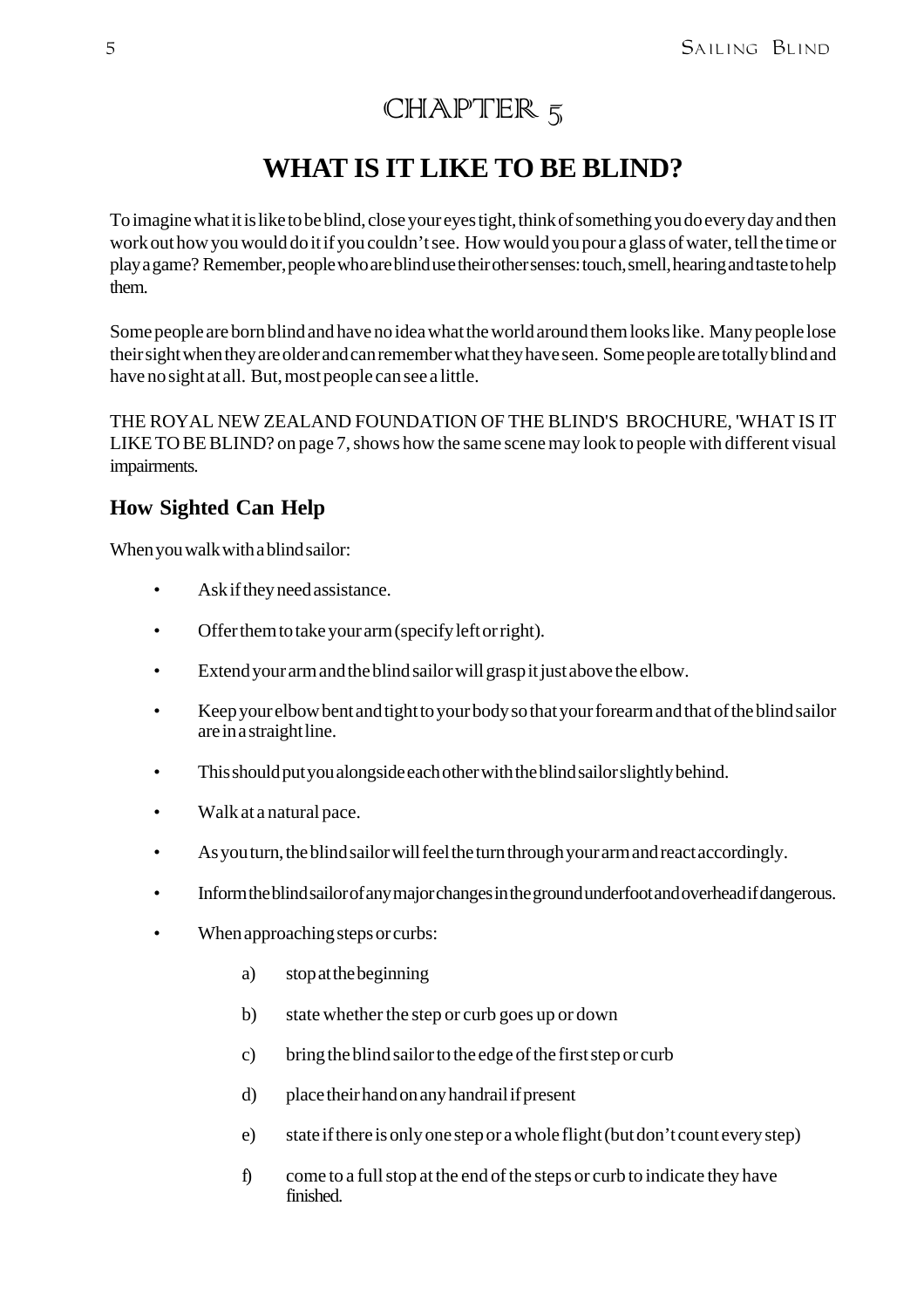#### $SALING$   $BLIND$  6

If the blind sailor uses a dog guide he/she will either hold the dog's leash and take your arm or elect to hold the harness and command the dog to follow you.

Arrangements should be made to leave dogs ashore when sailing, for the dogs' comfort and safety and of course, to protect the boats.

If the blind sailor uses a cane, he/she can hold the cane in a modified way to feel objects such as stairways, the boat, chairs and any other objects (either to locate them or avoid them) while being guided.

Describe distance in terms that a blind sailor will appreciate e.g. "there is a gap of an arm's length between the boat and dock." Greater distances may be expressed in the time likely to be taken to travel them. Guiding is exactly that - there is no need to push or pull, the motion of your arm will tell the person what to do.

When finding a seat for a blind person - put the person's hand on the back of the chair and they will be able to seat themselves.

If a blind sailor is alone - always state who you are when you approach - don't play "guess who" games.

#### **Special Considerations for Boating Environments**

When guiding blind sailors onto a gangway or boat ramp prepare them for a bumpy or slippery surface or a possible step or the opening at the top and bottom of gangway or boat ramp.

Be aware that travelling on floats and marinas can sometimes be hazardous if there are gaps or differences in buoyancy, requiring a step up or down. In such instances, the use of a cane to determine the nature of the step required is useful in addition to holding the guide's arm. Remember the stability of floats will be affected by people stepping on or off.

Fixed piers are less difficult to negotiate although pier endings without railings and other obvious hazards should be pointed out to the blind sailor in advance.

Be aware that harsh shadows can be hazardous for low vision sailors trying to follow the guide, visually.

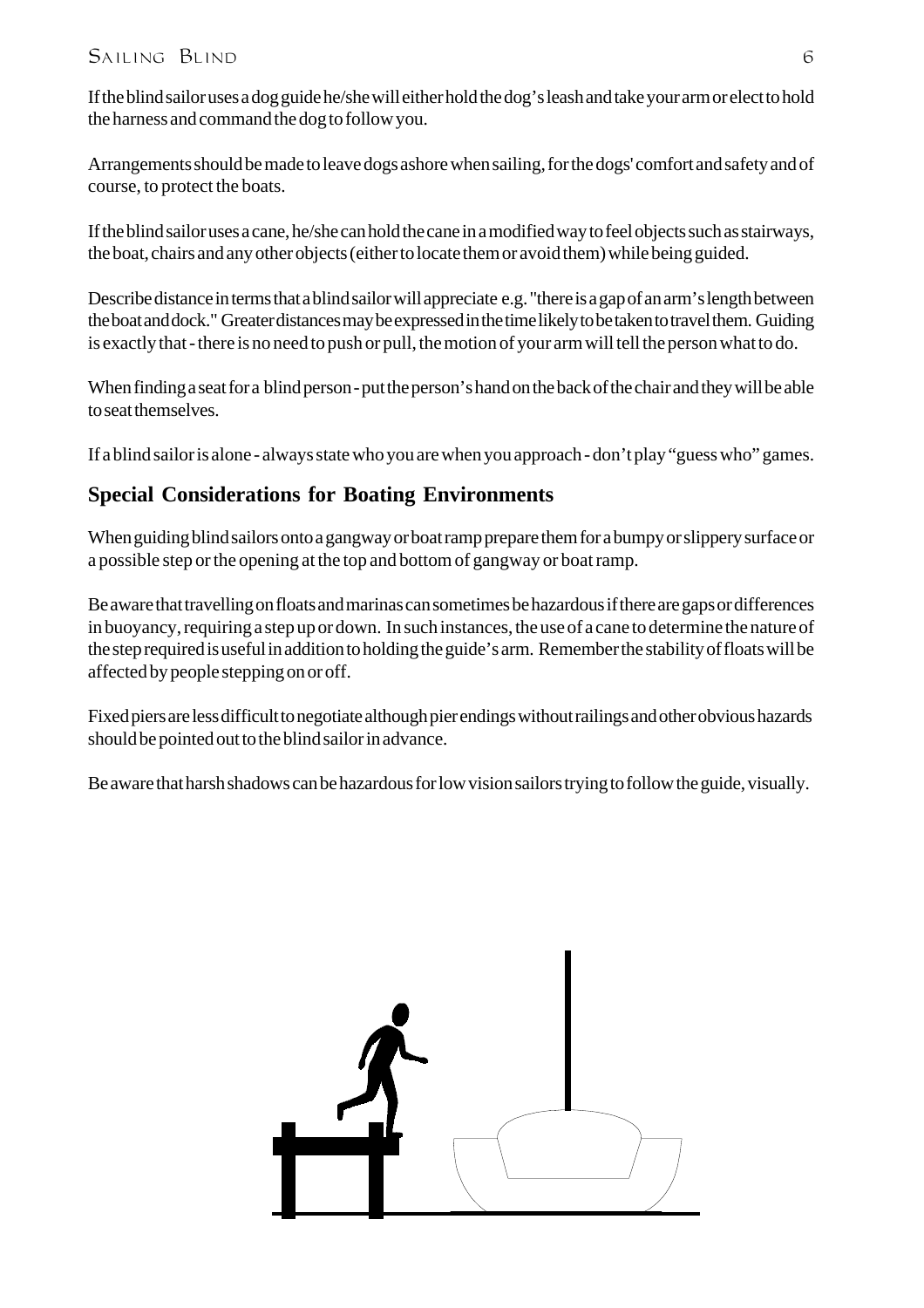## **Conditions of Visual Impairment**



**FULL SIGHT** 

A person with full sight sees a scene like this.



#### CATABACT

This is what the scene looks like when a person has a cataract, which is a cloudiness over the lens in their eyes.



#### **MYOPLA**

A person who is severely short sighted sets the scene this way.



DIABETIC RETINDPATHY Sometimes people have damaged blood vessels in their eyes and they see like this.



**MACULAR DEGENERATION** Some people have a large spot in the centre of their eye and can only see around it.



DETACHED RETINA In some cases the retina at the back of the eye can become detached and doesn't allow a person to see clearly.



#### GLAUCOMA

This is often called tunnel vision which allows a person to see with the centre of their eye, but not the outside.



Many people think blindness is black. It is not. There are varying degrees of blindness and most people we call legally blind have some form of vision. Sometimes this means they can see shapes, but not detail.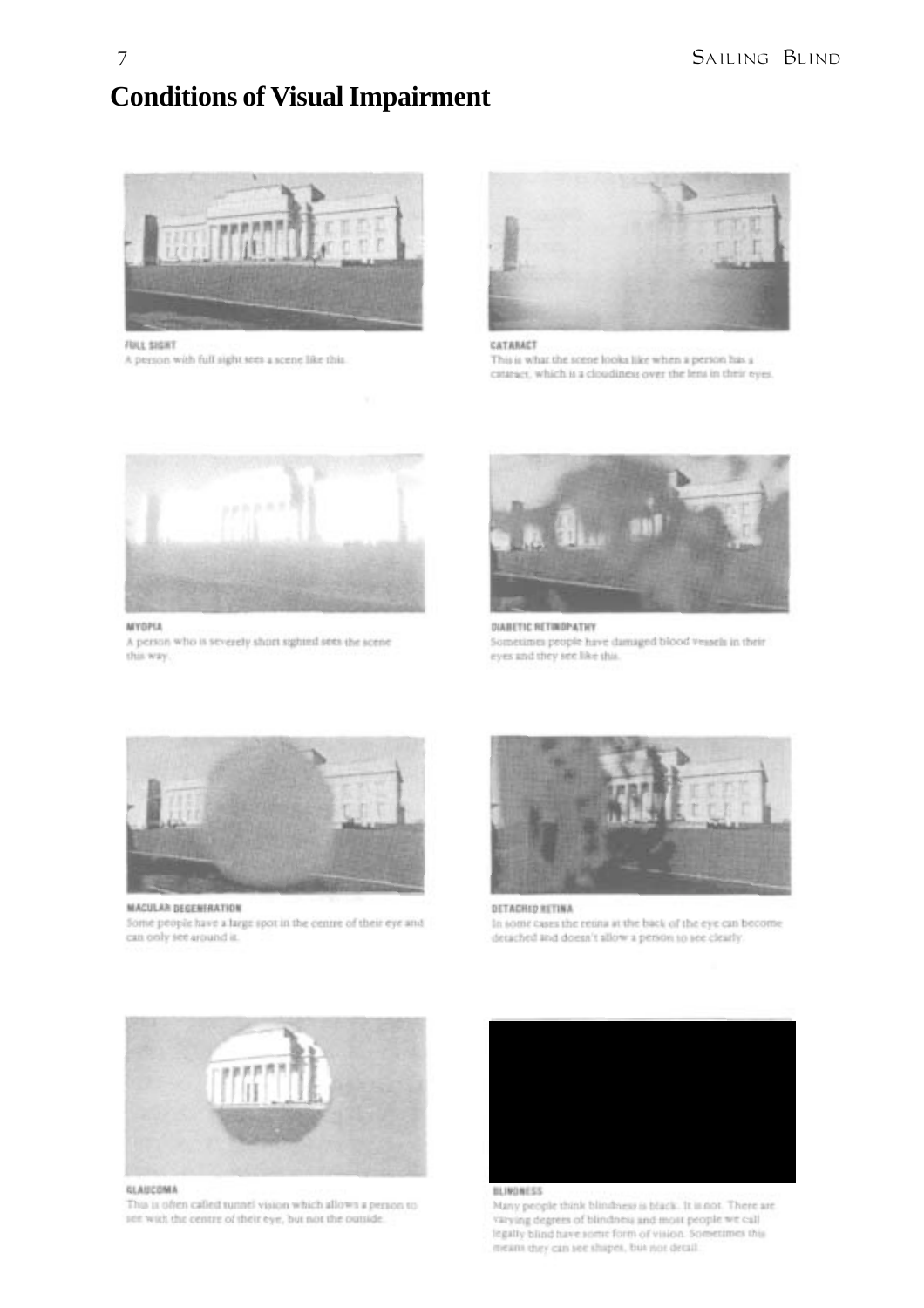## CHAPTER 6

## **COMMUNICATING WITH BLIND SAILORS**

#### **Do:**

- Remember that many blind and vision impaired people have a sight disability only.
	- Project your voice to overcome windy or other adverse situations, to make it heard by the whole crew/group.
	- Provide timely and precise information on the manoeuvre required.
	- Stipulate left or right according to the way the blind sailor is facing or port/starboard in relation to the boat.
	- Speak to the blind sailor directly not through their companions.

Use the same sequence of instruction you would for a sighted person except describe, illustrate and demonstrate in order to effectively communicate what needs to be done, how it needs to be done and where it is located. For example:

"We're on a port tack and we're approaching a boat on starboard who has rights on us. In this case we can't just bear off behind the boat because we have a pier on the right side that would be too close. We could tack but it would take us further from our destination. I suggest that you slow the boat down by letting out the mainsheet, giving the other boat room to pass. Once we're clear, pull in the mainsheet to pick up speed and get back on course."

Beyond sailing instruction, your conversation will depend on the personalities and interests of those aboard as in any social situation, e.g. scenery, interesting boats, past sailing experiences, etc.

• As appropriate and where possible, describe the general environment to the blind and vision impaired Sailors (and other crew) e.g., "on your right we are passing North Head."

#### **Don't:**

- Overly concern yourself with avoiding words like "look" and "see" as in "do you see what I mean?" and "look at it this way", etc.
- Describe objects and their location by pointing and saying "it's right there" or "watch out for that rock over there!"
- Shout (unless necessary due to adverse conditions).
- Be hesitant! The blind sailor needs to gain confidence in you, as a competent sailor and instructor.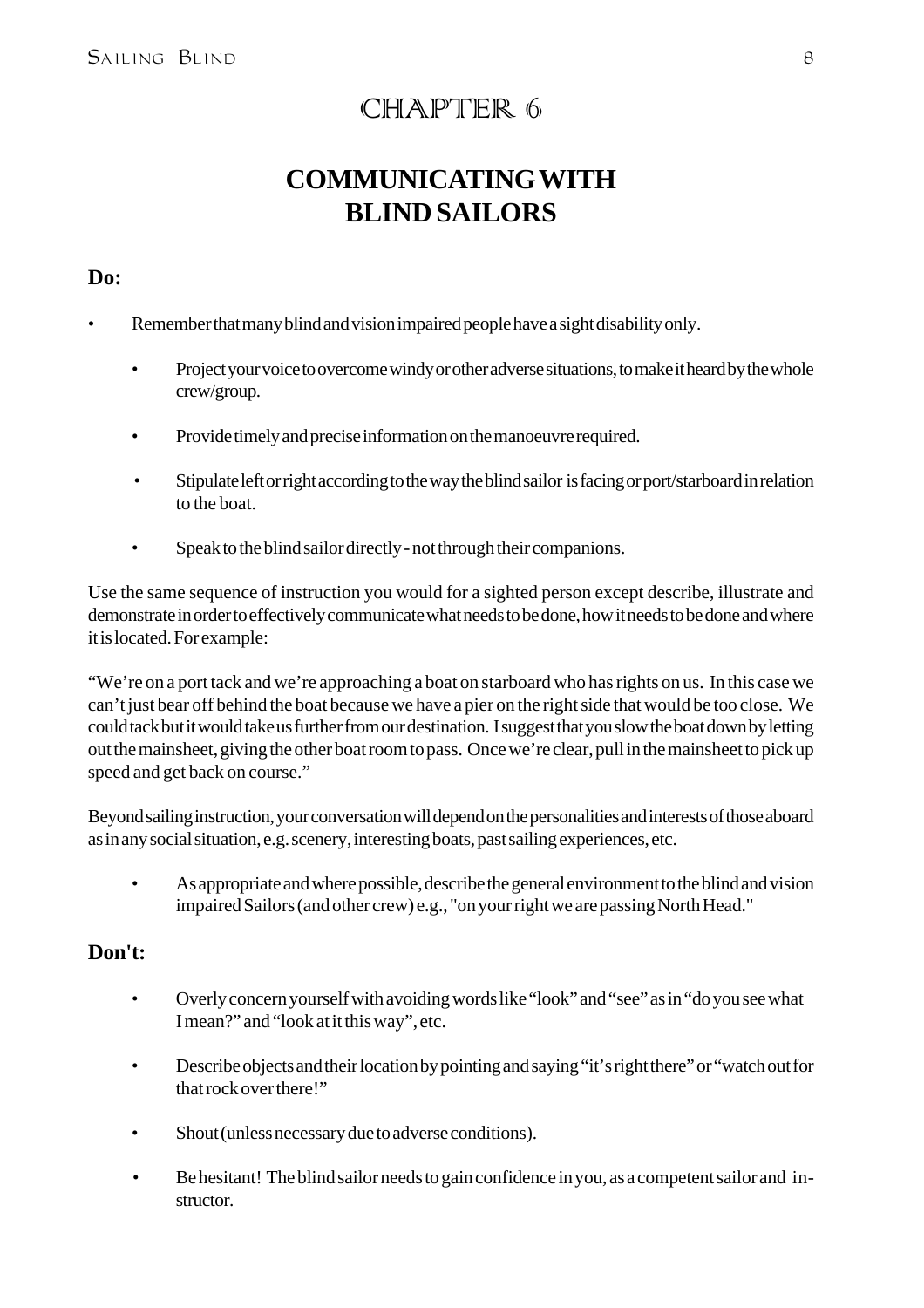#### **Clock Analogy**

The clock analogy is commonly used in describing the location or spatial arrangement of objects for blind sailors, e.g. on a dinner plate, it can be used to describe the positioning of different foods - meat at 6 o'clock etc.

This method can also be used to described the location of objects relative to the boat, the bow of the boat being at 12 o'clock, e.g. "there is a buoy at two o'clock to the boat," or "the wind is now at 8 o'clock to the boat". It can also be used to describe the location of objects within the boat, e.g. "the cleat for the headsail is at two o'clock to the boat" being careful to point out that 12 o'clock is at the fore end of the cockpit.

For objects aboard the boat it may be preferable to use the clock analogy relative to the person's body, the point at which the body is facing being 12 o'clock. Thus, the winch handle could be described to a person sitting on the leeward side of the cockpit as being "in a plastic holder inside the cockpit at three o'clock from you".

#### **"Up" and "Down"**

These terms are often used to describe the required movement of the bow of the boat, or movement of the tiller, although it is important to point out that there are differences.

"Bow up" means to bring the bow towards the wind. "bow down" means to swing the bow away from the wind. To achieve "bow up" one must push the "tiller down" or away from the wind, while to achieve "bow down" the tiller is pulled towards the wind. When the boat is heeled and the helmsperson is on the windward side as recommended the terms "up" and "down" when referring to the tiller are literarily true.

The clock analogy can be used to described the degree of tiller movement required. By using a range of movement from 0 to 4 each side of the centre (being zero) "down two" would result in a slow luff, i.e. the bow would swing towards the wind while "up two" would cause the boat to bear away. The amount of tiller movement required would vary from boat to boat.



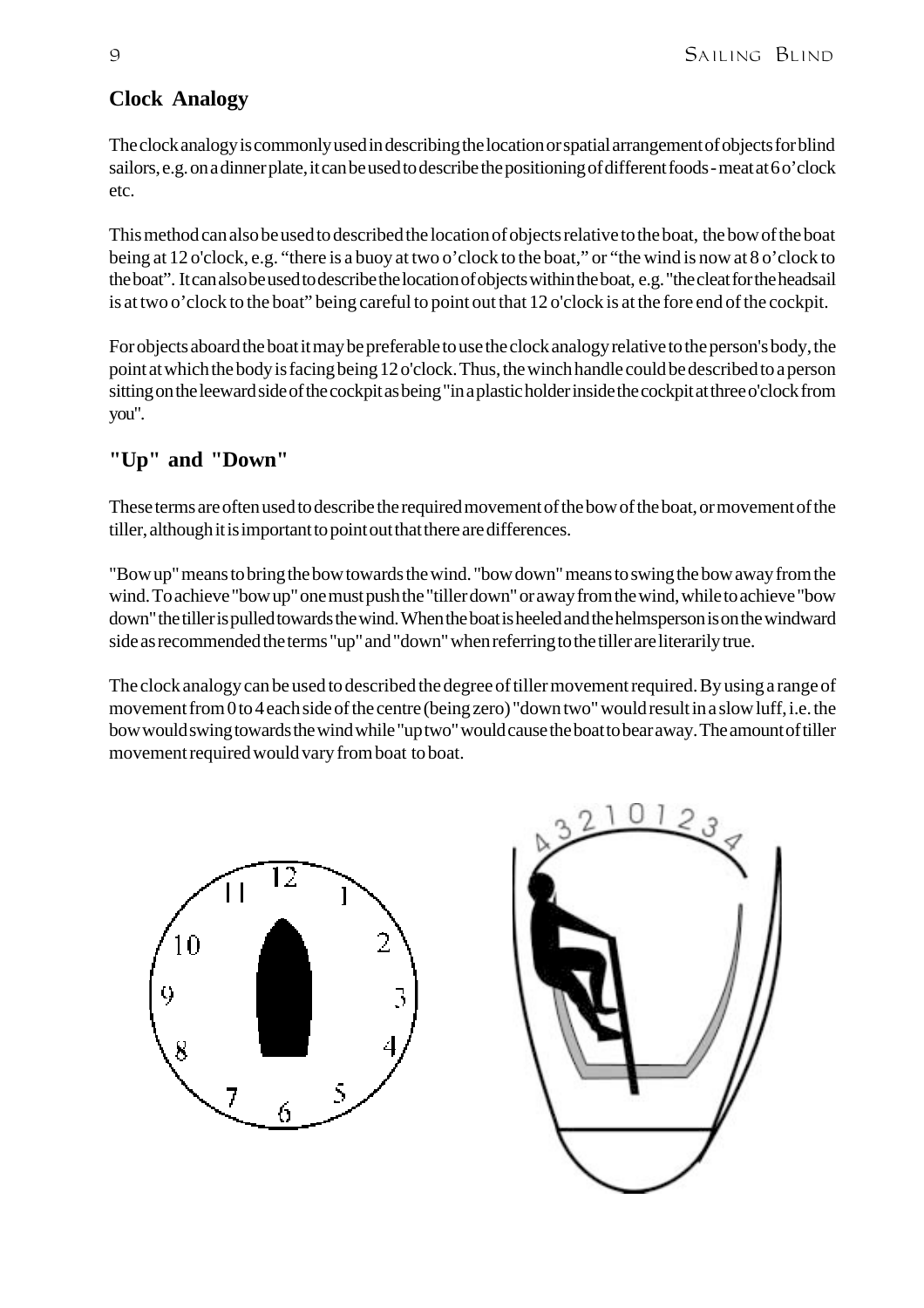## CHAPTER  $\eta$

## **CERTIFICATION REQUIREMENTS**

#### **Blind Sailing NZ - Certification System**

To recognise the achievements of blind people in becoming sailors, the varying degrees of proficiency will be periodically acknowledged by the NZCSBVI Inc. through the allocation of Certificates.

At all levels, training will combine both theory and practical experience. A log of each outing will be kept including assessment by the instructor, of the competencies demonstrated during the day. This log shall in turn be assessed by a panel of the NZCSBVI Inc and the results measured according to the necessary competencies as outlined in the Requirements. Log sheets are available from the Secretary, NZCSBVI Inc. (see CONTACT ADDRESS page 37 of this manual).

#### **Level One - Introductory Certificate**

The blind sailor will show competence in the following:

- Know the names of parts of a yacht, its rigging and sails and explain their functions.
- Know how a yacht sails (model yacht).
- Understands simple theory of sailing, e.g. angles of sail to wind, leeway, keel angles, centres of gravity and centres of buoyancy.
- Have experienced flotation in a buoyancy aid and general water safety activities.
- Know what is suitable clothing for various conditions.
- Can assist with leaving and re-entering a dock and/or weigh anchor and re-anchor.
- Make knots, hitches and bends for appropriate circumstances.
- Make simple sail trim adjustments, according to felt wind or boat direction changes.
- Helm a yacht in easy to moderate conditions (receiving guidance from a sighted helper where necessary).
- Handle main and headsail sheets with confidence and safety.
- Know and apply safety procedures on board a yacht.
- Use safety harness competently.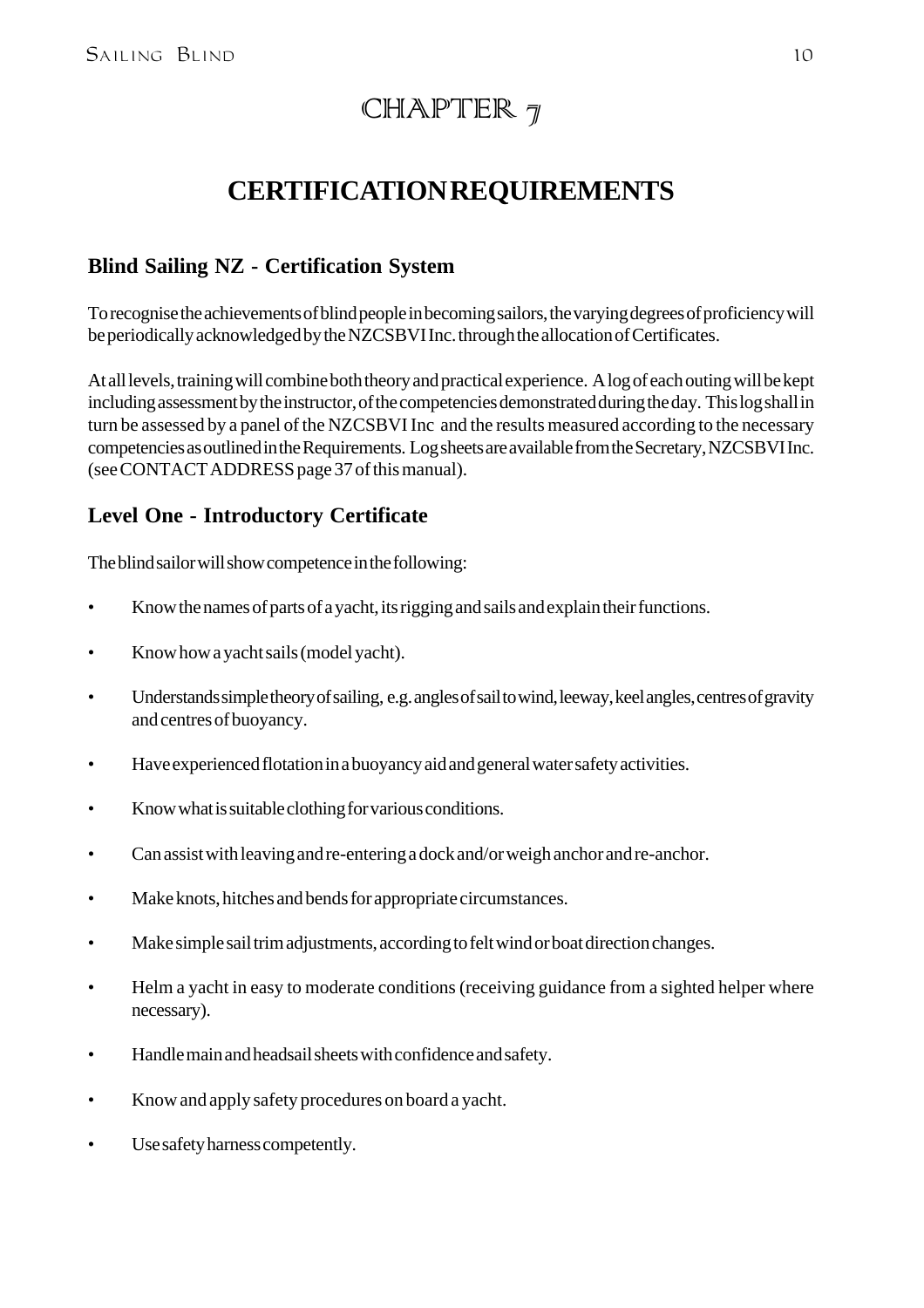#### **Level Two - Intermediate Certificate**

In addition to demonstrating competence in all of the requirements of the Introductory Certificate the blind sailor should be able to:

- Steer a yacht with reasonable efficiency on all points of the wind (with sighted advice).
- Hoist sails and adjust tensions according to wind strengths.
- Keep halyards and sheets in appropriate coiled state ready for further use.
- Start and stop motor as the need arises.
- Generally handle the yacht under way, under the direction of a sighted person.
- Understand factors affecting the selection of overnight anchorages.
- Understand and practice the procedure for "man overboard" drills.
- Maintain personal tidiness and hygiene while aboard.
- Assist with the preparation of a meal and cleaning up.
- Assist with ship's day to day operation including anchoring and mooring.

#### **Level Three - Advanced Certificate**

In addition to having mastered the competencies required for the Introductory and Intermediate Certificates, the Advanced candidate shall have completed at least one cruise involving one or more overnight stops. Knowledge of charts, laying off courses and steering to those courses is required. Operating an audio compass and experience in operating the radio is required.

The advanced sailor will be proficient under varying conditions and on a variety of boats. Sighted guides should only provide information on the location of marks, buoys etc. and the blind sailor must independently control the boat to sail around the marks on the prescribed course. However, the advanced blind sailor can ask for as much information as required and should be encouraged to do so.

#### **Instructor Status**

Advanced blind sailors and sighted helpers may further obtain Instructor status at the discretion of the NZCSBVI Inc.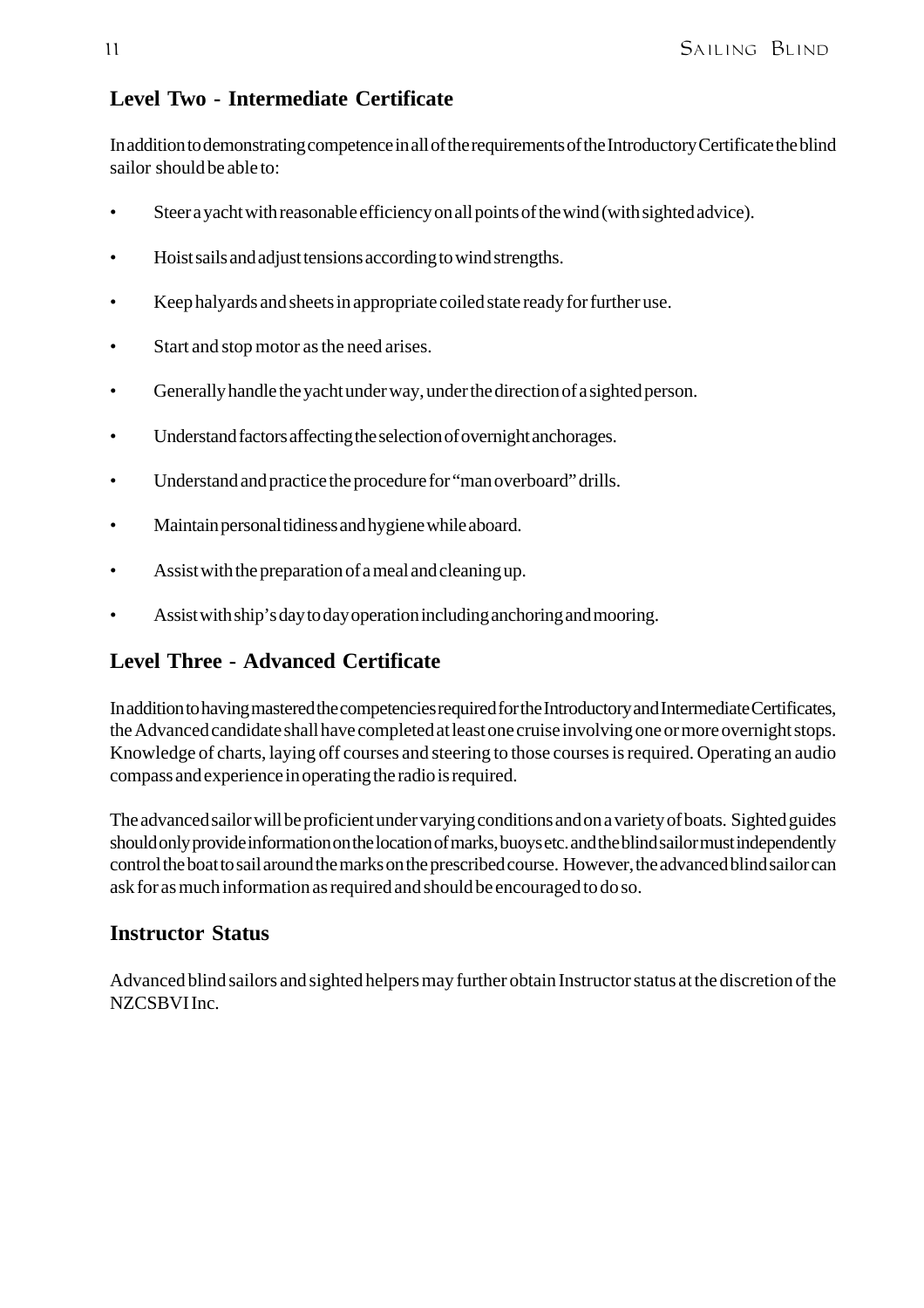| وأسابه<br>$\sqrt{\hbar\sigma}$<br>πŧ   | SANPLE |
|----------------------------------------|--------|
| IS IS TO CERTIFY THAT                  |        |
| HAS SATISFIED THE CRITERIA OF THE      |        |
| THE NEW ZEALAND COUNCIL FOR SAILING    |        |
| FOR THE BLIND AND VISION IMPAIRED INC. |        |
| AND HAS QUALIFIED AS AN                |        |
| NSTRUCTOR                              |        |
| <b>ON THIS DAY</b>                     |        |
| CHAIRMAN<br>SECRETARY                  |        |
|                                        |        |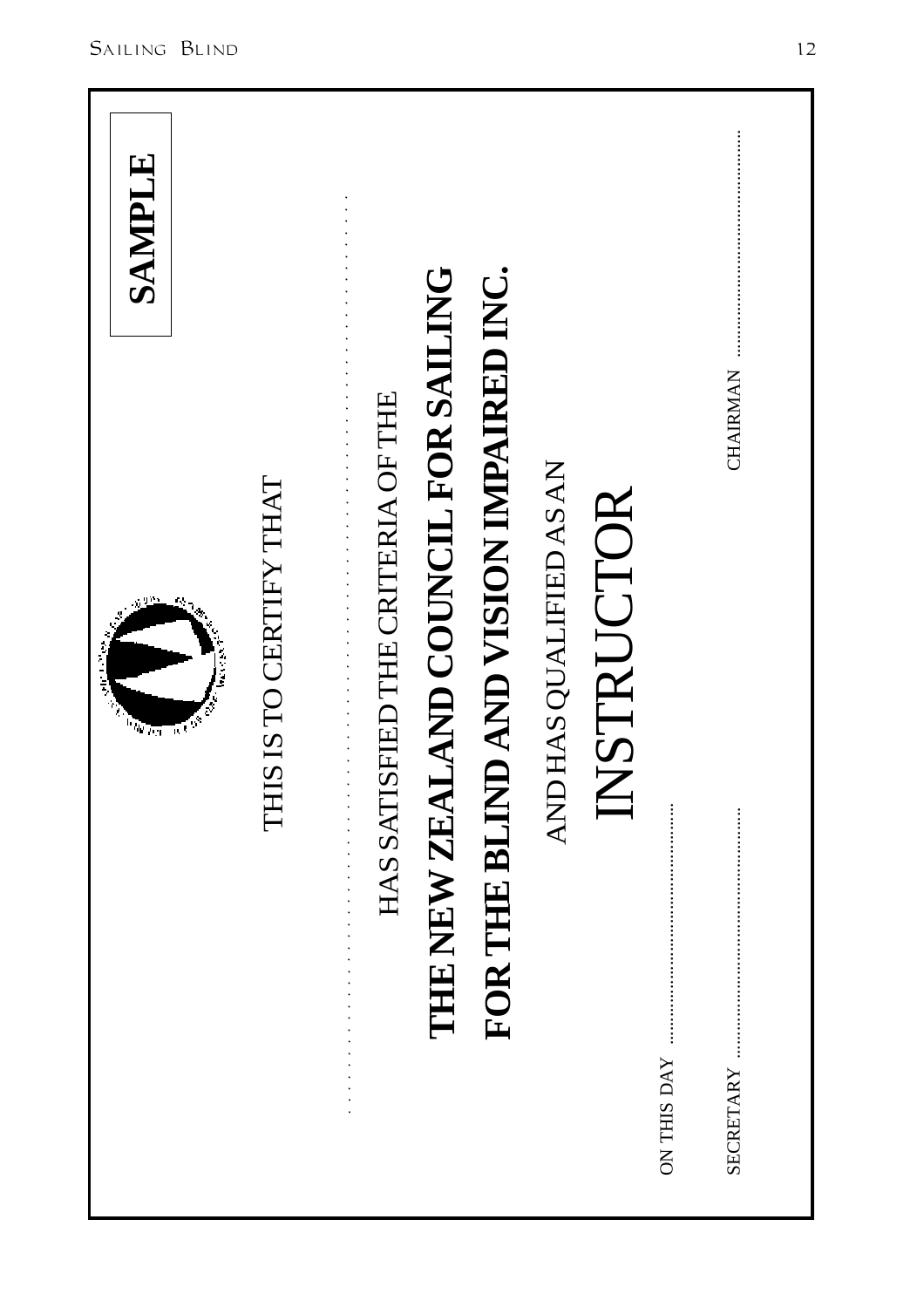## CHAPTER 8

## **PRE-BOAT TRAINING**

It is important to respect the independence and capabilities that blind sailors exercise, or could exercise in their everyday lives. They do not need "nursing". However, the sailing environment will present some unique situations and challenges to many and these should be taken into account.

The majority of pre-boat training will be required by Beginners who need some instruction before leaving home, on:

- Appropriate clothing (including wet weather gear, white soft soled shoes, etc.).
- Protection (such as sunscreens, sunglasses and hats).
- Food (suitable foods for your anticipated on board requirements) and drink.

#### **Theory**

Beginners can also benefit from some explanation of the theory of sailing before venturing aboard the boat. An introduction to include:

- The theory of propulsion and its various methods and principles.
- Underwater aspects of hulls including where stability comes from (preferably in conjunction with a boat yard visit or examination of a model to enable hands-on assessment by the blind sailors).
- Explanation of how boat is steered by stern (as opposed to motor car).
- Boat repair and maintenance systems, e.g. slippage, antifouling and explanation.
- Description of different types of boats power boats, yachts and motor sailers, etc.

#### **The Model Yacht being shown at the New Plymouth Yacht Club during a Sailing Weekend**

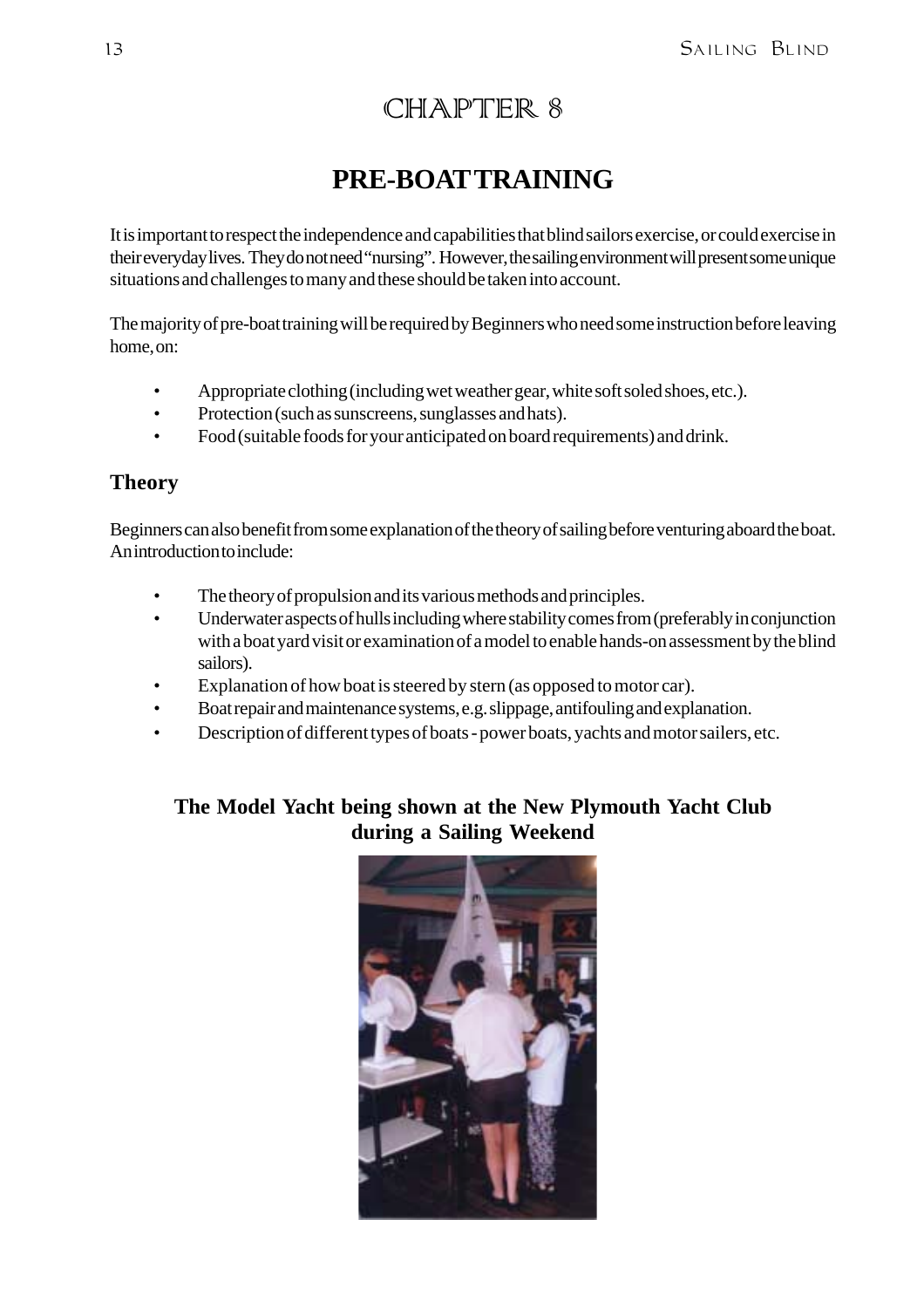#### **The Use of the Model Yacht**

#### **Introductory**

- 1. Set up model as per instructions included in the carrying case and place on a table. Remove the pin holding the gimbals to the base and the pin locking the yacht cradle to the pivot structure. In order to allow free movement around the model it is desirable to have the fan on a separate table and the model on a table only a little larger.
- 2. Position fan (ideally 50 cm, 3 speed) approximately 1.5 metres from bow of yacht with the centre of the fan approximately level with the half height of the mast.
- 3. Stand level with the cockpit of the yacht facing forwards towards the bow. Place hand nearest the yacht on the tiller protruding from the rear of the pivoting portion of the gimbals. Explain that the real tiller is in the cockpit of the full size yacht and it may be replaced by a wheel. Move the tiller to show its effect. Allow students to place their hand on yours and feel your movement. The student should be in front of you and face forward towards the bow. Allow the student to perform the movement unaided and then move to the opposite side of the boat, repeating the movements with the opposite hand. Ensure student always faces towards the bow and the hand nearest the tiller holds it. Facing towards the bow is important to easy determination of 'port' and 'starboard' Repeat this as many times as time and numbers permit.
- 4. Point out and name the parts of the yacht. The students touch the parts as you do so and repeat the name. Follow the sequence of Bow, Stern, Keel. Rudder, Port side, Starboard side, Port Bow, Port Quarter, Starboard Bow, Starboard Quarter, Beam, Mast, Main Boom, Jib Boom, Mainsail, Jib/Genoa/Headsail, (explain that the last three terms are often interchangeable, but do not try to explain the differences at this stage), Luff, Foot, Leech, Tack, Clew, Head, Mainsheet, Headsail Sheet, Kicking Strap. Repeat the sequence and then change order of pointing to the part at random and ask the student(s) to identify. Do not expect 100% success of recognition of the parts at this stage but point out that a competent learner sailor should know all of them, particularly Port and Starboard, Mainsheet and Headsail Sheet. Expressions such as "Abaft the Beam", "Forward of the Beam", "Aft" and "Forward" may be introduced now or later. Allow ample time for the students to touch and name on their own. Encourage use of the model for this purpose during break times or when they are free to do so.

#### **Sailing - On the Wind**

- 5. Switch on the fan to produce a moderate breeze. Switch on the boat motor and transmitter. Stand as before beside the starboard quarter with hand on the tiller. Place transmitter so that sail trim lever is within easy reach. Set sail trim to eased sheets.
- 6. Allow students to feel the direction from which the breeze is coming and relate it to the head-towind position of the model. Point out and allow students to feel that the sails are shaking.
- 7. Harden sheets with the radio sail trim lever. Draw attention to the fact that the sails are still shaking. Now pull tiller towards you gradually and point out that the sails gradually stop shaking. Students feel this as you repeat. Elicit the fact that the yacht has also heeled. While they are discovering this ask, "What side is the wind coming from?" (answer "Starboard"), and "What side is the boom on?" (answer "Port"). Then point out that this means the yacht is on the Starboard Tack. Introduce the terms 'windward' and 'leeward' (looard) and explain their meanings.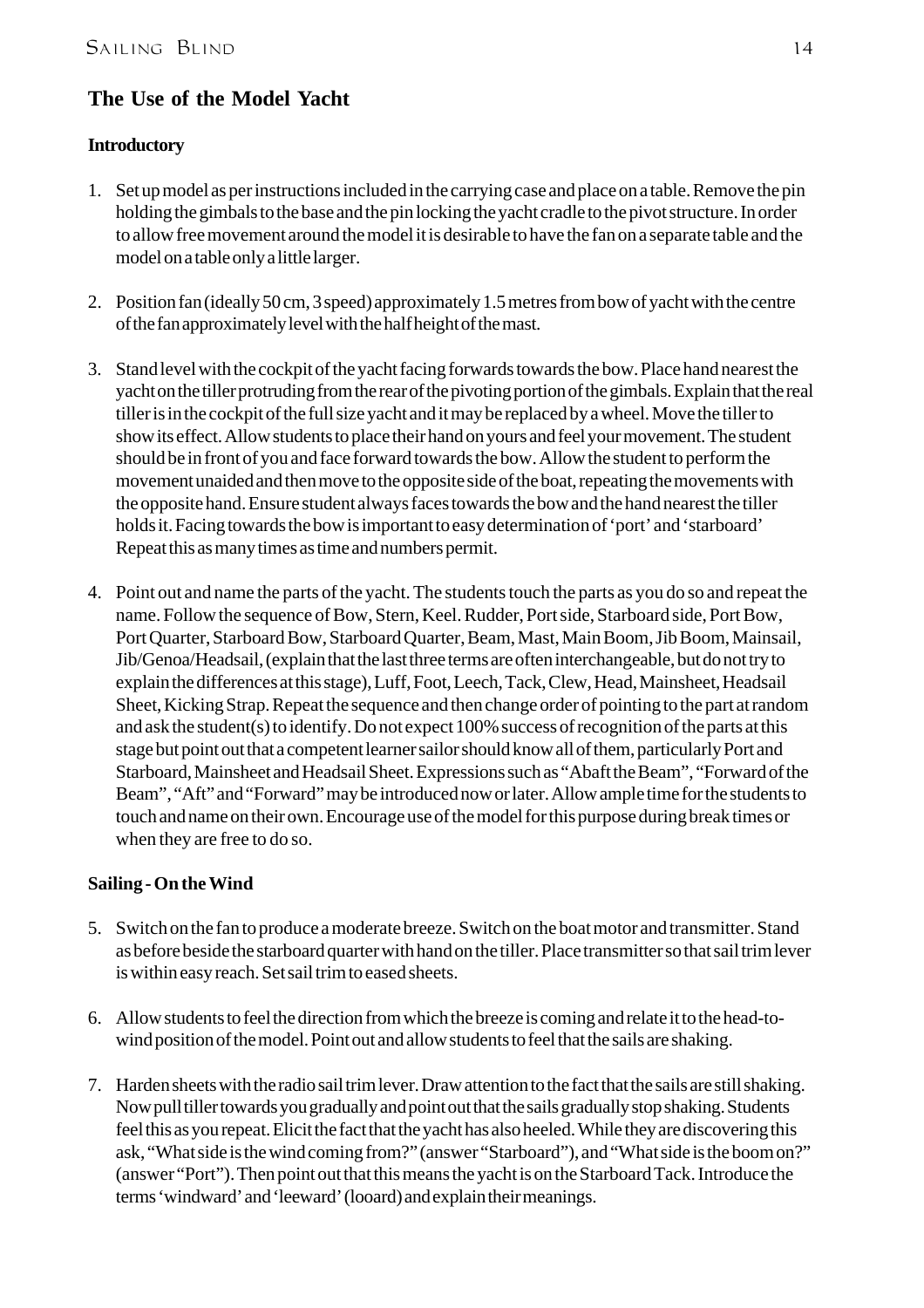- 8. Pull the tiller towards you and point out that the yacht heels more because the wind is striking the sails more directly. Demonstrate that the heel can be diminished by either pushing the tiller away and thus bring the fore and aft plane of the sails closer towards the direction from which the wind comes, or by easing the sails sheets. Return the sheets and the yacht to the close hauled position.
- 9. Tack the model. Use the words "ready about" and "lee oh" and explain their significance. Point out that there was no need to adjust the sails on the model but that on a full sized yacht without a foresail boom the headsail sheet would need to be released and brought in on the other tack. Make sure that you move around the stern of the model to the port quarter and change hands. Point this out to the students. Allow the students to practice the manoeuvre several times.
- 10. Repeat the procedure outlined in 9 above, eliciting the fact that there is a new windward side, the boom is on the opposite side and therefore a new name for the tack is applied. Also point out that when a yacht is sailing "close hauled" it is identified as being on either the port or starboard tack.
- 11. Arrange the students in pairs. Repeat tacking several times, with the students handling the tiller and the sail controls. Interchange students so that each handles tiller and sails.

#### **Sailing - Eased Sheets**

- 1. Arrange the students in pairs as before, one on the tiller and one on the sail controls.
- 2. Direct the student on the tiller to point the yacht so that the wind is coming from the beam. Note that the yacht heels excessively and that as you wish to sail in that direction the sail trimmer must ease the sails so that the yacht has less heel, but the sails remain full of wind. Point out that at this angle to the wind the yacht will sail nearly as fast as it is capable, and is called "broad reaching".
- 3. The tiller student can now bring the yacht back towards the wind and the sail trimmer must adjust the sails accordingly.
- 4. Students tack the yacht and move to a broad reach on the other tack.
- 5. Repeat this several times until a smoothly co-ordinated manoeuvre is achieved.
- 6. Interchange students on tiller and sheets and repeat exercises 2 5.
- 7. Ensure all students have a turn, and allow them ample time to feel the position of the yacht in relation to the wind, the angle of the sails and heel.

#### **Sailing - Down Wind**

- 1. Still working in pairs direct tiller student to turn the yacht so that it now has the wind directly over the stern. The sail trimmer must act accordingly as in the transition from close hauled to a reach. Tiller student always keeps to the opposite side of the yacht to the boom.
- 2. Point out that this is called "running" or "down wind sailing". The yacht may roll from side to side and the headsail may swing across to the opposite side of the yacht from the mainboom. This is called "wing and wing" and is often used as an alternative to setting a 'spinnaker'. Explain briefly what a spinnaker is. Remind the students that the yacht is said to be on the port or starboard gibe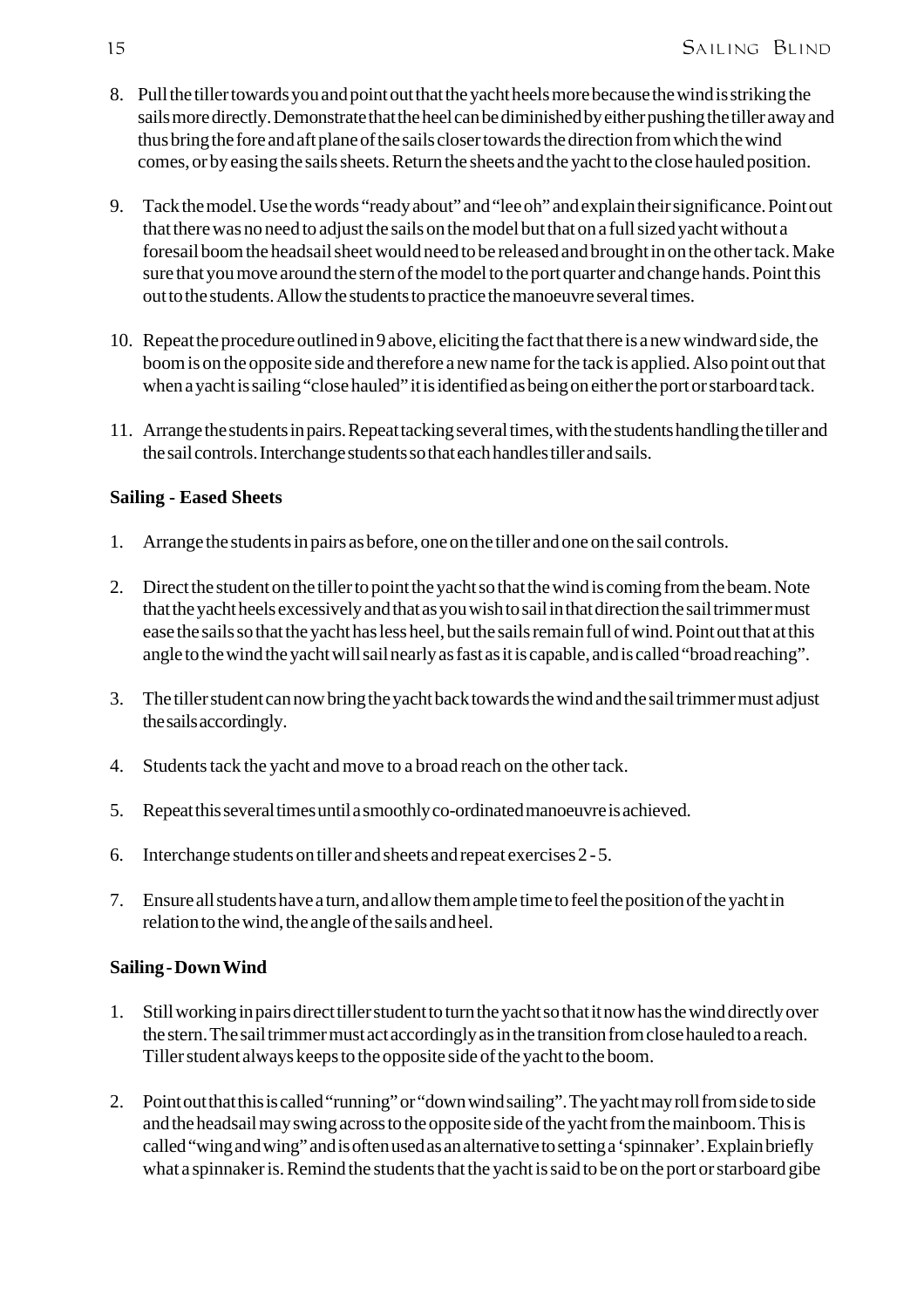according to the side from which the wind is coming. If you feel the students are ready for it, you may explain that there is an exception to that rule, namely that it is possible to sail downwind with the wind and the boom on the same side, in which case it is called "sailing by the lee" and is not recommended for learners.

- 3. Direct the student to swing the stern of the yacht across the wind by pulling the tiller towards him/ her. Explain that this is called gibing and can be dangerous if done without warning, or involuntarily. So it is important to give as much warning of one's intention as possible and shout loudly "Gibe Oh" as a warning for all crew to watch for the boom(s) swinging across the yacht and to keep their heads down. As the mainboom swings across, the tiller student ducks around the stern of the model and changes hands on the tiller so as to retain the same relative position to the centre line of the yacht as on the former gibe. The 'duck down' movement is important, not only to minimise interference with the flow of air from the fan, but also to inculcate the habit of doing so on a full size yacht and thus escape being hit by the boom. Point out that the mainboom swings across quite violently and if allowed to do so in a strong wind on a full sized yacht considerable damage may be caused. So ……..
- 4. Demonstrate a controlled gibe. As the stern of the yacht comes up to the wind the sail trimmer brings in the sails until they are amidships (i.e. along the centre line of the yacht). As the stern passes the direction of the wind the trimmer eases the sails fairly rapidly but in a controlled manner until they are in the same relative position as on the former gibe. Repeat the manoeuvre until it is smoothly performed.
- 5. Ensure all students have experience in gibing, both as tiller hands and as sheet hands.
- 6. Students should now be given opportunity to repeat all manoeuvres, from close hauled to gibing, until they are thoroughly familiar with the manoeuvres either as tiller or sheet hands.

#### **Testing**

Instructors should test by selecting at random parts to be named and manoeuvres to be executed and requiring pairs of students to respond. Vision impaired students should be able to tell their partners what they are doing so that the partner may act accordingly. Do not expect instant learning of the above skills. It will require many repetitions over a period of time for the total concept to be acquired. Sighted skippers taking learners on full sized yachts can be helped in their teaching if they are also familiar with the model yacht programme outlined here.



#### **The Flag of the NZCSBI Inc.**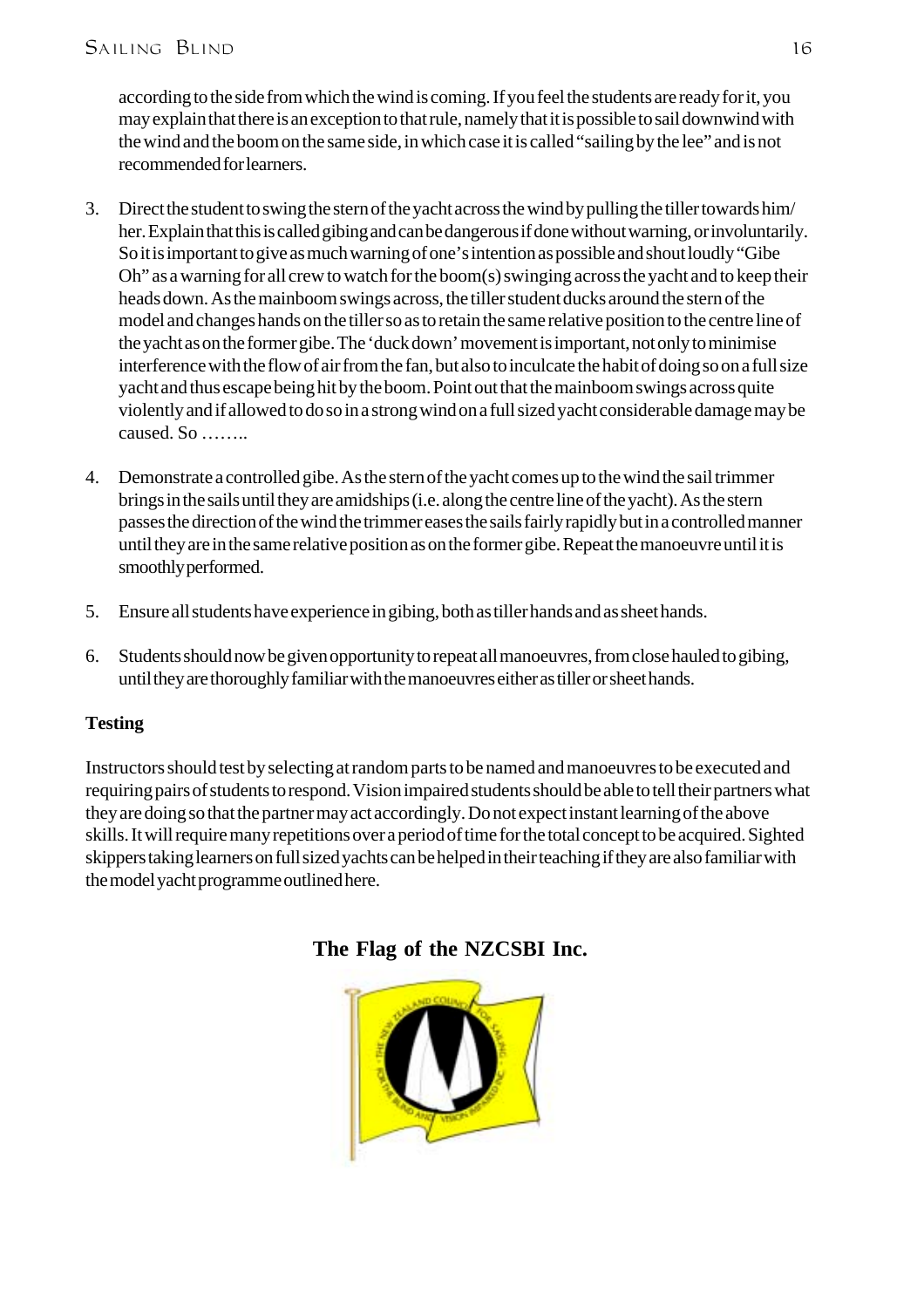## CHAPTER 9

## **SAILING TERMINOLOGY**

Basic terminology should be made clear and explained in advance.

Consistency is of utmost importance. To this end, a glossary of basic sailing terms along with a brief explanation of their meaning is given on page 31 of this manual.

This enables instructors to use consistent terminology in blind sailing.

For beginners, explain:

- "Up" and "down", as steering the bow of the boat into and away from the wind respectively. (blind sailor to be on windward side at this time.) (See Page 9.)
- Port and starboard.
- Names and functions of sheets, ropes and equipment, e.g. mainsail, halyard, winches.

Special consideration should be given to downwind sailing as this is difficult for blind sailors.

For all blind sailors, consider the proposed voyage and likely tasks required of them. Review or elaborate on their knowledge of relevant terminology accordingly.



#### **Parts of a Sailing Boat**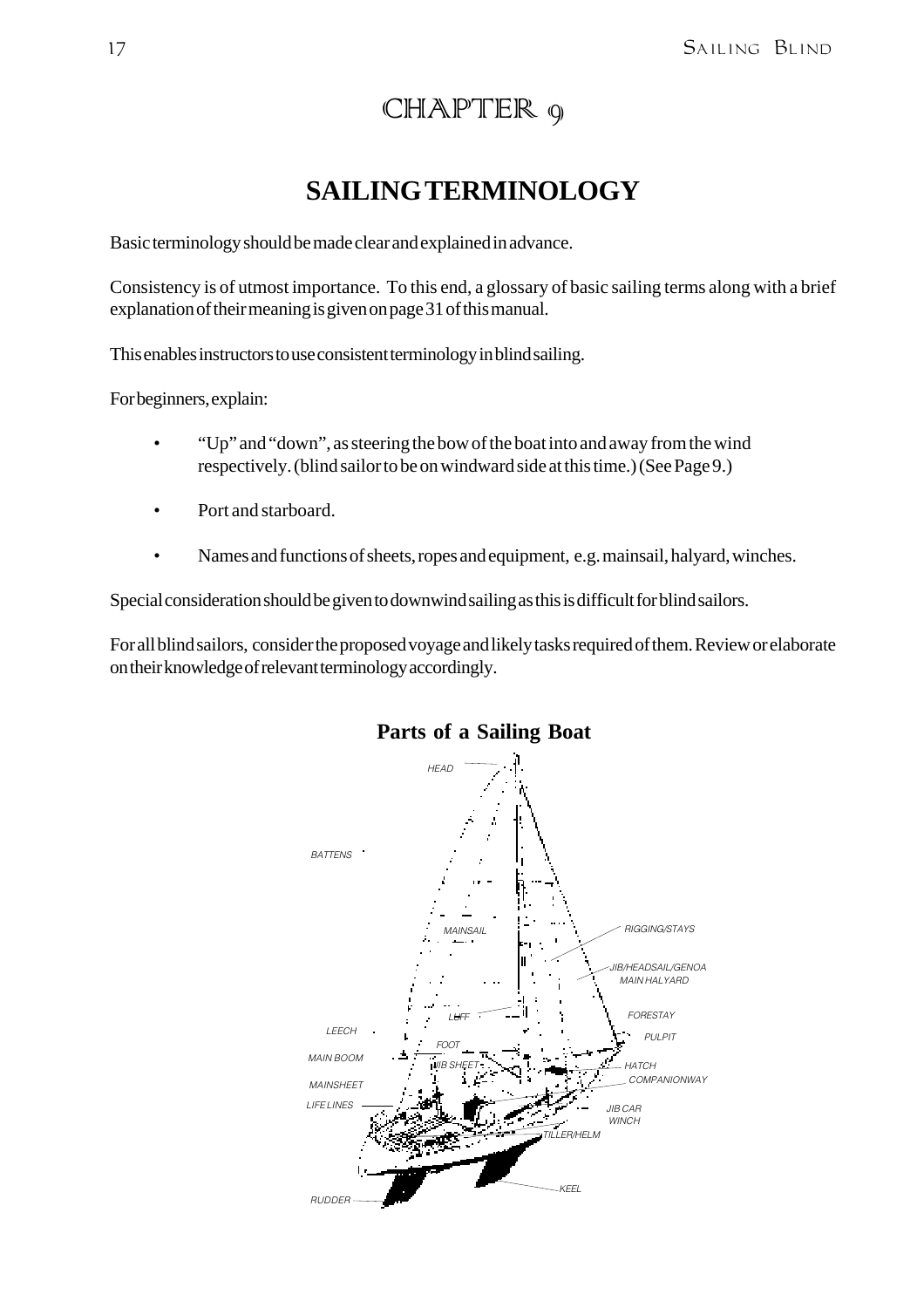

**Parts of a Sail**

#### **Points of Sailing**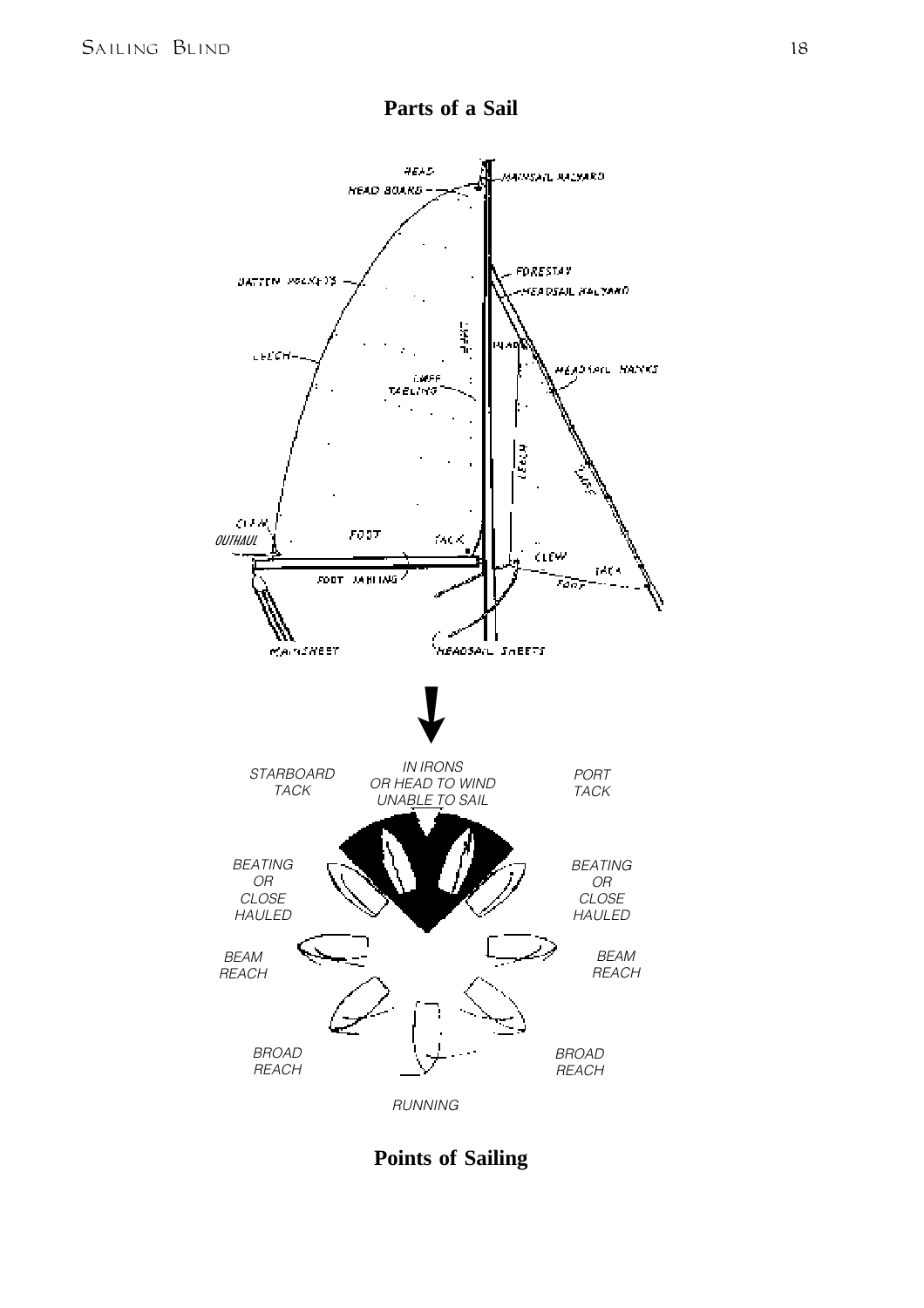#### **Weather**

Training and interpretation should be given in obtaining formal information about differing weather conditions, e.g. through forecasters, radio telephone and radio receivers. (Weather Workshop.)

Set time limits for leaving dock or safe anchorage in line with weather and tide indications, e.g. wind strength, tide times, etc.

**BEAUFORT WIND SCALE** Encourage blind sailors to make their own regular assessments of weather trends through air temperature, wind direction and velocity etc. as well as acquainting themselves with known weather patterns in the locality in which they will be sailing.

| <b>SEA CONDITIONS</b>   |                                                                       |                          |                  | <u>BEAUFORT WIND SCALE</u>                  |             |
|-------------------------|-----------------------------------------------------------------------|--------------------------|------------------|---------------------------------------------|-------------|
| Description             | <b>Wave Size</b>                                                      |                          | <b>Beaufort</b>  | Description                                 | Mean Speed  |
|                         |                                                                       |                          | Number           |                                             | (Knots)     |
| Calm                    | up to $0.1 \text{ m}$                                                 |                          | $\boldsymbol{0}$ | Calm                                        | Less Than 1 |
| Smooth                  | $0.1m - 0.5m$                                                         |                          | 1                | Light Air                                   | $1-3$       |
| Slight                  | $0.5m - 1.25m$                                                        |                          | $\overline{2}$   | <b>Light Breeze</b>                         | $4 - 6$     |
| Moderate                | $1.25m - 2.5m$                                                        |                          | 3                | Gentle Breeze                               | $7-10$      |
| Rough                   | $2.5m - 4m$                                                           |                          | $\overline{4}$   | Moderate Breeze                             | $11-16$     |
| Very Rough              | $4m - 6m$                                                             |                          | 5                | <b>Fresh Breeze</b>                         | $17 - 21$   |
| High                    | $6m - 9m$                                                             |                          | 6                | <b>Strong Breeze</b>                        | 22-27       |
| Very High               | 9m - 14m                                                              |                          | 7                | Near Gale                                   | 28-33       |
| Phenomenal              | over 14m                                                              |                          | 8                | Gale                                        | 34-40       |
|                         |                                                                       |                          | 9                | Strong Gale                                 | 41-47       |
|                         |                                                                       |                          | 10               | <b>Storm</b>                                | 48-55       |
| <b>VISIBILITY SCALE</b> |                                                                       |                          | 11               | Violent Storm                               | 56-63       |
| Description             | <b>Gauge</b>                                                          |                          | 12               | Hurricane                                   | 64 & Over   |
| Excellent               | Over 27nm                                                             |                          |                  |                                             |             |
| Very Good               | $11 - 27$ nm                                                          |                          |                  |                                             |             |
| Good                    | $5 - 11nm$                                                            |                          |                  |                                             |             |
| Moderate                | $2 - 5nm$                                                             |                          |                  |                                             |             |
| Poor                    | Less than 2nm                                                         |                          |                  |                                             |             |
|                         |                                                                       | (Southern Hemisphere)    |                  |                                             |             |
| scour                   |                                                                       | Reading a synoptic chart |                  |                                             |             |
|                         |                                                                       |                          |                  | 双形 医空气性病<br>NY 2013 INDY NEGARAD            |             |
|                         |                                                                       |                          |                  | WHY TO BASE                                 |             |
|                         |                                                                       |                          |                  |                                             |             |
|                         |                                                                       |                          | Week             |                                             |             |
|                         |                                                                       |                          | 47.PM            |                                             |             |
|                         |                                                                       |                          |                  |                                             |             |
|                         |                                                                       |                          |                  | Yale cha <i>nge</i> ist who<br>al Ibe fooni |             |
|                         |                                                                       |                          |                  | Ydeng N, tæbund                             |             |
|                         |                                                                       |                          |                  | a freshi Wic                                |             |
|                         |                                                                       |                          |                  |                                             |             |
| tingh)<br>Wilauts       |                                                                       |                          |                  | Rondonuelles                                |             |
|                         | Fresh                                                                 |                          |                  |                                             |             |
|                         | Sault -<br>Westmines                                                  |                          |                  | ∷o di                                       |             |
|                         |                                                                       |                          |                  | frent                                       |             |
|                         | H = HIGH PRESSUPE (Art) by clone                                      |                          |                  | lscoar.                                     |             |
|                         | Who encoures an independent                                           |                          |                  |                                             |             |
|                         | U - UOW PPESSLED (Depletaina).<br>Write lenguates elsowike teststanks |                          |                  | Fresh FasterNet                             |             |
|                         |                                                                       |                          |                  |                                             |             |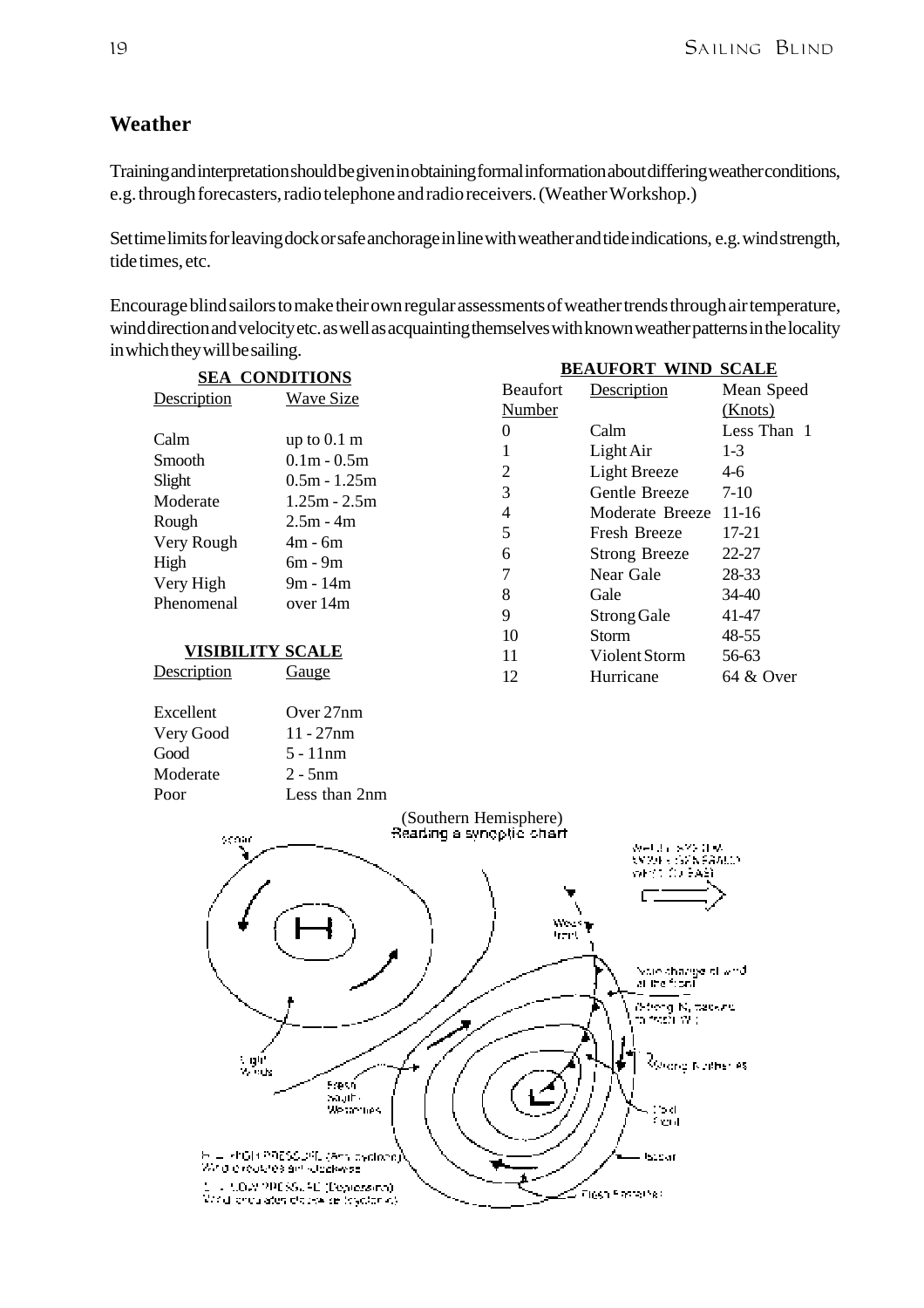## CHAPTER 10

## **IN PREPARATION TO SAILING**

In addition to theoretical elements introduced at the boat yard or in the classroom setting, there are further practical aspects that need to be covered, before casting off. Make sure your crew ration is one sighted to each blind sailor on board at all times.

Many of the following boarding and pre-boarding instructions will once again be of most relevance to the blind Beginner Group. However, be aware that Intermediate and Advanced blind sailors may also need a reminder of key aspects - particularly if they have not sailed on the type of boat being used. They will need orientation.

Always pitch your level of instruction to suit the lowest level of experience and knowledge and embellish as necessary for more advanced blind sailors.

#### **Introductions**

Introduce yourself and perhaps a little of your blind sailing experience.

Ask the blind sailors to state who they are, their sailing experience and whether they are totally blind or have low vision. (What can they see?)

#### **Boat Profile**

Give relevant statistics about the particular boat involved such as:

- Length
- Type
- Age
- Any interesting history
- Construction
- Mooring method (and whether moored bow in or out).
- Gap between deck of boat and dock before boarding.

#### **Boarding Procedures**

The method of getting blind sailors to and from the boat should be based on the individual's ability, experience and preference. However, beginners should use a sighted guide instead of or in addition to, other aids. Experienced blind sailors who are familiar with the territory should be able to decide the best boarding method for themselves.

Note: Further detail on guiding VIPs is given under WHAT IS IT LIKE TO BE BLIND? (page 5); HOW SIGHTED CAN HELP (page 5); and SPECIAL CONSIDERATIONS FOR BOATING ENVIRONMENTS (page 6).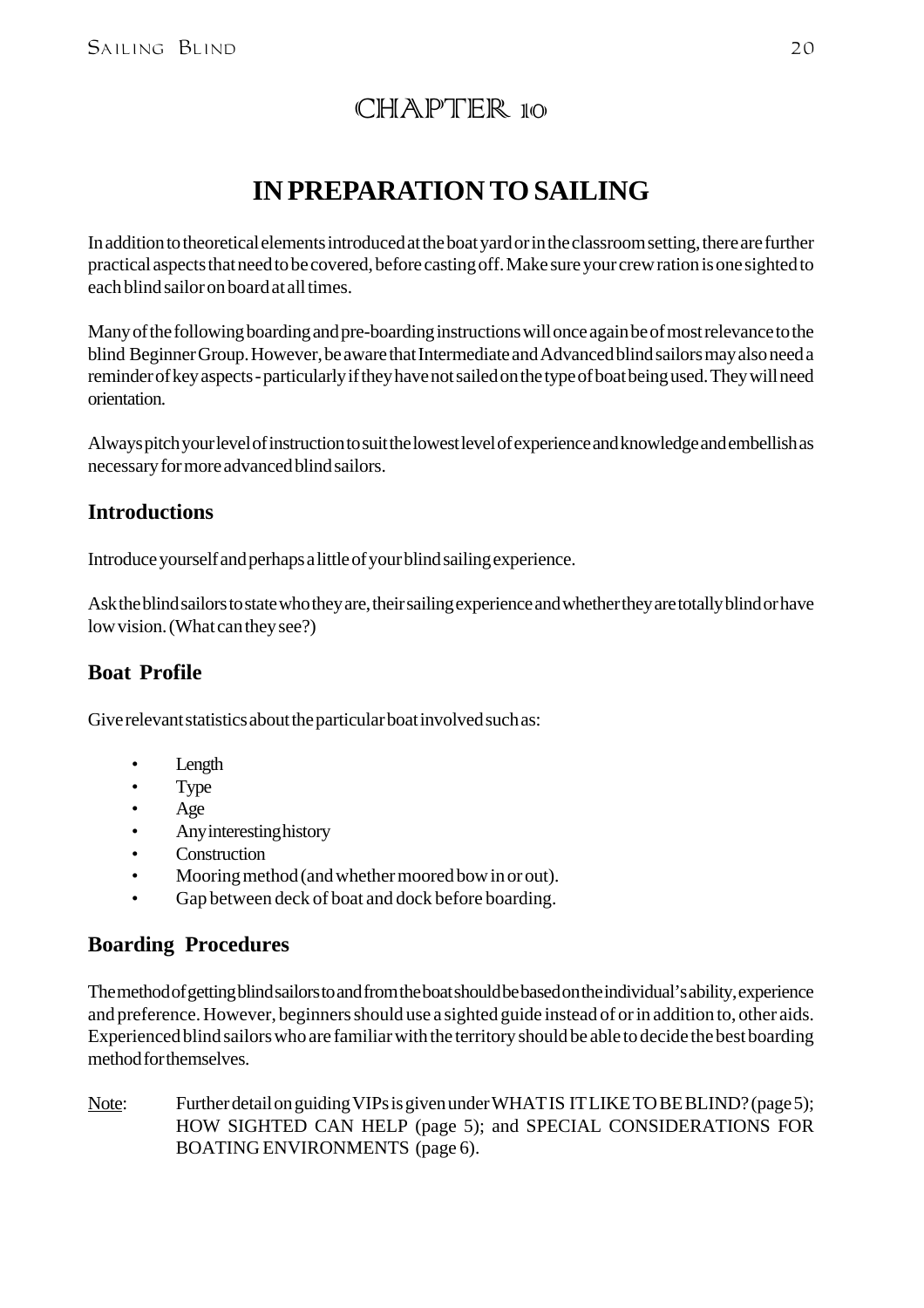#### **Dinghies and Rowboats**

If boarding involves a swing mooring, negotiating dinghies or rowboats will be required.

Consider the following steps and rules:

Introduce blind sailors to the key equipment and features of the dinghy, mentioning oars, motor, bailer, construction, etc.

Allow blind sailors to feel the shape of the dinghy or rowboat and to check the amount of water in the bottom before boarding.

When blind sailors are boarding dinghies/rowboats it is preferable that someone is already aboard and prepared to balance the weight of the blind sailors as they enter.

In disembarking onto a larger boat someone in addition to the blind sailors should be aboard each vessel as the transition is made.

At each transition, wind and sea conditions should be considered and discussed including depth of water at beaches, surf conditions, etc.

Describe suitable procedures in the event of capsize.

Watch out for:

- Pinched fingers between vessels or dinghy and dock.
- De-stabilising dinghy without warning.

#### **On Board Directions**

Board the blind sailors to the cockpit and instruct them to move to the opposite side, (ducking their heads to avoid the boom if necessary).

Introduce them to the various cockpit components, e.g. tiller, winches, rope pockets, lockers, etc. and allowing time for each blind sailor to touch the relevant objects.

Provide an overview of the boat structure by allowing hands-on identification of the whole area, above deck, including rails, boom, mast, hatches, anchor, etc.

Introduce them to below decks including:

- The head (toilet) and its use.
- Stowing and accessing personal and other gear.
- Location and purpose of fixed objects, e.g. galley, radio, engine etc.
- Where safety line "clip on" points are located and where any safety gear is stowed.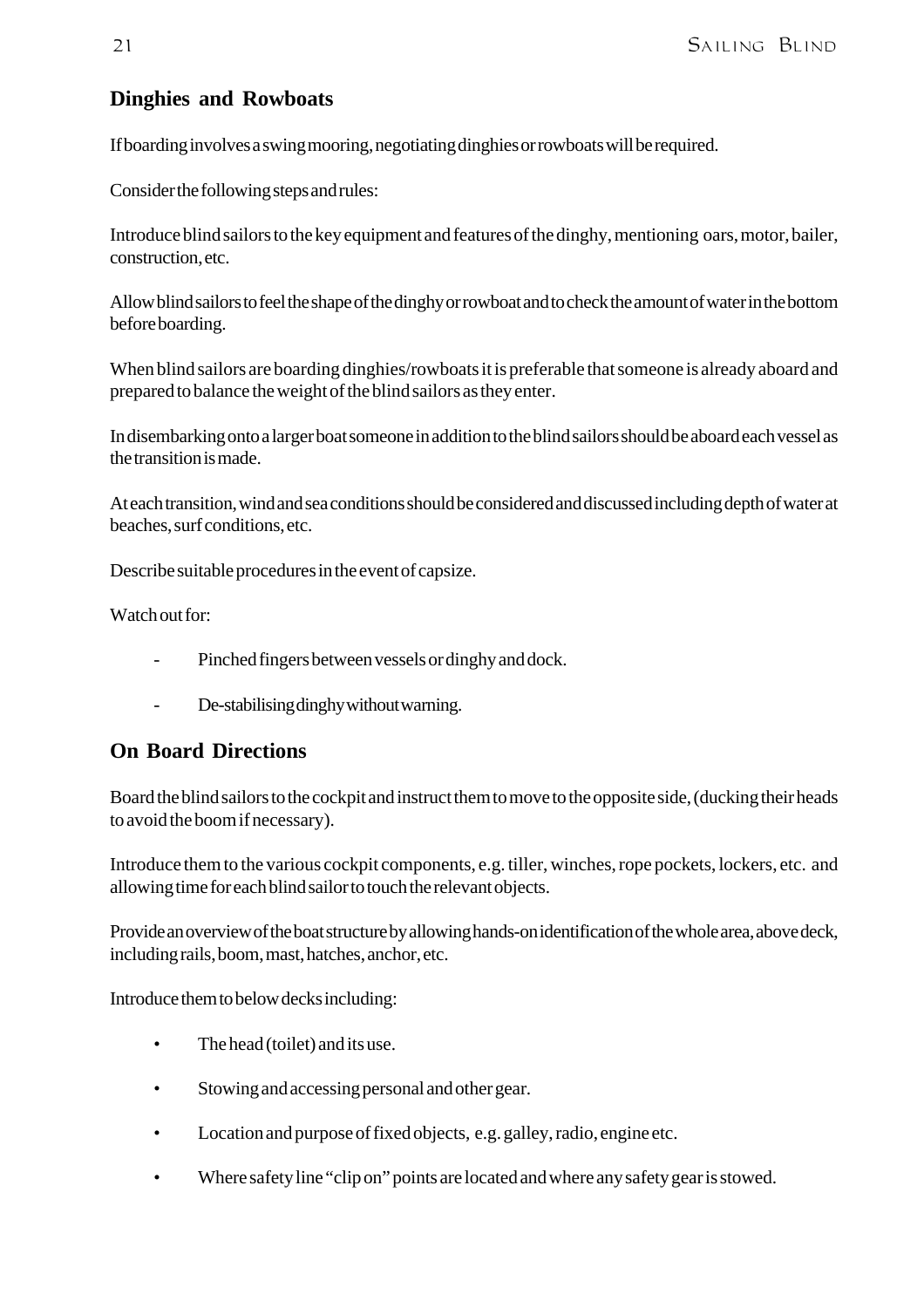Provide instruction on:

- How to put on safety harness and how to clip on and transfer to other safety points and lines.
- Where to sit and stand when underway e.g. not in hatch.
- The effects of unexpected happenings at sea, e.g. wash from power boats, jibes, etc.
- Audio effects of hoisted sails flapping and rattling before trimming.
- Care of the boat, e.g. no smoking, shut hatches, control/stow winch handles correctly.

#### **Radio/RT Communications**

Particularly for cruising situations, blind sailors should have an understanding of radio communications including:

- Notifying of ETD (estimated time of departure) and ETA (estimated time of arrival).
- Selecting a channel to be used on each occasion.

As marine airways are not appropriate for training purposes, this procedure may be simulated either simply person to person, or via walkie talkie, if available.

#### **Locating Wind Direction**

Wind direction and velocity is fundamental to sailing. Feeling the wind on your face is one of the most basic and useful methods of determining these wind factors and is equally accessible to both blind and sighted people.

However, there are additional visual clues as to wind patterns, such as yarn on the stays and sails, blowing flags, distant boats, ripples on the water, etc.

While these are visual indicators, blind sailors should be advised of them as they may be able to see some of them and totally blind sailors can benefit from being advised of such indicators through a sighted guide.

Locating wind direction is a skill that should can be practised by blind sailors at all times, both ashore and at sea. Instructors should continually test this awareness by periodically asking all sailors to locate the wind direction. (Sighted with eyes closed.)

To help blind sailors identify the direction of the wind from various points, instruct them to move their faces back and forth until their noses points directly into the wind. Bear in mind, stronger winds will be easier to detect.

Next identify the direction of the wind when facing the direction the boat is moving. This involves learning the relationships between the vertical plane of the face, the centre line of the boat and the angle of the tiller. The feel of the wind on cheek, ear and back of neck should be identified.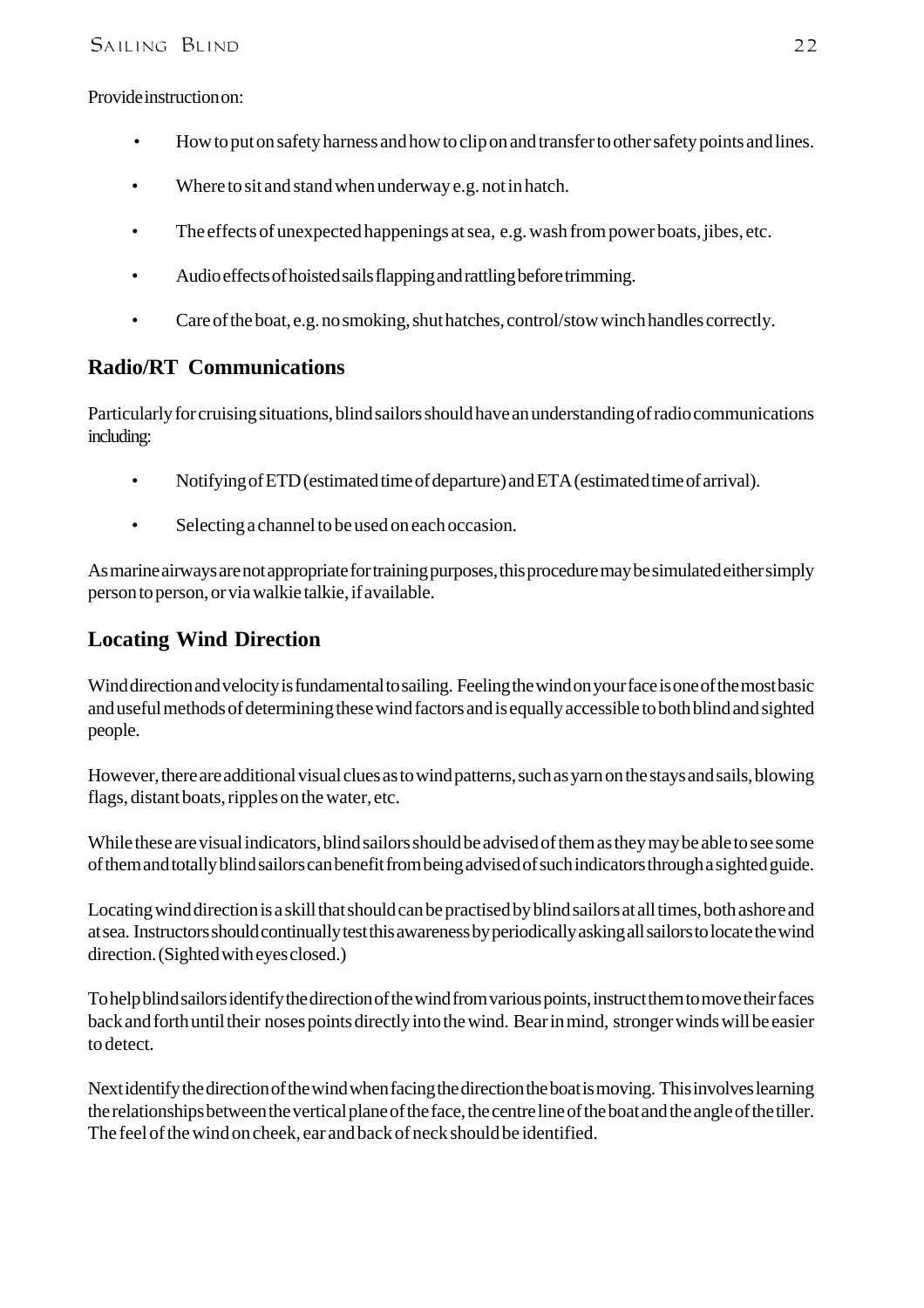#### **Moorings**

Explain the system of permanent mooring of the craft and the procedure for casting off in readiness o sail. Also detail securing of craft to dock or wing mooring after use and names of relevant lines, springs, attachments, e.g. bollards, etc.

#### **Dress**

Kit up blind sailors with appropriate clothing for the conditions and the necessary safety gear.

#### **Orientation of the Boat**

Allocate sailing responsibilities and explain these.

Once basic orientation is complete, instructors should establish roles for each blind sailor, e.g. who will steer the boat, who will trim the sails, etc.

Each blind sailor should be assigned a role in the sailing of the boat. If there is only one blind sailor aboard, other crew duties should be determined around the blind sailor's abilities.

Roles should be alternated to give everyone a chance to do each job, with instruction according to their capabilities.

Familiarise each person with their job e.g. which sheet they will tend, what function it serves, how to cleat and uncleat it, etc.

#### **Sighted Sailor's Duties**

The instructor or a sighted sailor should be in charge approaching and departing the dock, and sailing into open water.

Sighted sailors must keep a constant lookout for other boats and obstacles and must use prudent judgement at all times in instructing blind sailors on how to avoid problems.

Duties in the event of an emergency, e.g. man overboard, should also be allocated to sighted sailors. For further detail, see SAFETY, (page 24).

#### **The Instructor's Role**

The instructor's/tactitican's job is generally to provide information, guidance and instruction to ensure the safe and competent handling of the boat and its crew.

However, the instructor is ultimately responsible for the crew, both blind and sighted, at all times. This might mean taking control of the sheets in windy conditions, steering the boat in tight quarters, or taking complete control of the boat under adverse conditions.

The instructor/tactitican/skipper, has the final word in any given situation.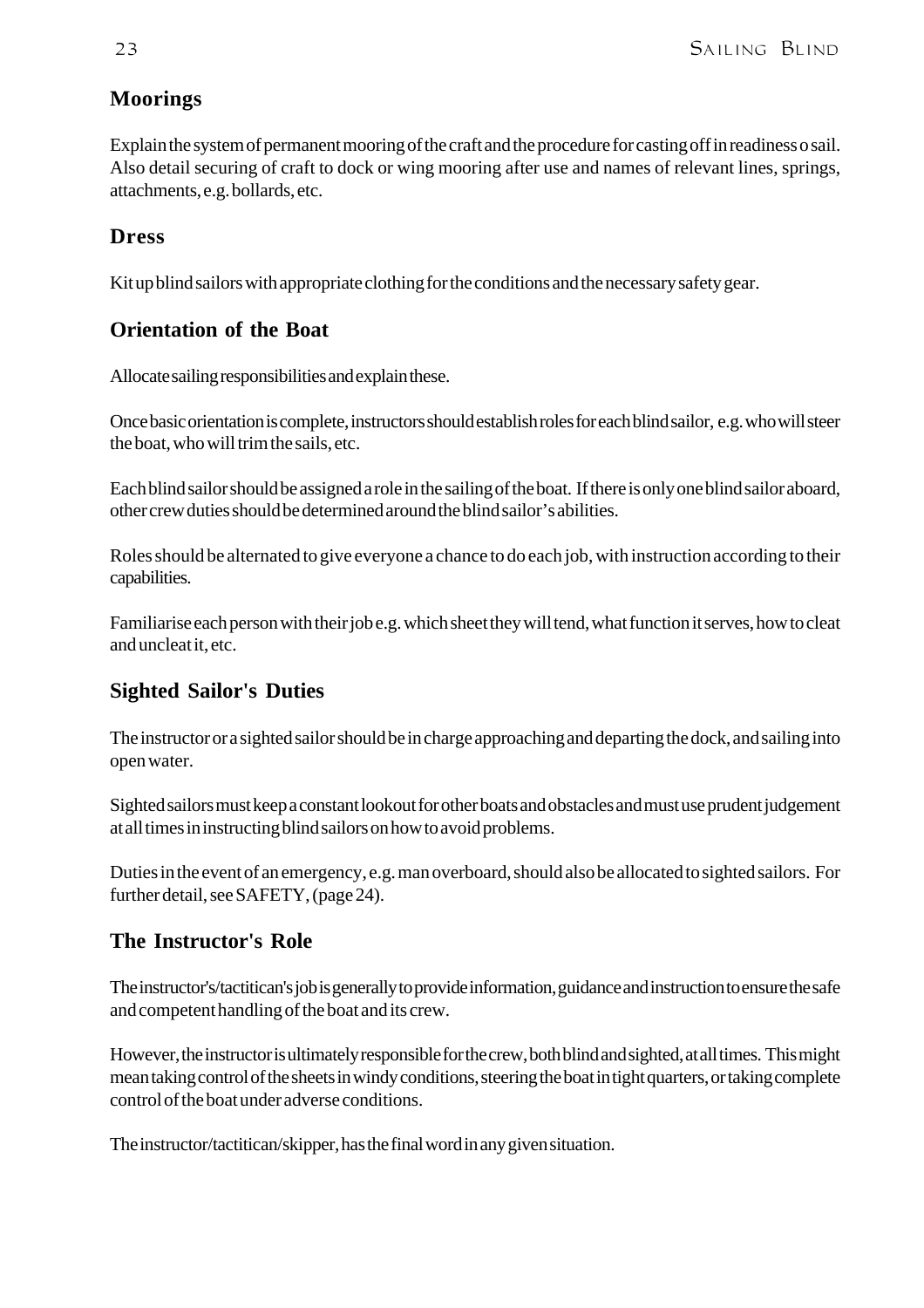## CHAPTER 11

## **SAFETY**

Basic safety at sea depends upon the instructor's own competency and understanding of rules at sea. A brief outline of basic rules is given on page 32 under "RULES OF THE ROAD", together with relevant references for further detail.

Boats for blind sailing should come under the New Zealand Yachting Federation (NZYF), Category 4 without dinghy.

Life jackets and harness should be available and one or the other worn by all blind sailors, at all times on board.

Blind sailors should also be made familiar with:

- Pushpit and pulpit.
- Secure stowage of all items aboard.
- Location and operation of pumps and anchor.
- Radio location and Mayday drill.
- Other safety equipment and its use e.g. flares, horn, whistle, lights.
- Man Overboard procedure (see details following).

#### **Personal Safety**

Blind sailors should be alert to the dangers of:

- Slippery deck areas.
- Fingers near winches.
- Rope underfoot.
- Heads near the boom.
- Standing on sails on deck.
- Any other pertinent safety matters.

It is also important to emphasise the need for clothing adjustments according to the weather and the fact that these changes should be made in advance of suffering the effects of specific wet, cold or hot conditions, etc.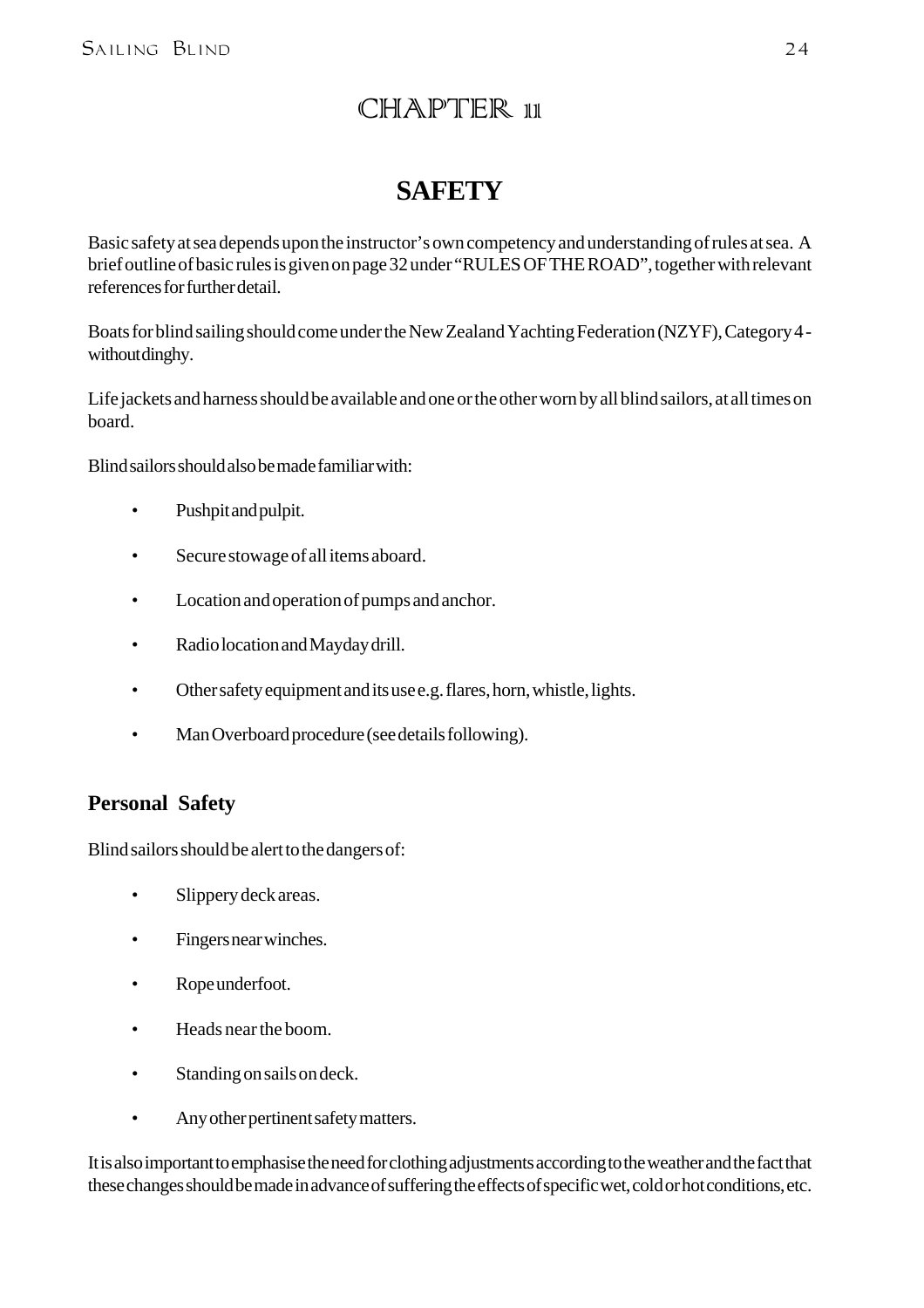#### **Man Overboard Procedure**

In the event of a man overboard situation, the instructor should take the helm at once to conduct the procedure described below.

The instructor should designate (or have allocated in advance), the jobs of:

- 1. Lifebuoy thrower and subsequently pointer to the man overboard's position, relative to the boat at all times.
- 2. Engine starter.
- 3. Obtaining and setting the rope, boathook, flotation lines and other relevant devices.

Blind sailors on board should be made aware of the situation and if safety demands it, directed below deck.

The overboard blind sailor should be instructed to remain calm and not to try to swim after the boat. The instructor should continually shout to the blind sailor overboard to make them aware of the boat position and the action being taken to retrieve them.

#### **Recovery Method When Boat is Under Power**

#### The Williamson Turn

This turn is designed to bring the boat through a 180 degree turn, so that it returns to its original course line. Full speed is maintained throughout the turn.

- 1. To commence the turn put the tiller hard over to port or to starboard. In the case of a man overboard, the initial direction of the helm is preferably to the side from which the person fell.
- 2. As the turn begins, note the compass heading.
- 3. After the boat has swung about 60-70 degrees from her original course, the rudder is put hard over to the opposite side. (The amount of swing before reversing rudder direction varies with the speed, size, and type of boat. With pleasure boats it is usually about 70 degrees, but a few practice manoeuvres will determine this for your own boat).
- 4. The boat now swings in the opposite direction and this turn is maintained with full rudder until the reciprocal of the original course is reached.
- 5. The rudder is now used to steady the boat onto the reciprocal course. The boat should now be proceeding back along its former track.
- 6. To maintain maximum control you must approach the blind sailor overboard head to wind.
- 7. Slow your speed before reaching the blind sailor and pull alongside.
- 8. Ensure that the propeller has stopped turning. On many boats the propeller turns even if the engine is in neutral, it is safer to stop the engine completely.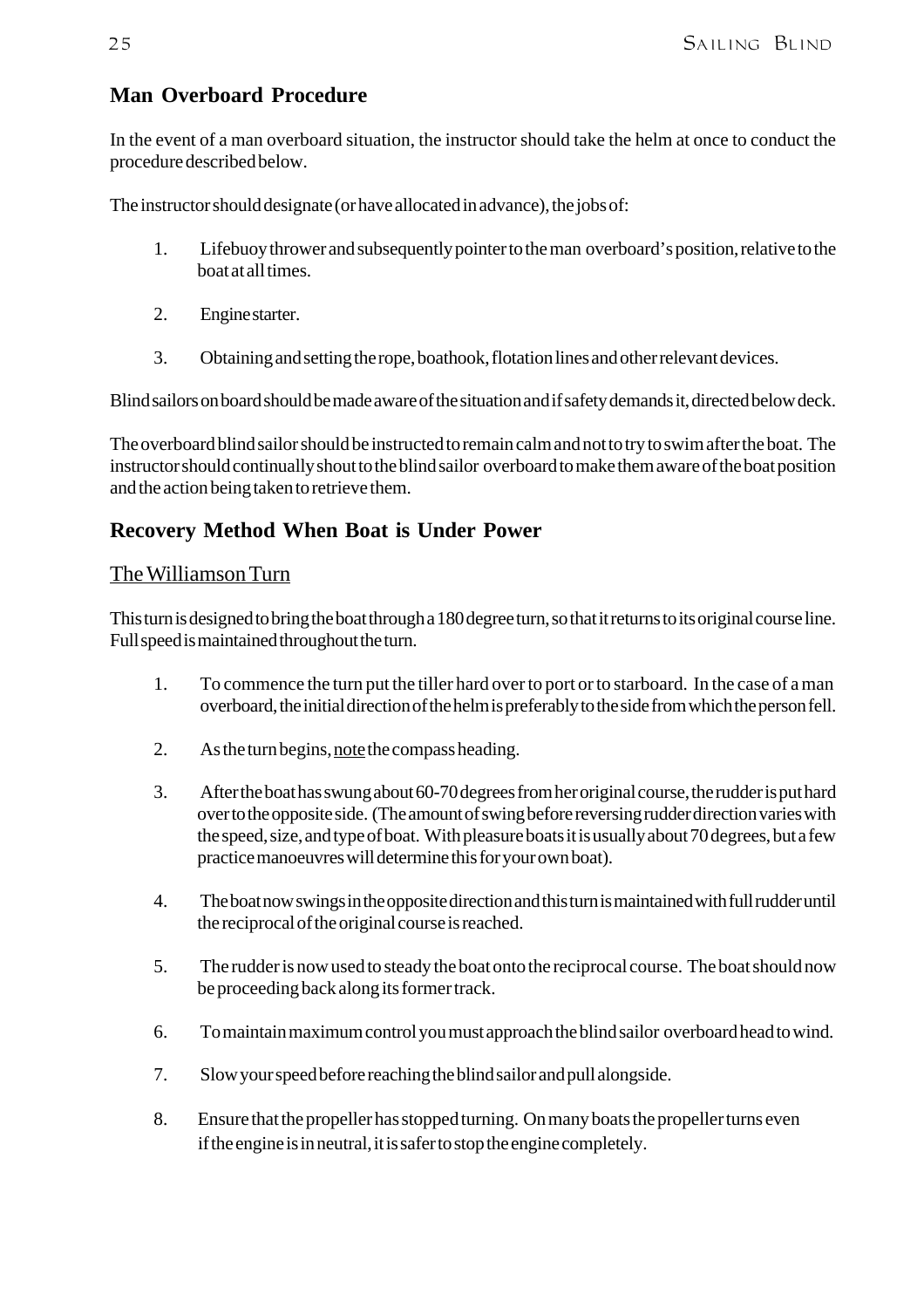

#### **Man Overboard When Boat Is Under Sail**

- 1. Boat is placed on a beam reach immediately.
- 2. Boat is tacked and placed on a reciprocal beam reach.
- 3. At a point no less than two boat lengths downwind of overboard blind sailor, the boat is turned upwind.
- 4. Boat is slowed and headed to recover overboard blind sailor on the boat's leeward side.

Retrieval of the blind sailor from the water is easiest where there is least freeboard and plenty of cockpit space.

To complete the rescue someone else may have to enter the water to assist the sailor, particularly if they are injured or unconscious.

Apply any necessary first aid procedures.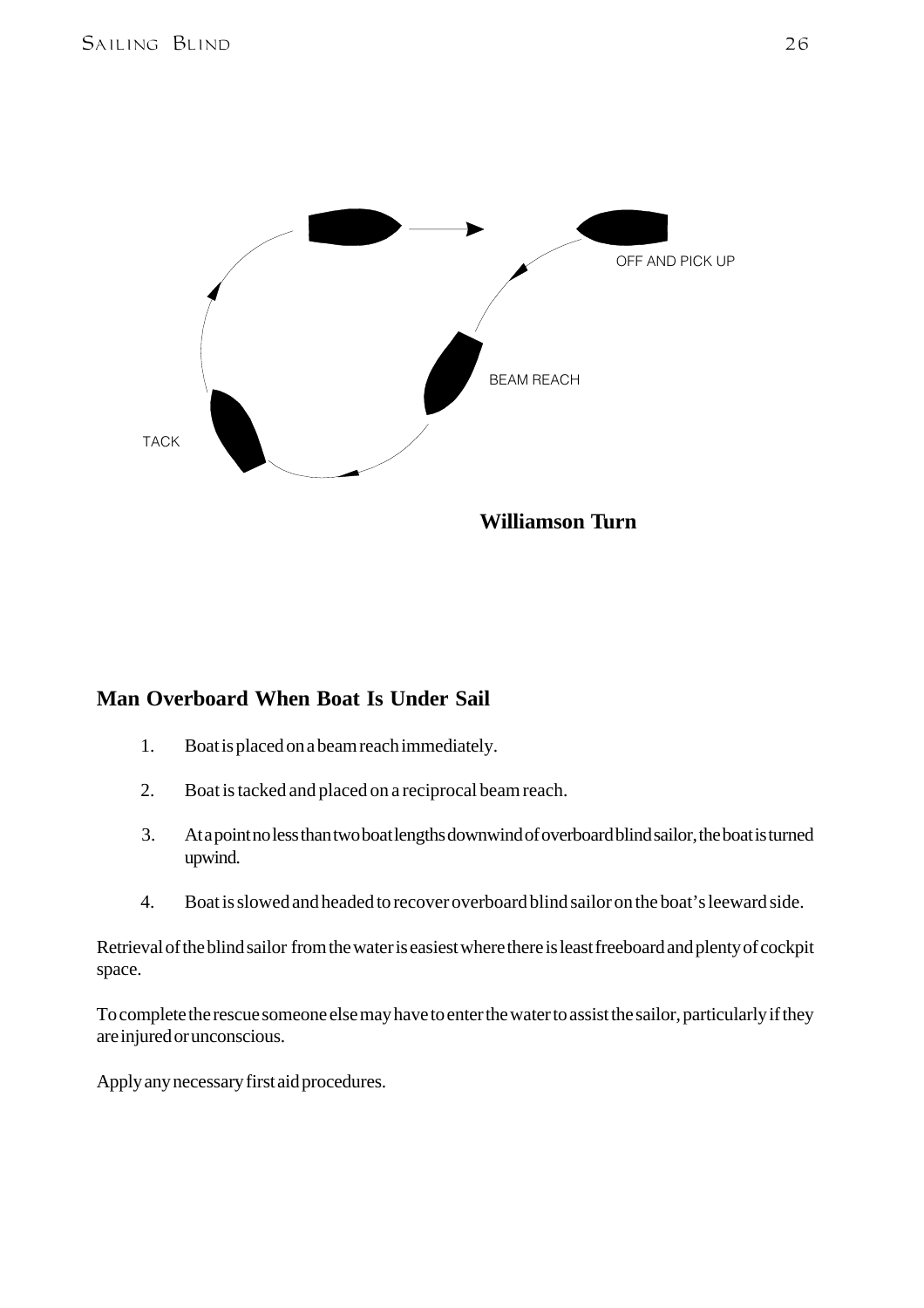

#### **Man Overboard Drill Under Sail (NZYF Method)**

#### **Other Emergencies**

Sudden squalls, equipment failure, running aground and capsizing are other potential emergencies. The instructor should be prepared to take full control in these situations.

Blind sailors should be informed of what has happened and what they should do.

In the case of a capsize, everyone should be told to stay with the boat and not swim away. A blind sailor in the water can be easily disoriented and might even need to know where the boat is located, in order to stay with it.

It is the instructor's responsibility to make sure that everyone is accounted for and holding securely onto the boat.

By making safety a priority and using prudent judgement, emergency procedures are seldom required.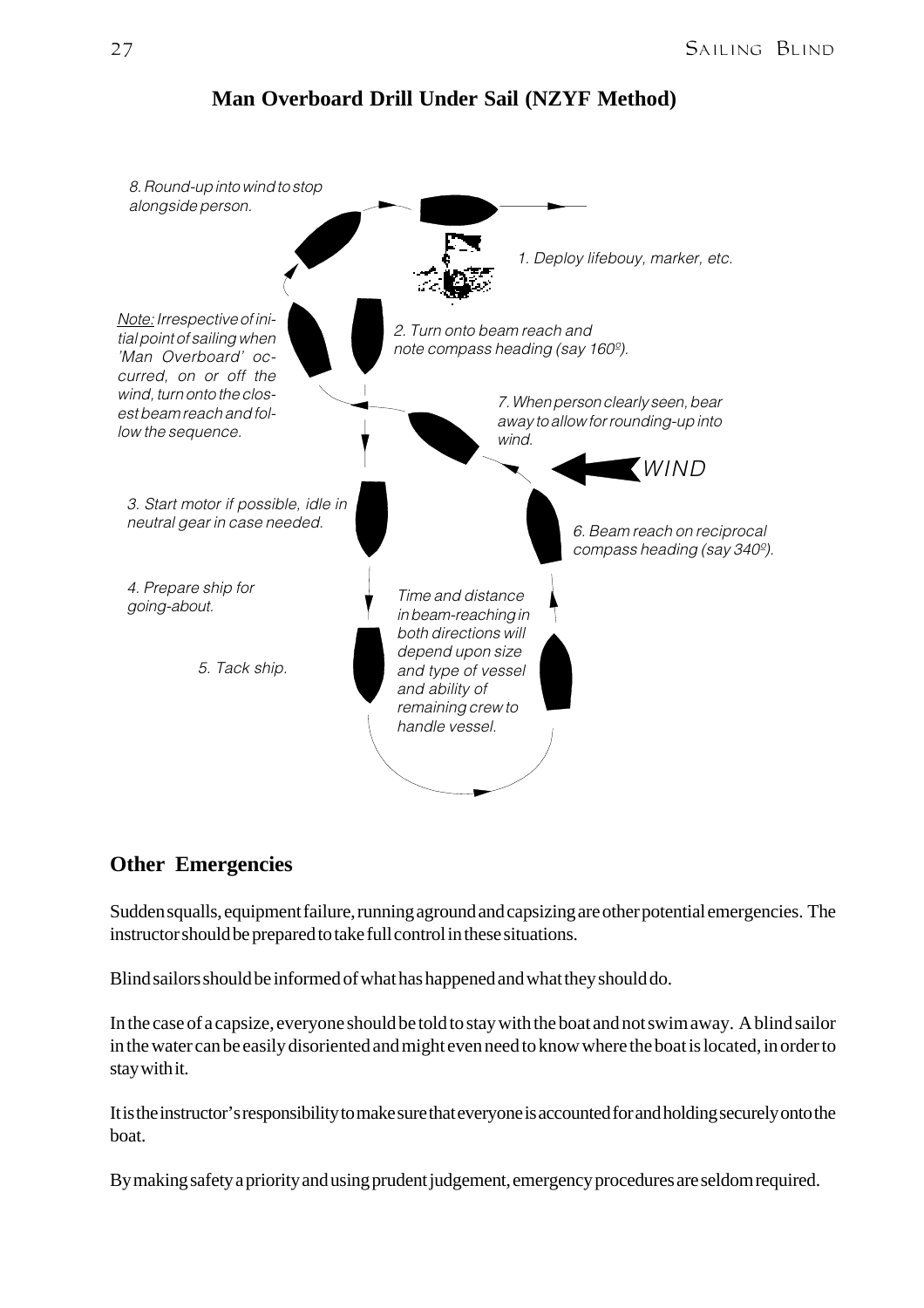## CHAPTER 12

## **SAILING TECHNIQUES**

Each instructor will have a different teaching style and each group of blind sailors, a different level of knowledge and skill. Therefore an outline of a few exercises for beginners follows in order to demonstrate how new skills can be developed among blind sailors. It is assumed that instructors will build on the existing experience of their crew, developing confidence in the areas required to advance their grading as specified in CERTIFICATION REQUIREMENTS (pages 10 and 11).

It is also useful to provide an ongoing description of the surrounding environment e.g. breakwaters, other boats and points of interest.

#### **Boat Balance**

The blind helmsperson should sit on the windward side while the crew should be taught the importance of distributing their weight for good boat balance

The blind crew and sighted guide trimming the main and headsail should sit on whatever side is necessary to provide the proper balance to the boat.

#### **Helming**

All blind sailors on board should be given the opportunity to helm the boat through all aspects of wind direction. A broad reach is a good starting point for beginners.

Next, on the wind sailing with advice to blind sailors on assessing wind direction by their own personal sensitivities, e.g. wind felt on upper body as related to boat's heading.

Down wind sailing proves the most difficult point for blind sailors, particularly "flat off" situations. To discourage inadvertent jibes in such circumstances, instructors should leave this stage of training until after the helmsperson has mastered the other wind positions.

Note: Where cruising boats are being used for instruction, it is advisable to have spray dodgers or other wind disrupting covers lowered so that the direct wind flow can be appreciated by the blind helmsperson.

#### **Sail Handling**

#### Mainsheet

- 1. Familiarise the blind sailors with locating, cleating and releasing the mainsheet.
- 2. Have them trim the mainsail into close hauled, beam reach, broad reach and running positions.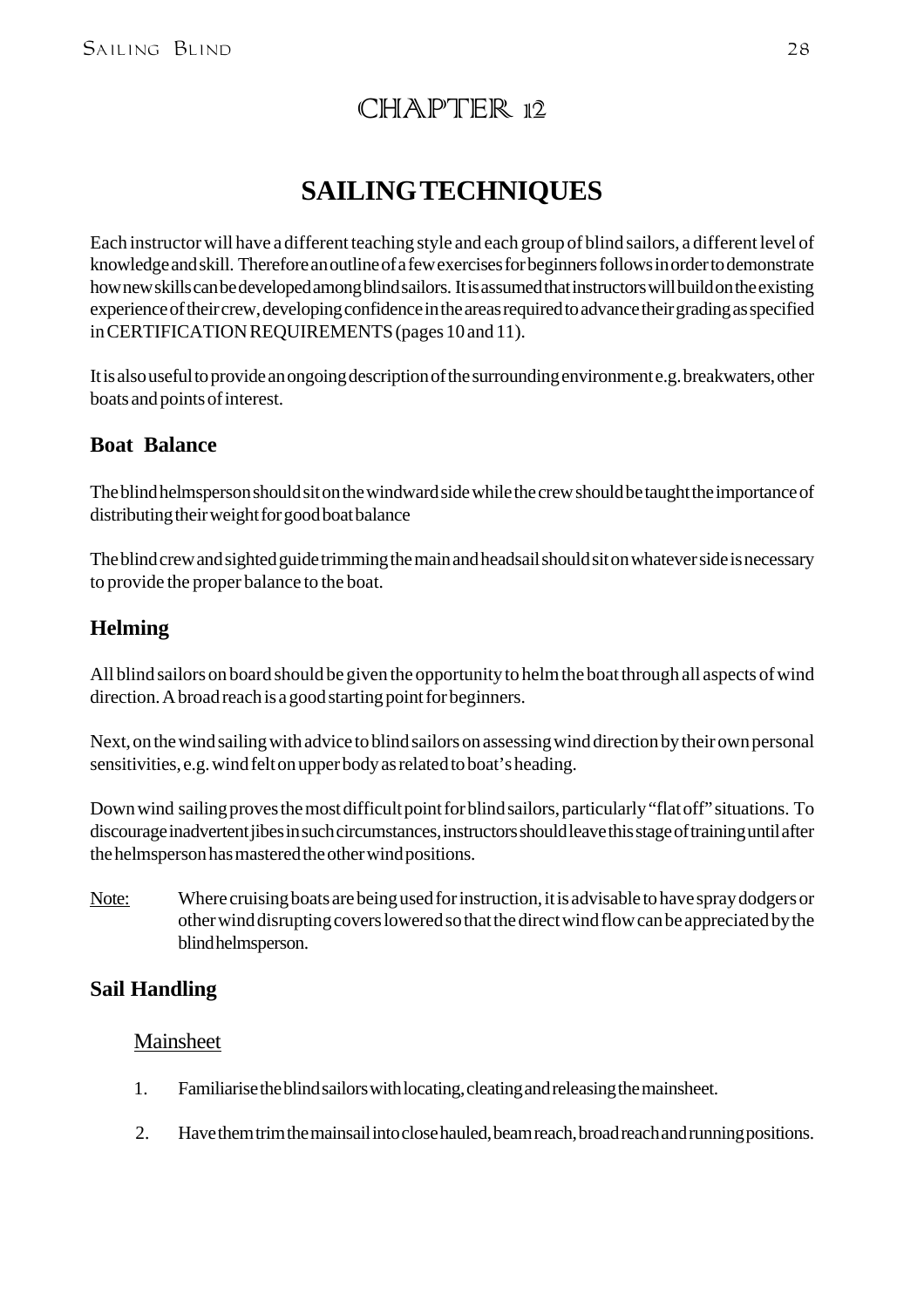#### Headsail

- 1. Familiarise the blind sailors with the location of the port and starboard headsail sheets and how to secure and release them and operate winches.
- 2. Allow them to experience headsail positions for close hauled, reaching and running positions on both port and starboard sides.

#### **Trimming**

The following exercise highlights the importance of sail trim to boat performance including its speed and angle of heel.

- 1. Sailing a straight fixed course (not running) and have the crew let the sails out and notice how the boat levels out and slows down.
- 2. Trim the sails back into the appropriate position and note the opposite effect. Sail luffing can be a useful sound clue that further trimming is required for maximum efficiency.

#### **Tacking**

Review the terms "go up" and "go down" when referring to the bow with the blind helmsman. Prepare each person for tacking into the wind. Describe what will happen when use "up" and "down" tiller and what each sailor needs to do to make it happen. (Model Yachts can demonstrate this.)

#### Before tacking:

- 1. Review how to release and recleat the headsail sheet to the new side.
- 2. Review mainsheet adjustments (if needed).
- 3. Review with the blind helmsman procedures for steering onto the new tack.
- 4. Review with everyone how to transfer onto the new windward side.

#### Once ready to tack:

- 1. The blind helmsman should ask the question "ready to tack?" and on receiving a positive response announce "tacking" as the boat is tacked.
- 2. Everyone should transfer their sitting position to the windward side.
- 3. Resume sailing on the new tack.
- Note: The blind helmsman must establish a method of keeping him/herself and other people clear of the tiller throughout the tack so that he or she can quickly establish a replica sitting position on the other side.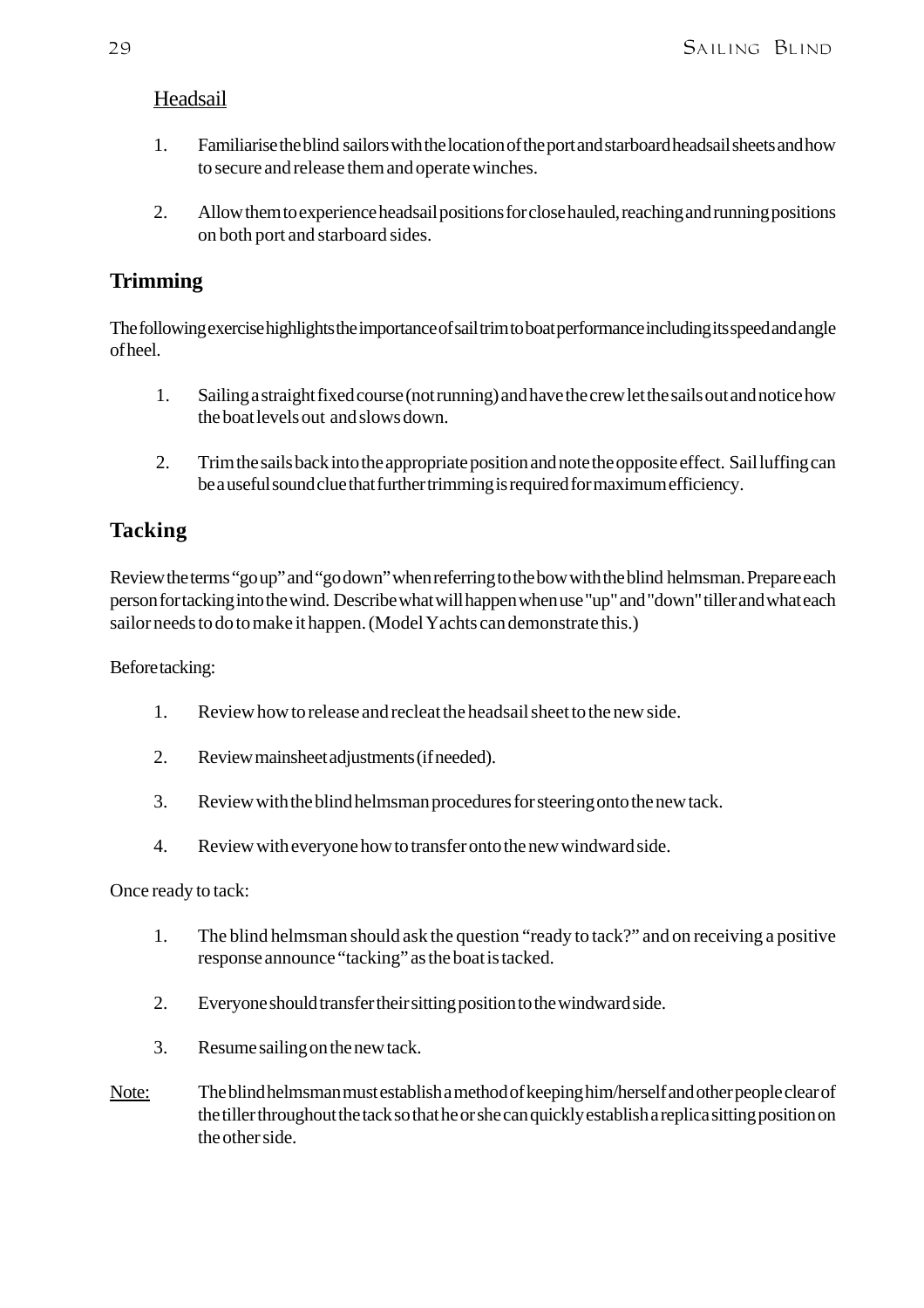#### **Jibing**

Blind helmsman warns "get ready to jibe" (jibing procedure commences), at point of jibe the blind helmsman calls, "jibing" followed by "heads" to warn all of approach of the boom. The blind helmsman transfers to windward.

In case of inadvertent or "Chinese" jibe simply call "heads" as there is not time for other comment. "Heads' applies to all other situations where the boom may suddenly come aboard, e.g. passing leeward of wind obstructions etc.

Blind sailors should be made aware of this call and to react instantly by getting heads down.

Emphasise the importance of wind direction and continue to test blind sailors for their knowledge of this.

#### **Sailing Devices**

A range of electronic and computer-assisted devices that emit sounds are now available to help accurately steer a boat. Digital devices can be adapted with speech synthesizers to give speech output for virtually all of the information required.

Autopilots, wind vanes and other self-steering devices are also beneficial in enhancing the independence of experienced blind sailors. However, the intent of this sailing programme is to promote active sailing and understanding of the boat without dependence on such devices.

Audio buoys are used in some countries.

#### **Audio Compass**

The audio compass, originally designed in the United Kingdom and used there for blind sailors during cross Channel cruises, comprises a compass which can be set to the current course of the yacht, and distinctive port and starboard warning sounds which activate when the yacht deviates from that course.

The degree of deviation can be controlled. A fine adjustment can reduce it to 5 degrees or increase it to 20 degrees.

Blind Sailing New Zealand owns 12 of these and they are available from the secretary for use during training or cruising courses. They operate from the ship's 12 volt electrical supply and are easily fitted.

Whenn sailing hard on the wind the compass can help the novice relate the feel of the wind and its relationship to heel, speed and sound of the water flowing past the hull. When familiar with this relationship the compass can be closed down at will and experience built up in sailing by feel alone. The instructor should always encourage the learner to be aware of the feel and to rely on the compass as a secondary means of maintaining course.

The compass can also be a valuable aid to sighted sailors during night sailing and cruising.

Advances on this system are constantly being developed.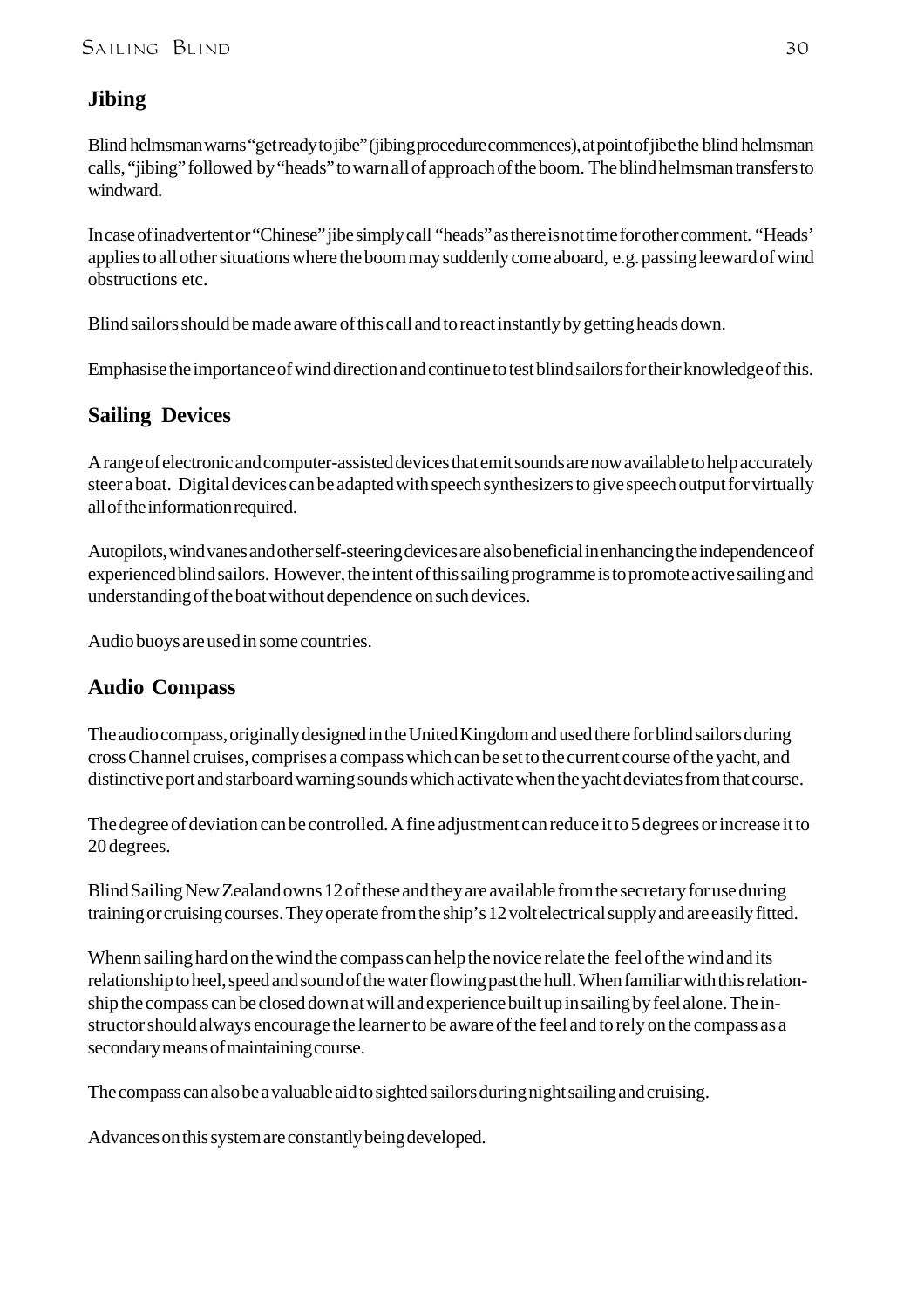Advances on this system are constantly being developed and instructors should be alert to the existence of up-dated models as well as audio buoys and more sophisticated aids.

#### **Cruising/Racing**

This manual and blind sailing programme predominantly deals with the skills required for enjoyment of recreational sailing by blind sailors. Therefore, the objective is to instil a practical and general knowledge of good seamanship including safety, achieving a desired course and efficiently sailing the boat. It is desirable that the blind sailor become an integral part of the crew.

Clearly these skills are well within the grasp of blind sailors, as are their refinement for cruising and racing situations.

For further information on how to develop their sailing experience in either of these directions, blind sailors should refer to the Blind Sailing NZ. CONTACT ADDRESS on page 41 of this manual.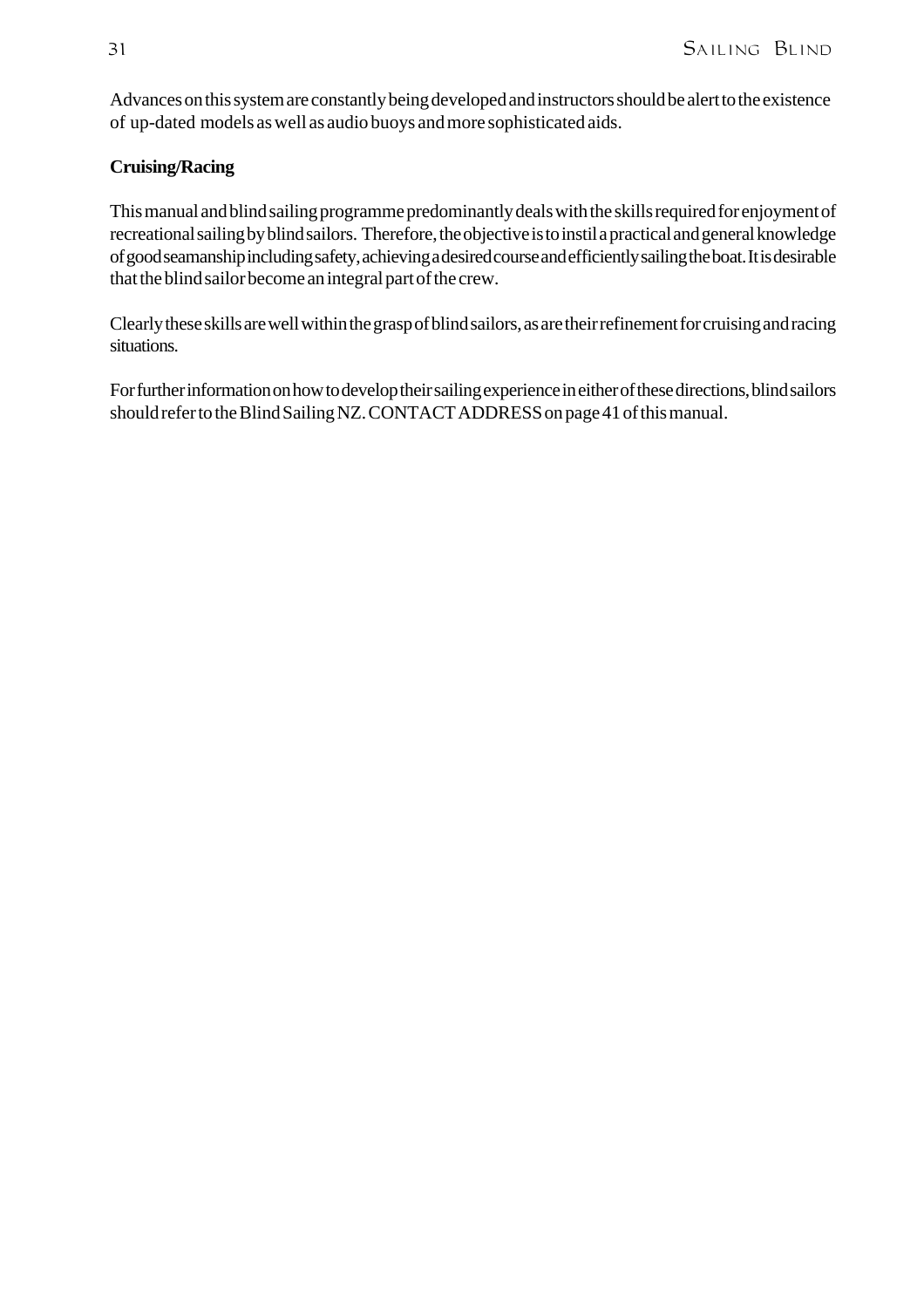## $CHAMPTER 13$

## **RULES OF THE ROAD**

As stipulated earlier, a basic understanding of Rules of the Sea in accordance with "Safety in Small Craft" by Mike Scanlan is assumed of instructors. This manual is published by the Education Subcommittee of the New Zealand Coastguard Federation and generally available in most book shops.

#### **Racing Rules**

A comparative guide in relation to the racing environment is provided by the official NZYF book.

In interpretation of these rules for blind sailing emphasis should be given to "keep clear" to allow for slightly increased reaction times, due to the need to relay information through sighted sailors.



**Rules of the Road**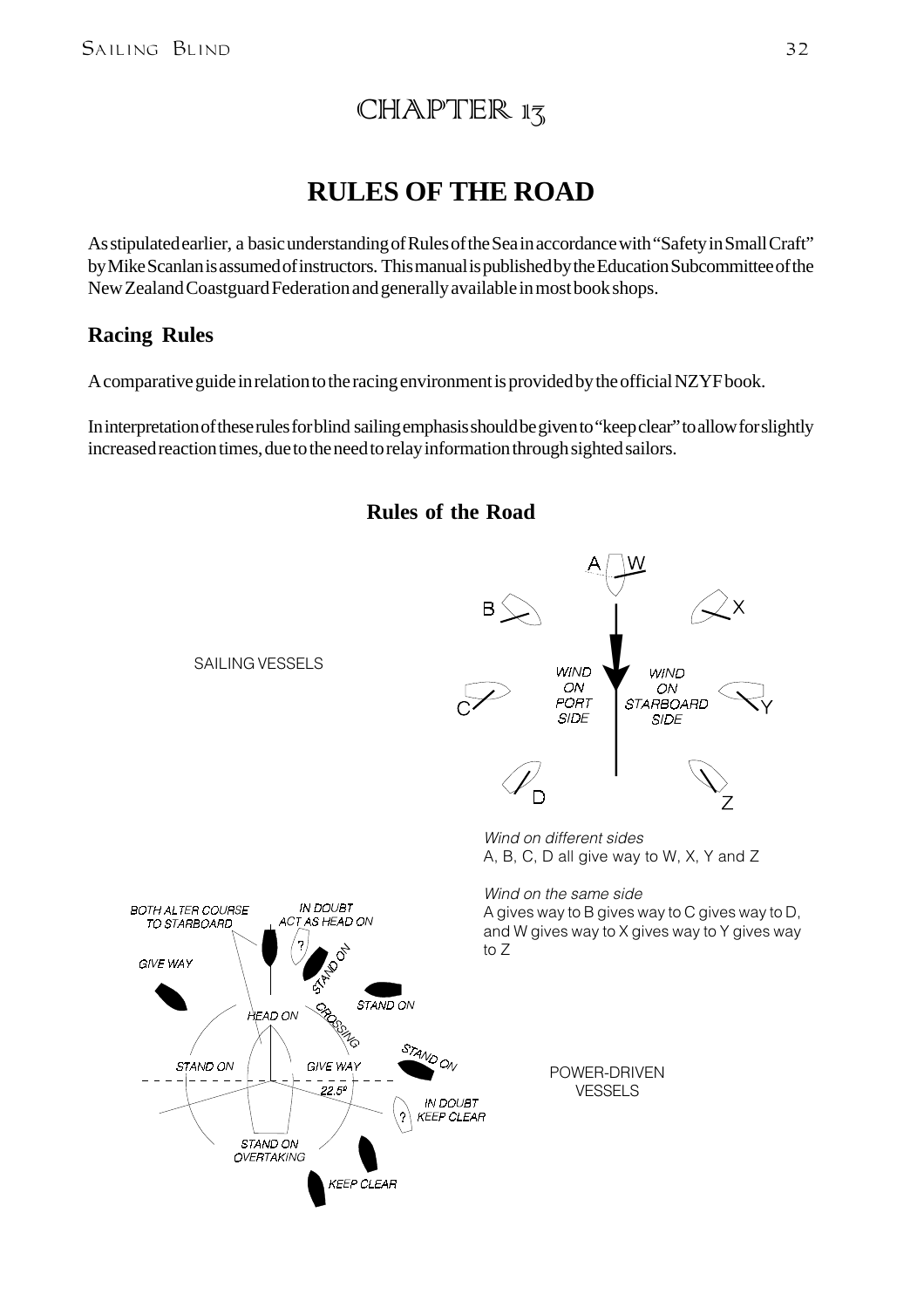## CHAPTER 14

## **USEFUL KNOTS SHEETING AND WINCHING**

There are a number of manuals instructing on knots and splicing, and there is a wide variety that can be learnt With today's modern craft and synthetic cordage much of the skill of ropework has disappeared. There are still a basic few knots that must be learnt to make sailing easier and be of help to any sailor. It is recommended that the VIP sailor become proficient at tying the following knots:

**THE FIGURE EIGHT KNOT**



Used as a stopper to prevent a rope end from running through a block or lead.

#### **REEF KNOT**



Originally used to bind sails when reefing, used for joining lines of similar size.

#### **CLOVE HITCH**



Used to make a line fast to a pole or spar; e.g.. dinghy painter to a rail.

**BOWLINE**



A non-slip knot used to put a loop or bight in a line. Used to secure jib sheets to sail, loops for foot or hand holds, mooring lines and man overboard drills.

#### **ROUND TURN AND TWO HALF HITCHES**



Used to secure a rope to a ring, mooring, anchor, dinghy, eye bolts, spars or poles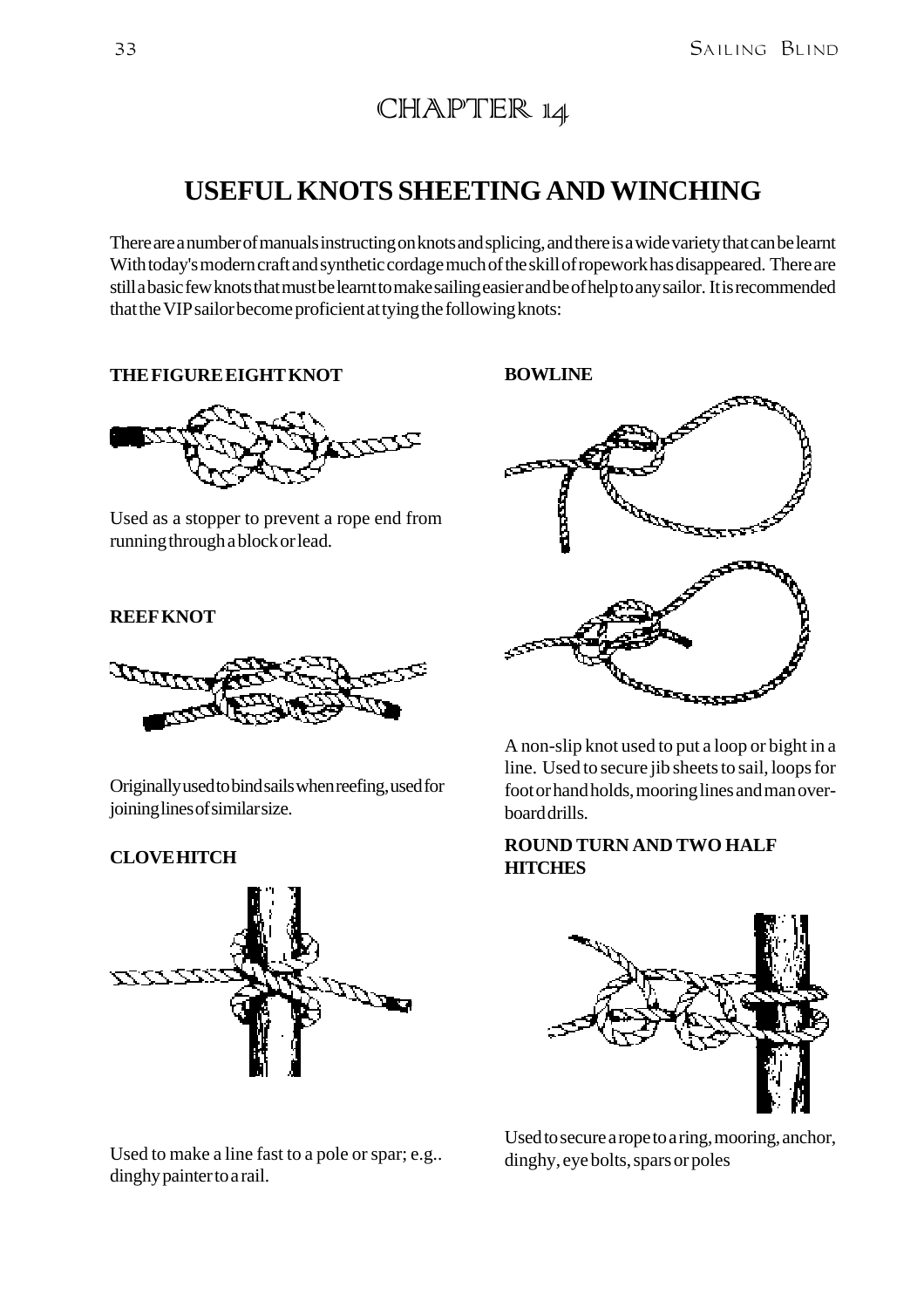#### SAILING BLIND 34

#### **CLEATING OFF**



A task to secure mooring lines or sheets. There is a common misconception that there must be a half hitch completed on the wings of the cleat. The cleats are constructed so that rope jams itself and extra locking is unnecessary. In fact half hitches can become dangerous when a quick release is required from the cleat in an emergency.

#### **WINCHING**



The first task of any winchhand is to ascertain the direction in which the barrel turns and locks on the ratchet. Until the VIP sailor is familiar with the winch this should be done every time a rope is to be wound on. Three to five turns, depending on the size of the vessel before the winch handle is placed in the top. Some winches have two speeds, winding clockwise or anticlockwise on the handle will soon disclose if this function is present. The sheet is wound on to the required adjustment and the tail cleated off. To ease the sheet the winch does not turn rather the rope must be slipped over the surface of the stationary barrel. The left hand will ease the tail whilst the right hand can feel the rope on the barrel as it releases enabling the amount of release to be judged. When tacking, after the removal of the winch handle complete the release by quickly unwinding the sheet by pulling the rope upward in an uncoiling motion. Winch handles are a cause of distress for the sighted crew as they are easily lost overboard. A suitable pocket must be supplied so the handles are stowed when not in use in a manner that the VIP sailor can easily ascertain their whereabouts.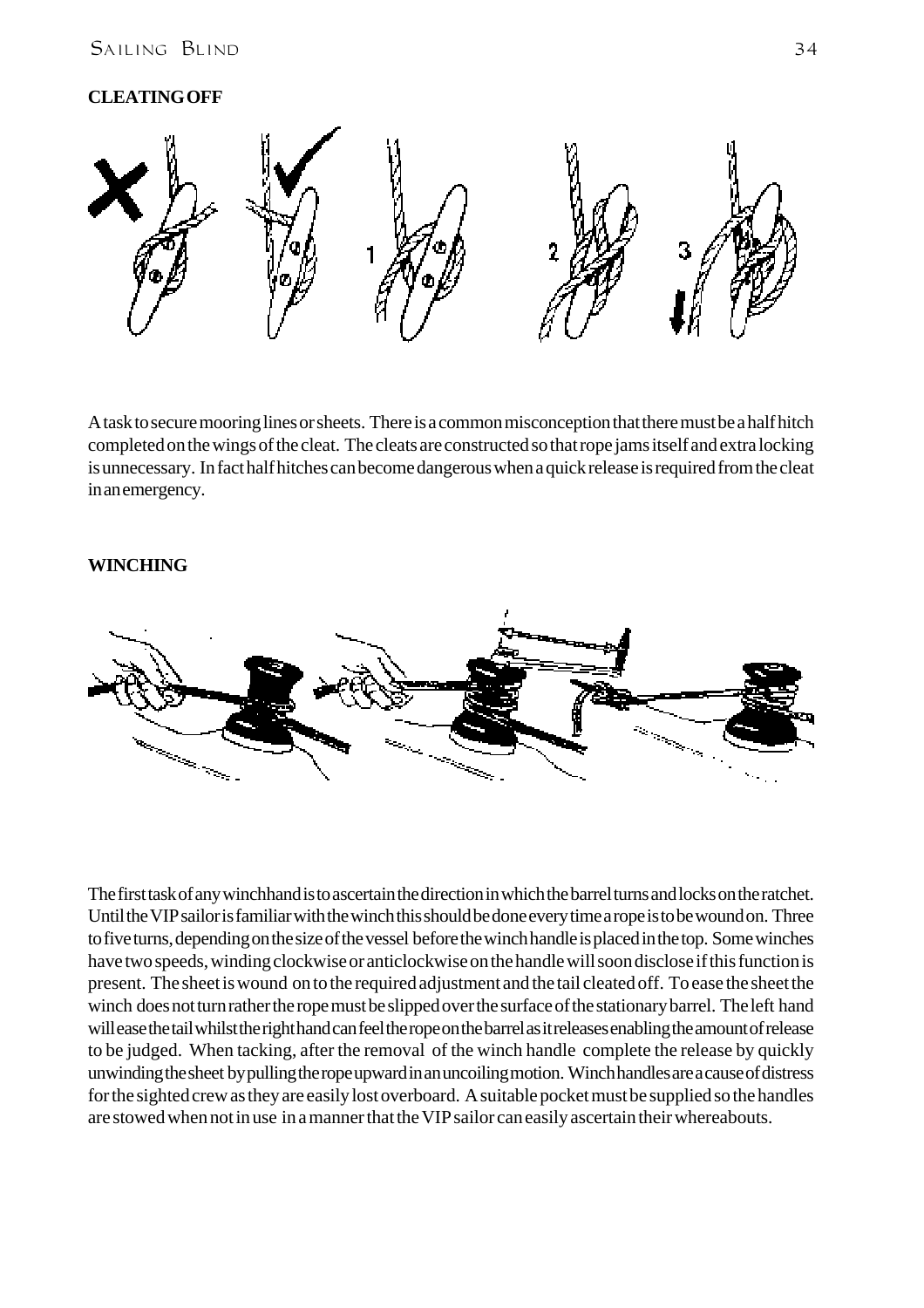## **GLOSSARY OF TERMS**

## **A**

| Aback:               | describes a sail that the wind has struck on its lee side.                             |
|----------------------|----------------------------------------------------------------------------------------|
| Abeam:               | at right angles to the boat's midships.                                                |
| Aft:                 | at or near the stern.                                                                  |
| Anti-fouling:        | a point compound used to prevent marine growths on the underwater area of the<br>hull. |
| Apparent wind:       | a combination of true wind and that created by the movement of the boat.               |
| Astern:              | behind the boat; to go astern is to steer the boat in reverse.                         |
| <b>Athwartships:</b> | at right angles to the boat's fore-and-aft line.                                       |

## **B**

| <b>Backing</b>       | when the wind backs or is backing it is changing direction anti-clockwise (see<br>veering)                                               |
|----------------------|------------------------------------------------------------------------------------------------------------------------------------------|
| Back a sail:         | to force it against the wind, sheeting it to windward. Used when manoeuvring to<br>make the boat fall off the wind.                      |
| <b>Backstay:</b>     | a stay that supports the mast from at or near the stern and prevents forward<br>movement of the mast.                                    |
| <b>Ballast:</b>      | heavy weight, usually iron or lead, which is placed low in the boat to provide<br>stability.                                             |
| <b>Ballast keel:</b> | ballast bolted to the keel to increase the boat's stability and prevent it from<br>capsizing.                                            |
| <b>Batten:</b>       | a light, flexible strip of wood or plastic inserted into a batten pocket in the leech<br>of the sail to give the sail shape and support. |
| Beam:                | the widest part of a boat; "on the beam" is the same as "abeam".                                                                         |
| Bear away:           | to steer away from the wind.                                                                                                             |
| <b>Bearing:</b>      | the compass direction of an object from an observer.                                                                                     |
| Beat:                | to sail close-hauled on a zigzag course towards the wind, on alternate tacks.                                                            |
| <b>Belay:</b>        | to secure a rope around a cleat.                                                                                                         |
| <b>Berth:</b>        | a sleeping place on board a boat; to moor a boat; a boat's moored position in a<br>harbour or marina.                                    |
| <b>Bulge:</b>        | the lower inside area of the hull against the outside edge.                                                                              |
| <b>Block:</b>        | a pulley in a wooden or plastic case, consisting of a sheave (a grooved wheel)<br>around which a rope runs.                              |
| <b>Boot-topping:</b> | a narrow stripe painted around the hull above the waterline and which separates<br>the bottom paint from the topside finish.             |
| <b>Broach:</b>       | to slew broadside to the wind and heel when running before the wind, usually<br>resulting in loss of control.                            |
| <b>Broad reach:</b>  | with the wind aft, any point of sailing between a beam reach and running.                                                                |
| <b>Bulkhead:</b>     | partition wall in the hull of the boat, usually fitted athwartships.                                                                     |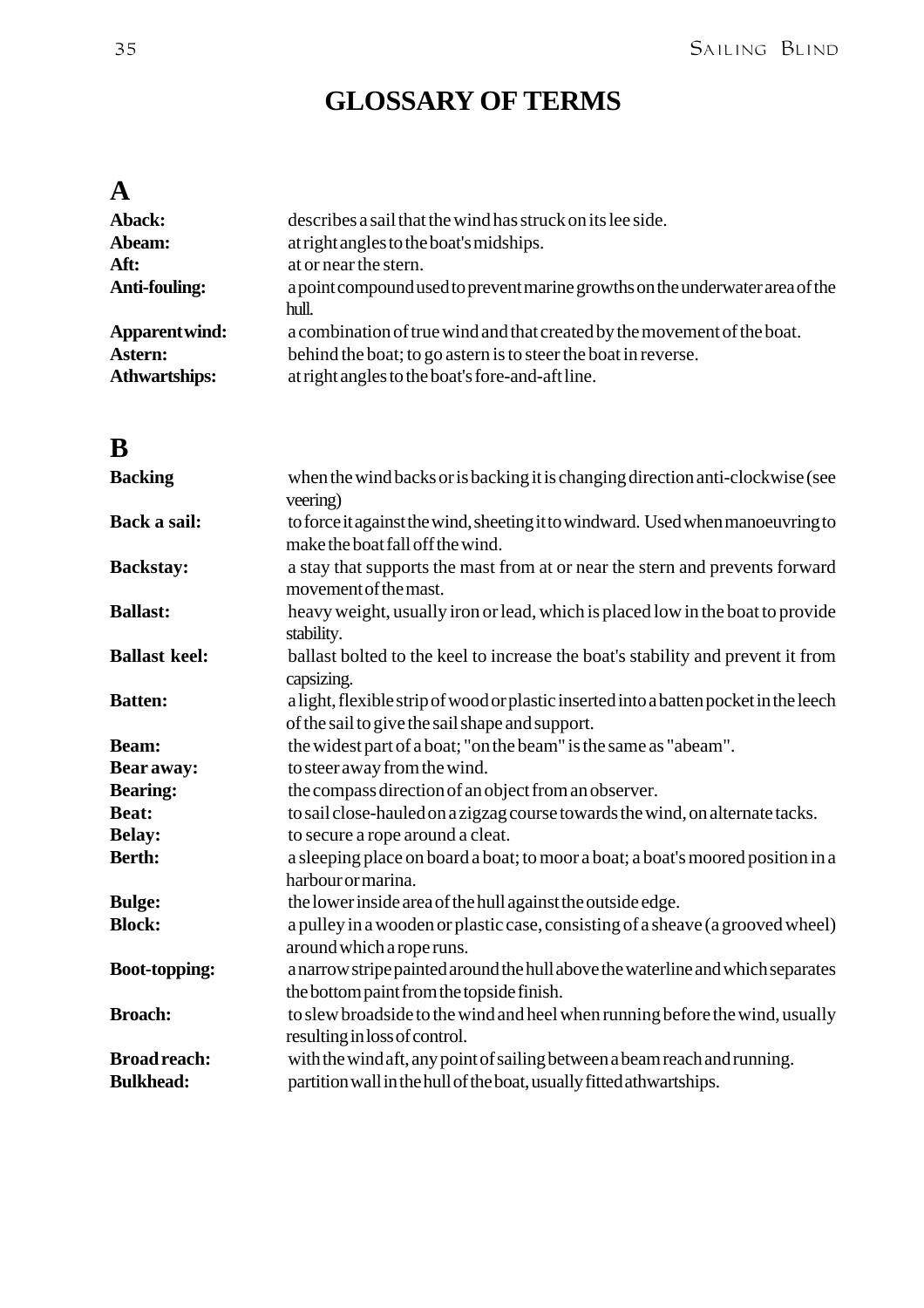| C                    |                                                                                        |
|----------------------|----------------------------------------------------------------------------------------|
| Catamaran:           | a sailing boat with twin hulls.                                                        |
| Centreboard:         | a board or metal plate lowered through a slot in the keelson or hull to reduce         |
|                      | leeway.                                                                                |
| <b>Centre-line:</b>  | the centre of a boat in a fore-and-aft line.                                           |
| <b>Chainplate:</b>   | a metal plate bolted to the side of the boat or bulkhead, to which the rigging is      |
|                      | connected.                                                                             |
| <b>Chartdatum:</b>   | a reference level on a chart below which the tide does not usually fall. Seabed        |
|                      | soundings are given below chart datum.                                                 |
| <b>Chine:</b>        | the line on a hull where the bilge meets the topsides.                                 |
| <b>Clawring:</b>     | a fitting used on the boom after roller reefing the mainsail. It slips over the boom   |
|                      | like a claw and to it is attached the main sheet or boom vang.                         |
| <b>Cleat:</b>        | a horned fitting around which a rope is belayed, or secured.                           |
| Clevis pin:          | a locking pin through which a split ring is inserted to prevent the ring's accidental  |
|                      | removal.                                                                               |
| <b>Clew:</b>         | the after, lower corner of a sail at the junction of the boot and leech.               |
| <b>Close-hauled:</b> | the point of sailing closest to the wind.                                              |
| <b>Close reach:</b>  | the point of sailing between close-hauled and a beam reach.                            |
| <b>Close-winded:</b> | a boat's ability to sail very close to the wind.                                       |
| <b>Coamings:</b>     | the raised structure round the cockpit and hatch, which stops water entering. The      |
|                      | sides of the cabin top are also coamings.                                              |
| <b>Course:</b>       | the direction in which a vessel is steered.                                            |
| <b>Cringle:</b>      | an eye, often with a metal lining, worked into the sail.                               |
| D                    |                                                                                        |
| Dead run:            | running with the wind blowing straight aft.                                            |
| <b>Deviation:</b>    | compass error caused by magnetic attraction of metal objects on the boat. It is        |
|                      | the difference, measured in degrees, between the magnetic course and direction         |
|                      | indicated by the compass.                                                              |
| Displacement:        | the weight of sea-water displaced by the submerged part of the boat and which          |
|                      | is exactly equal to the boat's weight.                                                 |
| Down tiller:         | movement of the tiller towards the leeward side of the boat.                           |
| Downbow:             | movement of the tiller towards the leeward side of the boat.                           |
| Downhaul:            | a rope fitted to pull down a sail or boom.                                             |
| Draft:               | the depth of water a boat requires in order to float, being the vertical distance from |
|                      | the waterline to the bottom of the keel.                                               |
| Drop keel:           | a retractable keel, which can be drawn into the hull.                                  |
| ${\bf E}$            |                                                                                        |
|                      |                                                                                        |
| Eye of the wind:     | the direction from which the true wind blows.                                          |
| $\mathbf F$          |                                                                                        |
| <b>Fairlead:</b>     | a fitting used to guide a rope, wire or chain to alter its direction.                  |
| <b>Fathom:</b>       | the unit of depth measurement: 1 fathom = $6ft = 1.83m$ .                              |
| Fid:                 | a tapered wooden tool used in splicing rope and for sail making.                       |
| Fix:                 | the accurate positioning of a boat found by the intersection of two or more bearing    |
|                      | lines.                                                                                 |
| <b>Forestay:</b>     | the foremost stay, running from the masthead forward to the stem.                      |
| Freeboard:           | height of the side of the boat from the waterline to the deck.                         |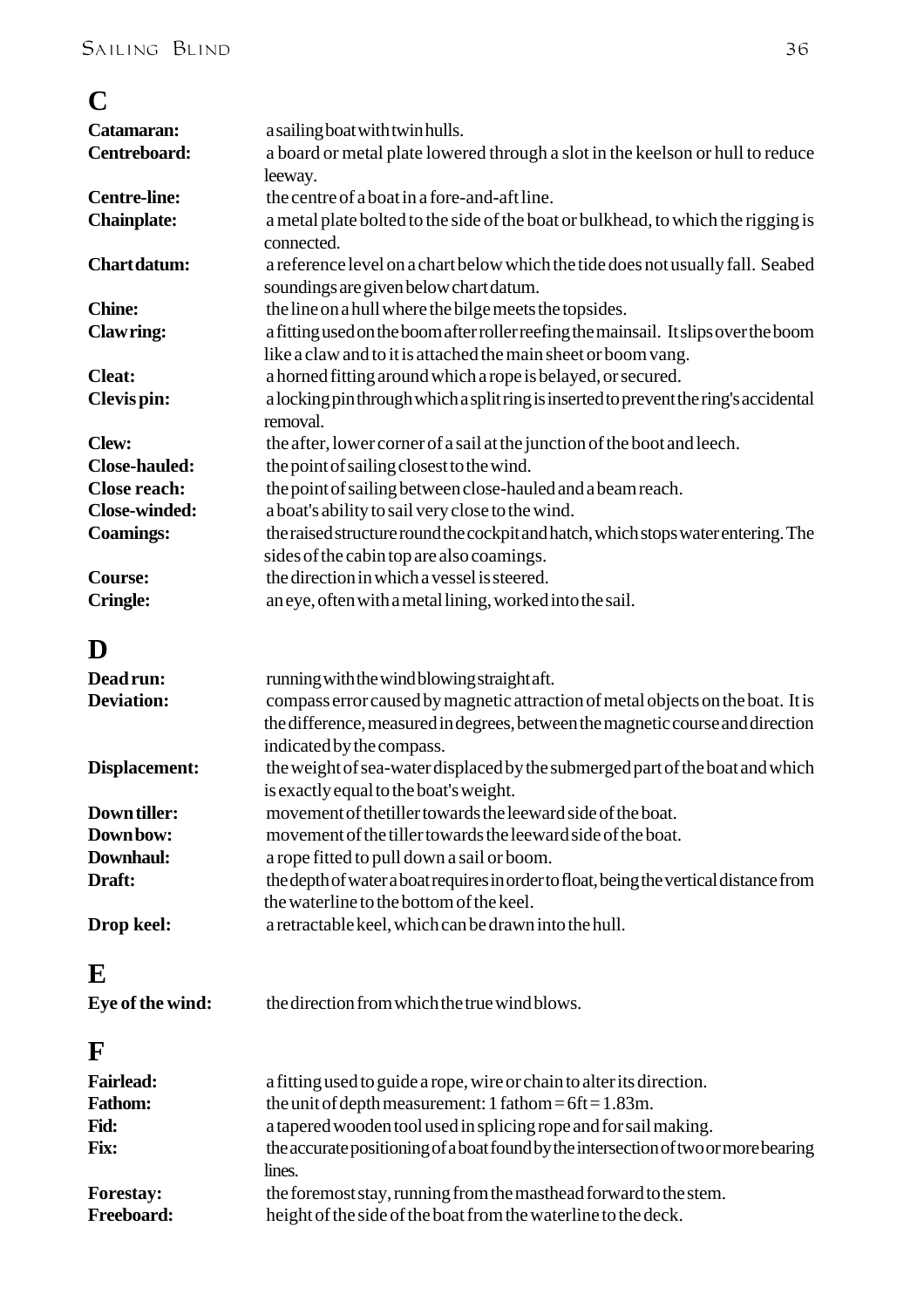## **G**

| Genoa:                | a large headsail, which overlaps the mast; it is hoisted in light winds.             |
|-----------------------|--------------------------------------------------------------------------------------|
| <b>Gimbals:</b>       | a device consisting of two rings pivoted to provide a base that stays level despite  |
|                       | a boat's motion; used for compass, lights, cooker.                                   |
| Go about:             | to turn the boat though the eye of the wind to change tack.                          |
| <b>Gooseneck:</b>     | the fitting that attaches the boom to the mast.                                      |
| <b>Goosewing:</b>     | to have the headsail poled out to windward on a run, so that headsail and mainsail   |
|                       | are out to opposite sides of the boat, like wings.                                   |
| <b>Ground tackle:</b> | a general term used for anchoring gear, including anchor, cable, warp, etc.          |
| Gudgeon:              | a rubber fitting. A metal eye set into the transom or rudder into which the pintle   |
|                       | fits.                                                                                |
| Guy:                  | a rope controlling a spar; a spinnaker guy controls the fore-and-aft position of the |
|                       | spinnaker pole; the fore guy controls the movement of the outer end of the pole.     |
| Gybe:                 | to change tack by turning the stern through the wind; by turning the bow of the boat |
|                       | towards the main boom.                                                               |

## **H**

| Halyard:         | rope or wire used to hoist and lower sails.                                          |
|------------------|--------------------------------------------------------------------------------------|
| Hank:            | fitting used to attach the luff of a headsail to a stay.                             |
| Hatch:           | an opening in the deck giving access to the interior.                                |
| Head-to-wind:    | with the bow headed right into the eye of the wind.                                  |
| <b>Headfoil:</b> | a streamlined forestay surround, which has a groove into which the headsail luff     |
|                  | slides.                                                                              |
| Head:            | the toilet.                                                                          |
| <b>Headway:</b>  | the forward movement of a boat through the water.                                    |
| Heave-to:        | to back the jib so the boat slows nearly to a stop. The tiller is held to leeward at |
|                  | the same time.                                                                       |
| Heel:            | the leaning over of the boat due to pressure of the wind on the sails.               |

## **I**

| In irons: | describes a boat stalled head-to-wind, while tacking and unable to bear off one   |
|-----------|-----------------------------------------------------------------------------------|
|           | way or the other. In order to get under way again, all sails should be sheeted in |
|           | and the helm held hard over on one side.                                          |

## **J**

| Jibe:            | see Gybe.                                        |
|------------------|--------------------------------------------------|
| <b>Jury rig:</b> | a temporary rig to replace lost or damaged gear. |

## **K**

| $\bf{11}$      |                                                                                     |
|----------------|-------------------------------------------------------------------------------------|
| Kedge:         | a small, light second anchor.                                                       |
| Keel:          | the main backbone of the boat running fore and aft and supporting the frame. In     |
|                | a keel yacht, the ballast keel is bolted to this main beam, or a centreboard passes |
|                | through it in the case of unballasted yachts.                                       |
| Ketch:         | a two-masted sailing vessel, the smaller aft, mizzen mast stepped forward of the    |
|                | rudder post.                                                                        |
| Kicking strap: | a line used to pull the boom down and keep tension on the mainsail. Used            |
|                | particularly on a reach or run.                                                     |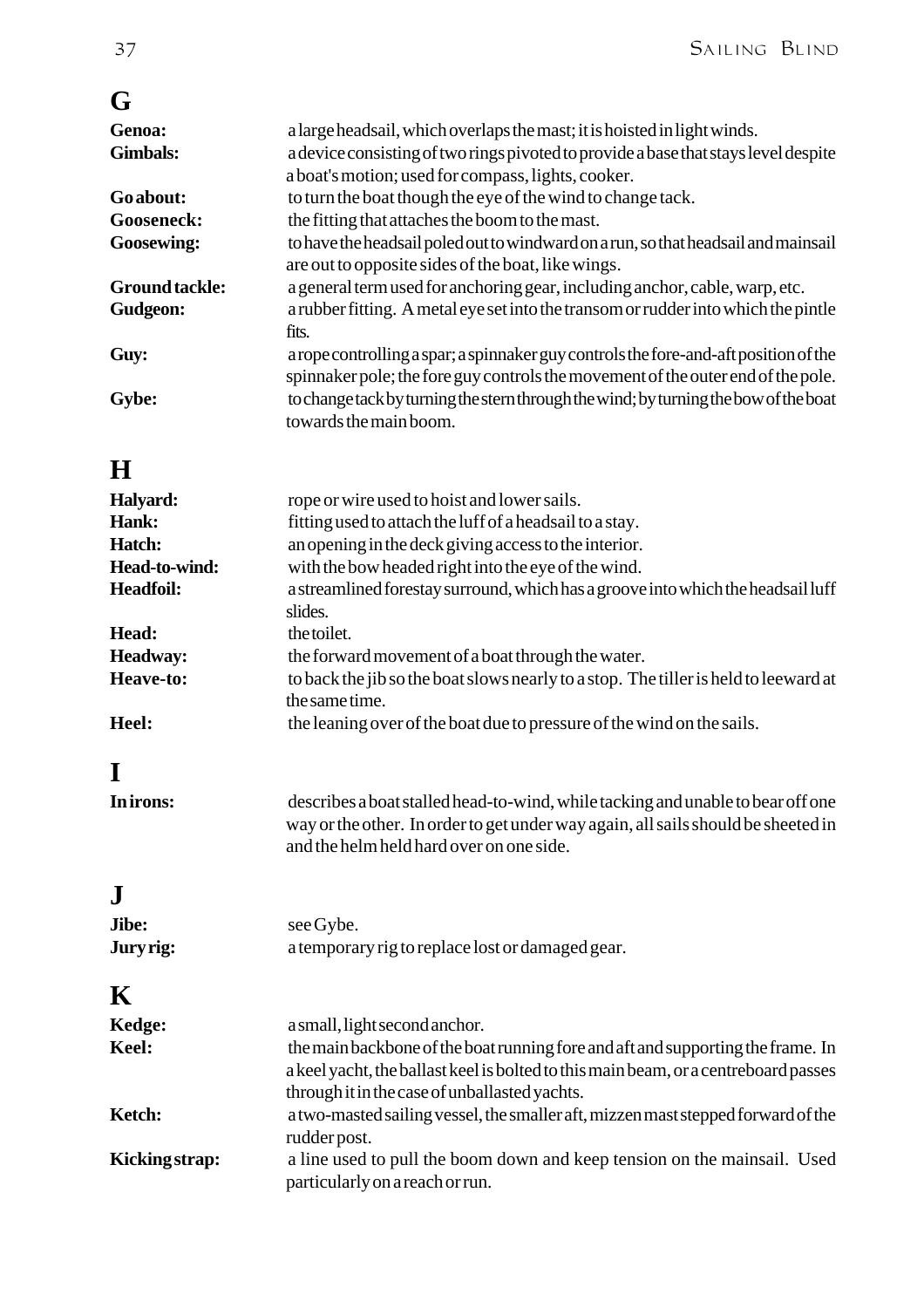#### **L**

| ┚                     |                                                                                                           |  |  |  |
|-----------------------|-----------------------------------------------------------------------------------------------------------|--|--|--|
| Lanyard:              | a short line attached to one object to secure it to another, e.g. a harness lanyard.                      |  |  |  |
| Leech:                | the after edge of a sail from head to clew.                                                               |  |  |  |
| Lee helm:             | the tendency of a boat to bear off the wind, the helm needing to be kept to leeward                       |  |  |  |
|                       | to hold course.                                                                                           |  |  |  |
| Lee shore:            | a shore which the wind is blowing to.                                                                     |  |  |  |
| Leeward:              |                                                                                                           |  |  |  |
|                       | away from the wind; the direction to which the wind is going (opposite of                                 |  |  |  |
|                       | windward).                                                                                                |  |  |  |
| Leeway:               | the sideways drift of a boat off its course to leeward.                                                   |  |  |  |
| Let fly:              | to let a sheet go instantly, spilling the wind from the sails.                                            |  |  |  |
| <b>Lifelines:</b>     | wires or ropes strung around a boat on stanchions to prevent the crew falling                             |  |  |  |
|                       | overboard.                                                                                                |  |  |  |
| List:                 | a boat's more or less permanent lean to one side, owing to shifting ballast,                              |  |  |  |
|                       | accumulation of water.                                                                                    |  |  |  |
| Log:                  | an instrument for determining a boat's speed and distance travelled through the                           |  |  |  |
|                       | water, to record the details of a voyage.                                                                 |  |  |  |
|                       |                                                                                                           |  |  |  |
| Luff:                 | the forward edge of a sail. To luff up is to bring the boat's head into the wind.                         |  |  |  |
|                       |                                                                                                           |  |  |  |
| M                     |                                                                                                           |  |  |  |
| Marlin spike:         | a pointed steel or wooden spike used to separate the strands of rope when splicing.                       |  |  |  |
| Mast step:            | the through-deck channel, leading to an attachment in the keel, into which the mast                       |  |  |  |
|                       | is placed.                                                                                                |  |  |  |
| <b>Member:</b>        | a structural timber, part of the skeleton of the hull.                                                    |  |  |  |
| <b>Meridian:</b>      | an imaginary line around the earth, which passes through the poles and intersects                         |  |  |  |
|                       | the equator at right angles. All lines of longitude are meridians.                                        |  |  |  |
| <b>Mizzen:</b>        | the aftermost mast on a ketch or yawl; a sail set on the mizzen mast.                                     |  |  |  |
|                       |                                                                                                           |  |  |  |
| O                     |                                                                                                           |  |  |  |
|                       |                                                                                                           |  |  |  |
| Off the wind:         | sailing downwind.                                                                                         |  |  |  |
| On the wind:          | close-hauled.                                                                                             |  |  |  |
| <b>Outhaul:</b>       | a rope used for hauling out the foot of a sail.                                                           |  |  |  |
|                       | <b>Overall length (LOA):</b> the boat's extreme length, measured from the foremost part of the bow to the |  |  |  |
|                       | aftermost part of the stern.                                                                              |  |  |  |
|                       |                                                                                                           |  |  |  |
| P                     |                                                                                                           |  |  |  |
| <b>Painter:</b>       | the rope attached to the bows of a dinghy or tender, by which it is towed or made                         |  |  |  |
|                       | fast.                                                                                                     |  |  |  |
| <b>Pintle:</b>        | an upright pin attached to a boat's transom or rudder and which slips into the                            |  |  |  |
|                       |                                                                                                           |  |  |  |
|                       | gudgeon to form a hinged pivot.                                                                           |  |  |  |
| Pitch:                | the fore-and-aft rocking of a boat.                                                                       |  |  |  |
| Points of sailing:    | the direct angles to the wind on which a boat may sail; the boat's course relative                        |  |  |  |
|                       | to the direction of the wind.                                                                             |  |  |  |
| Port:                 | the left side of a boat looking forward (opposite of starboard).                                          |  |  |  |
| Port tack:            | when the wind comes from the pot side and the mainsail is out to starboard.                               |  |  |  |
| <b>Position line:</b> | a line drawn on a chart from a bearing and along which the boat's position lies. Two                      |  |  |  |
|                       | or more position lines give a fix.                                                                        |  |  |  |
| <b>Pulpit:</b>        | a metal guard-rail at the bows of a boat, which provides safety for crew working                          |  |  |  |
|                       | forward, changing headsail, etc.                                                                          |  |  |  |
|                       |                                                                                                           |  |  |  |
| <b>Pushpit:</b>       | a metal guard-rail fitted at the stern.                                                                   |  |  |  |
|                       |                                                                                                           |  |  |  |
|                       |                                                                                                           |  |  |  |

**Quarter:** the side of the boat aft of the beam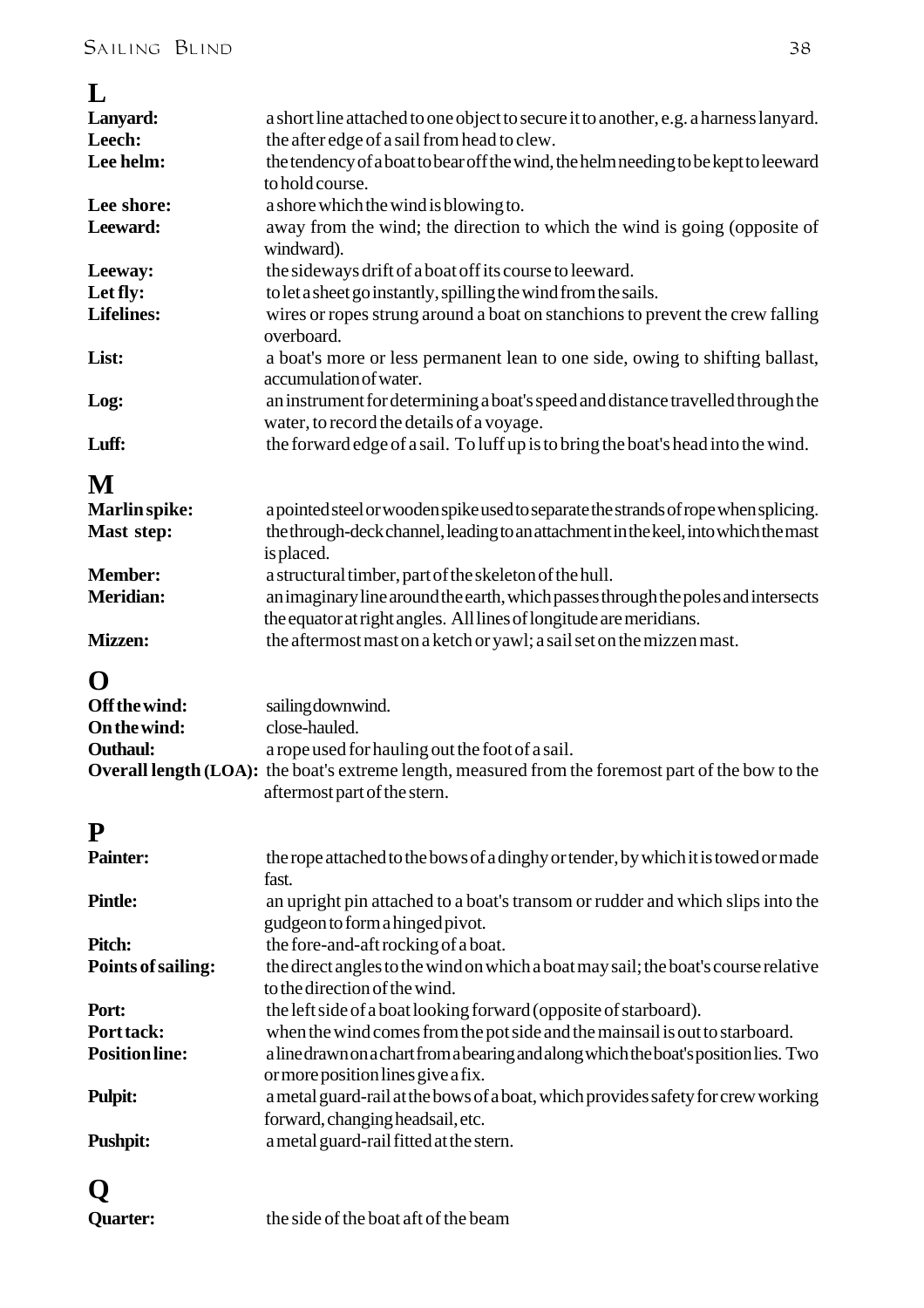## **R**

| Rake:                   | the fore-and-aft inclination of a mast or other feature of a boat from the<br>perpendicular.                  |
|-------------------------|---------------------------------------------------------------------------------------------------------------|
| <b>Reach:</b>           | to sail with the wind roughly on the beam; any point of sailing between running and<br>close-hauled.          |
| Reef:                   | to reduce the sail area by taking it in at the foot and folding or rolling surplus<br>material on the boom.   |
| <b>Reefing line:</b>    | strong line with which the leech cringle is pulled down to the boom when reefing.                             |
| <b>Rigging screw:</b>   | a fitting with which the tension of standing rigging is adjusted.                                             |
| Roach:                  | the curved part of the leech of a sail extending beyond the direct line from head<br>to clew.                 |
| Run:                    | to sail directly downwind with the sheets eased well out.                                                     |
| <b>Running rigging:</b> | all of the moving lines such as sheets, halyards, guys used in the support and control<br>of sails and spars. |

## **S**

| <b>Schooner:</b>         | a boat with two or more masts with the mainmast aft.                                 |
|--------------------------|--------------------------------------------------------------------------------------|
| <b>Scuppers:</b>         | an opening in the toe rail that allows water to drain off the deck or cockpit.       |
| <b>Seacock:</b>          | a shut-off valve on underwater inlet or outlet piping through the hull.              |
| Sea room:                | room in which a boat can manoeuvre without danger of collision or grounding.         |
| <b>Shackle:</b>          | a metal link of varying shape with a removable bolt across the open end, used to     |
|                          | secure lines to sails, poles, etc.                                                   |
| Sheave:                  | a grooved wheel in a block or spar upon which a rope runs.                           |
| <b>Sheet:</b>            | a rope controlling a sail.                                                           |
| <b>Shrouds:</b>          | ropes or wires, usually in pairs, reaching from the mast to the chain plates at the  |
|                          | sides of the boat to prevent the mast falling sideways.                              |
| Skin fitting:            | a through-hull fitting through which air or water passes. A seacock is fitted to     |
|                          | close the hole when not in use.                                                      |
| Sloop:                   | a single-masted boat with a mainsail and one headsail.                               |
| Spar:                    | a general term for masts, booms, poles.                                              |
| Spinnaker:               | a large, light, balloon-shaped sail set in front of the bows when the wind is aft of |
|                          | the beam.                                                                            |
| <b>Splice:</b>           | to join two ropes or wires or make an eye splice in the end of a line by unlaying    |
|                          | their strands and interweaving them.                                                 |
| <b>Spreaders:</b>        | horizontal struts attached to the mast, which spread the shrouds out from the mast   |
|                          | and improve their support of the mast.                                               |
| Stall:                   | a sail stalls when the airflow over it stops.                                        |
| <b>Stanchion:</b>        | upright metal post bolted to the deck to support guard rails or lifelines.           |
| <b>Standing part:</b>    | the part of a rope that is secured to an object, opposite to the hauling part.       |
| <b>Standing rigging:</b> | the shrouds and stays that are permanently set up and support the mast.              |
| Starboard:               | the right side of a boat looking forward (opposite of port).                         |
| <b>Starboard tack:</b>   | when the wind comes from the starboard side and the mainsail is out to port.         |
| Stay:                    | a wire or rope that supports the mast in a fore-and-aft direction; part of the       |
|                          | standing rigging.                                                                    |
| <b>Steerage way:</b>     | having sufficient speed for the boat to be steered, or to answer the helm.           |
| Stem:                    | the timber at the bow, reaching from the forward end of the keel, to which the two   |
|                          | sides of the boat are attached.                                                      |
| <b>Stringer:</b>         | a fore-and-aft structural timber fitted to strengthen the frames.                    |
| <b>Strop:</b>            | a loop of wire or rope used to raise the tack of a headsail some distance off the    |
|                          | deck.                                                                                |
| Strop down:              | to secure a rope or wire so that it does not fly about and become entangled.         |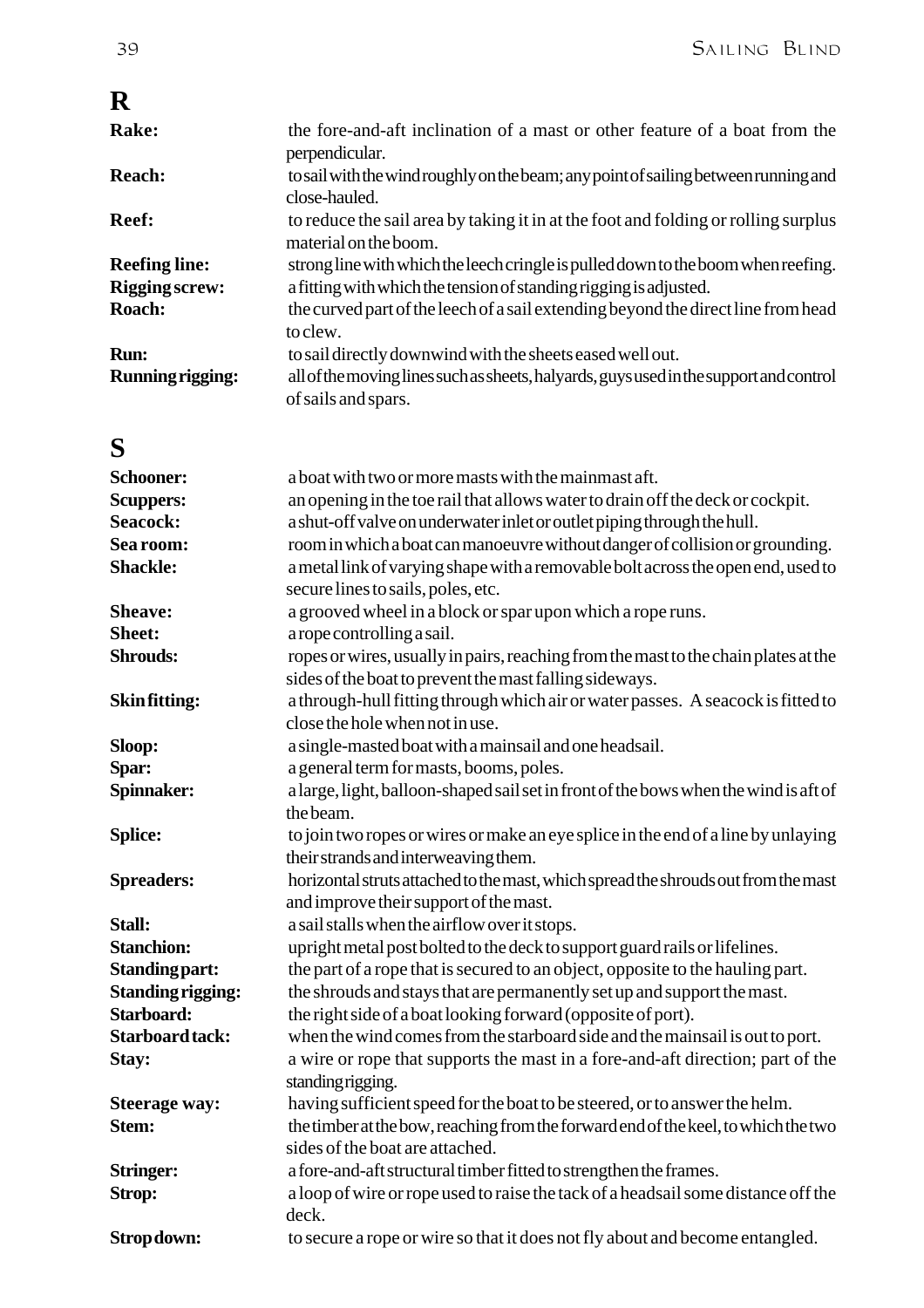| T                       |                                                                                                                                                                   |
|-------------------------|-------------------------------------------------------------------------------------------------------------------------------------------------------------------|
| Tack:                   | to turn the boat through the wind-either by gybing or going about-so that it blows<br>on the opposite side of the sails; also the lower forward corner of a sail. |
| <b>Tacking:</b>         | working to windward or downwind by sailing close-hauled on alternate courses<br>so that the wind is first on one side of the boat, then on the other.             |
| <b>Tackle:</b>          | a purchase system consisting of rope and blocks and which is used to gain<br>mechanical advantage.                                                                |
| Tang:                   | a metal fitting on a mast or other spar to which standing rigging is attached.                                                                                    |
| Toe rail:               | the raised edge of the deck where it meets the hull.                                                                                                              |
| <b>Toppinglift:</b>     | rope or wire used to adjust boom height.                                                                                                                          |
| <b>Topsides:</b>        | the sides of a boat between the waterline and the deck.                                                                                                           |
| <b>Track:</b>           | the course a boat has made; a fitting on the mast or boom into which the slides on<br>a sail fit; also, a deck fitting along which a traveller runs.              |
| <b>Traveller:</b>       | a fitting that slides in a track and is used to alter the angle of the sheets.                                                                                    |
| Trim:                   | to adjust the angle of the sails, by means of sheets, so that they are at their best<br>shape and angle to the wind.                                              |
| <b>Turnbuckle:</b>      | see Rigging screw.                                                                                                                                                |
| $\mathbf{U}$            |                                                                                                                                                                   |
| Up tiller:              | the movement of the tiller towards the helsmperson if he/she is on the windward<br>side.                                                                          |
| Upbow:                  | the movement of the bow twards the wind.                                                                                                                          |
| $\mathbf{V}$            |                                                                                                                                                                   |
| Veer:                   | the wind veers when it changes direction clockwise. (see backing)                                                                                                 |
| W                       |                                                                                                                                                                   |
| Wake:                   | the disturbed water left behind a boat.                                                                                                                           |
| <b>Waterline:</b>       | the horizontal line along the hull, at which a boat floats.                                                                                                       |
| <b>Waterline</b> length |                                                                                                                                                                   |
| (WL):                   |                                                                                                                                                                   |
|                         | the length of a boat from stem to stern at the waterline.                                                                                                         |
| <b>Weather helm:</b>    | the tendency for a boat to come up into the wind (opposite of lee helm).                                                                                          |

## **Y**

| __           |                                                                                |
|--------------|--------------------------------------------------------------------------------|
| Yaw:         | erratic movement of a boat off its course.                                     |
| <b>Yawl:</b> | a two-masted boat with the smaller mizzen mast stepped aft of the rudder post. |

the direction from which the wind blows; towards the wind (opposite of leeward).

**Whisker pole:** a light pole used on a small yacht to hold out the headsail when running.<br>Windlass: a winch used to haul up the anchor chain.

**Wetted surface:** the area of the hull under water.<br> **Whisker pole:** a light pole used on a small yacht

**Windlass:** a winch used to haul up the anchor chain.<br> **Windward:** the direction from which the wind blows: to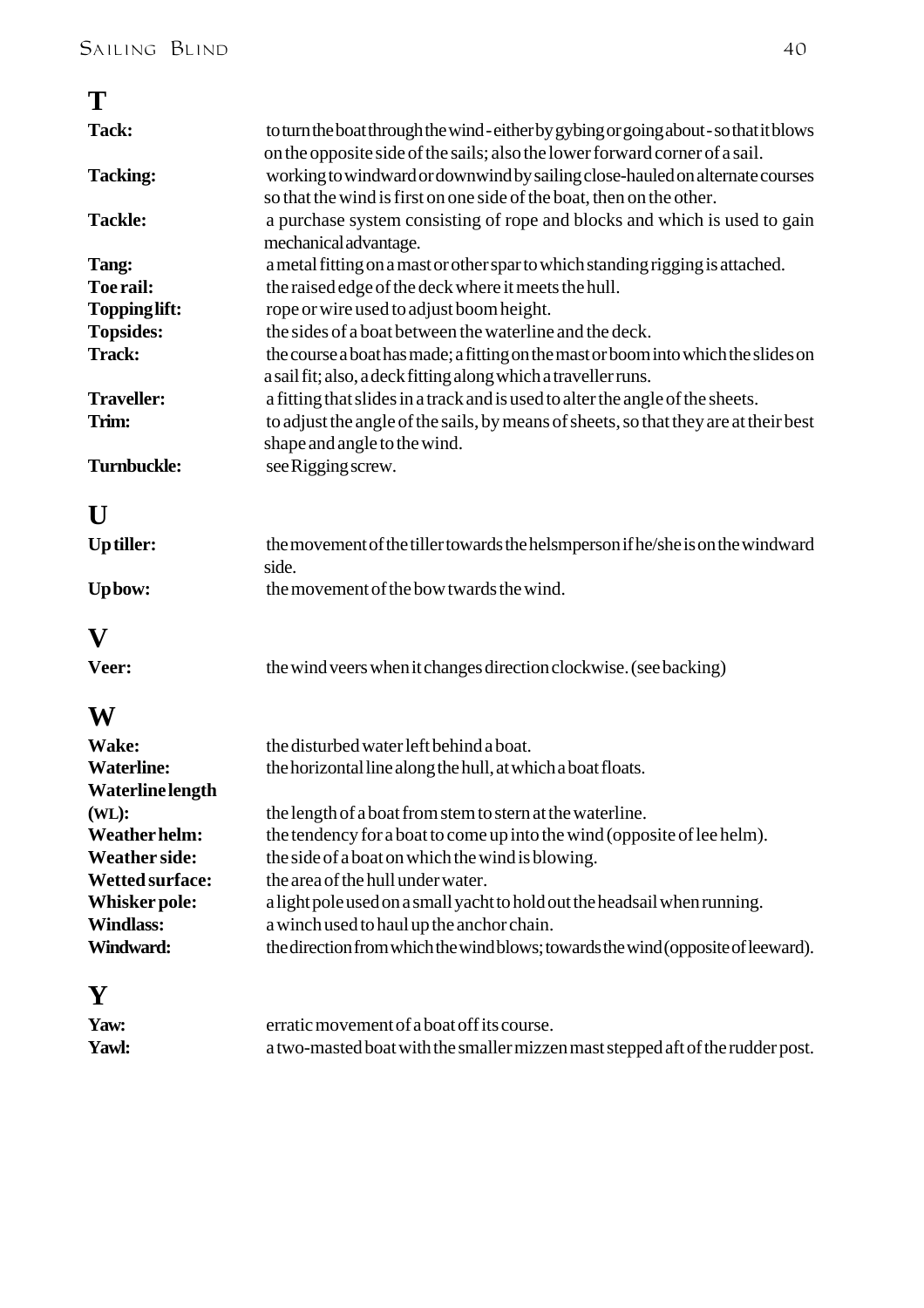

# **BLIND SAILING NEW ZEALAND** Chief Executive Officer:

C/- Royal New Zealand Yacht Squadron, Herne Bay, Auckland, New Zealand P O Box 46182, Don Mason,

## **BLINDNESS GRADING FORM FOR SPORTS COMPETITION**



## **Blind Sailing** New Zealand<sup>™</sup>

THE NEW ZEALAND COUNCIL FOR SAILING FOR THE BLIND AND **VISION IMPAIRED (INC.)** (Blind Sailing NZ<sup>™</sup>) Chief Executive Officer: Don Mason, C/- Royal New Zealand Yacht Squadron, P O Box 46182, Herne Bay, Auckland, New Zealand Ph: 64-9-479-3349 Fax: 64-9-479-3375 (CEO's Office) Email: acehi@xtra.co.nz Website: www.sailingblind.org.nz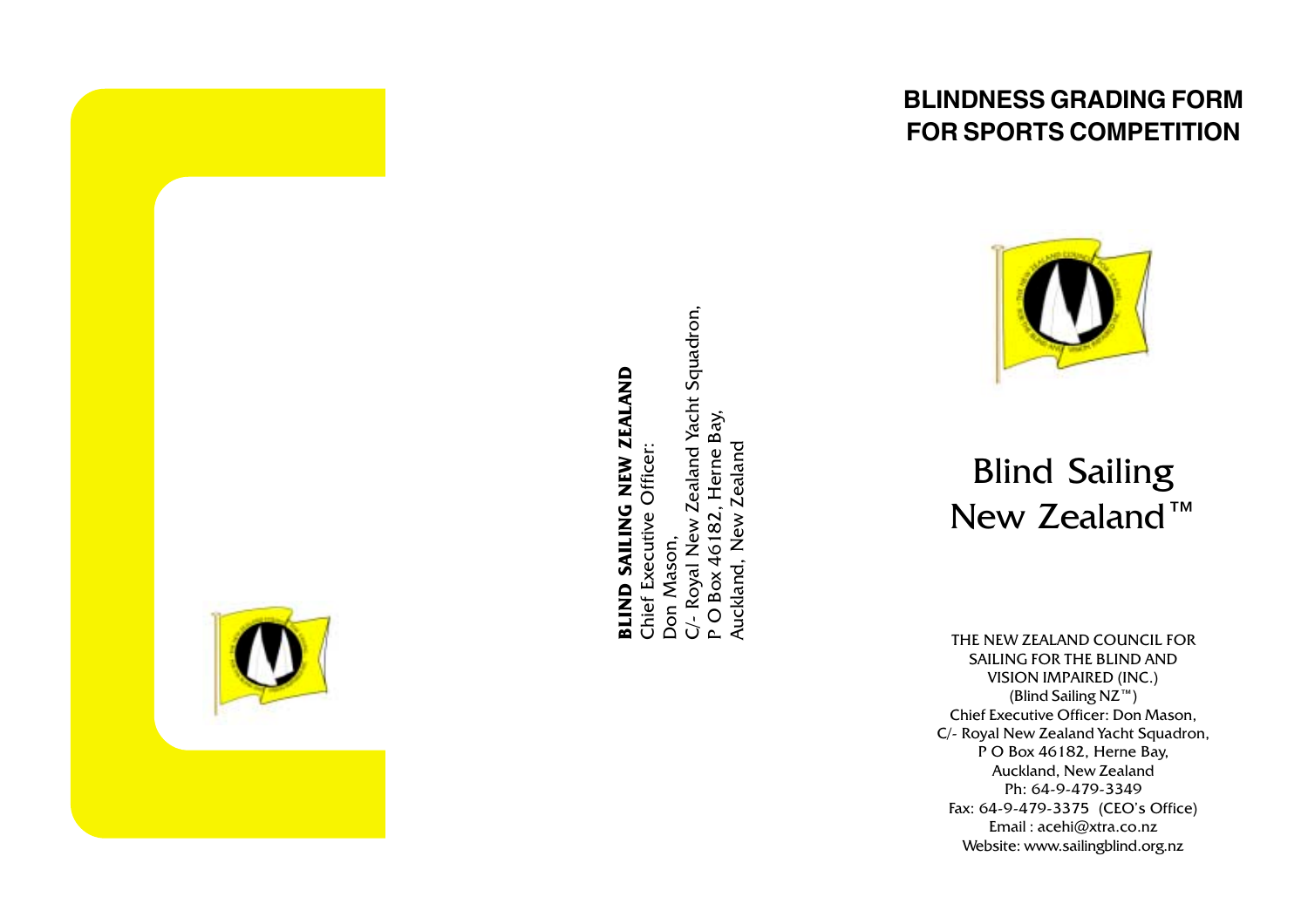**PERSONAL DETAILS** 

#### **TO BE COMPLETED BY LOCAL EXAMINER**

|                                                                                                                      |                                                                 |           | <b>Visual acuity</b><br>With<br>correction                                                         | Without<br>correction               |
|----------------------------------------------------------------------------------------------------------------------|-----------------------------------------------------------------|-----------|----------------------------------------------------------------------------------------------------|-------------------------------------|
|                                                                                                                      |                                                                 |           |                                                                                                    |                                     |
|                                                                                                                      |                                                                 | <b>RE</b> |                                                                                                    |                                     |
|                                                                                                                      |                                                                 | LE        |                                                                                                    | <u> 1989 - Jan Barbara Barat, p</u> |
| <u> 1989 - Johann Stein, marwolaethau a bhann an t-Amhain an t-Amhain an t-Amhain an t-Amhain an t-Amhain an t-A</u> | Visual fields (if applicable)<br>Include copy with application! |           |                                                                                                    |                                     |
|                                                                                                                      |                                                                 | <b>RE</b> | (degrees)                                                                                          |                                     |
|                                                                                                                      |                                                                 | LE.       | $\frac{\ }{\ }$ (degrees)                                                                          |                                     |
| Date of Birth ___________________________________                                                                    |                                                                 |           |                                                                                                    |                                     |
|                                                                                                                      | Date                                                            |           | Signature of Ophthalmologist                                                                       |                                     |
| Male/Female __________________________________                                                                       |                                                                 |           |                                                                                                    |                                     |
|                                                                                                                      |                                                                 |           |                                                                                                    |                                     |
|                                                                                                                      |                                                                 |           |                                                                                                    |                                     |
|                                                                                                                      |                                                                 |           |                                                                                                    |                                     |
|                                                                                                                      |                                                                 |           |                                                                                                    |                                     |
| Dosage __________________________________                                                                            |                                                                 |           | This form is based on the IBSA form and is used to<br>determine the Athletes sight classification. |                                     |
|                                                                                                                      |                                                                 |           | It is important to recognise that this classification is                                           |                                     |

It is important to recognise that this classification is extremely important as the athlete's classification is subject to verification by an IBSA certified doctor.

#### **INSTRUCTIONS FOR THE 3-CLASS SYSTEM**

No light perception in either eye up to  $B1$ light perception but inability to recognise the shape of a hand at any distance or in any direction.

B2 From ability to recognise the shape of a hand up to visual acuity of 2/60 and/ or visual field of less than 5 degrees.

B3 From visual acuity above 2/60 up to a visual acuity of 6/60 and/or a visual field of more than 5 degrees and less than 20 degrees.

All classifications in best eye with best correction.

Classifications should be done in an ophthalmological office.

Finger counting should be done with a contrasting background.

If the classification is based on a visual field defect, the athlete must bring a copy of the visual field test.

Visual field should be tested with equipment which allows determination in degrees, with a large object.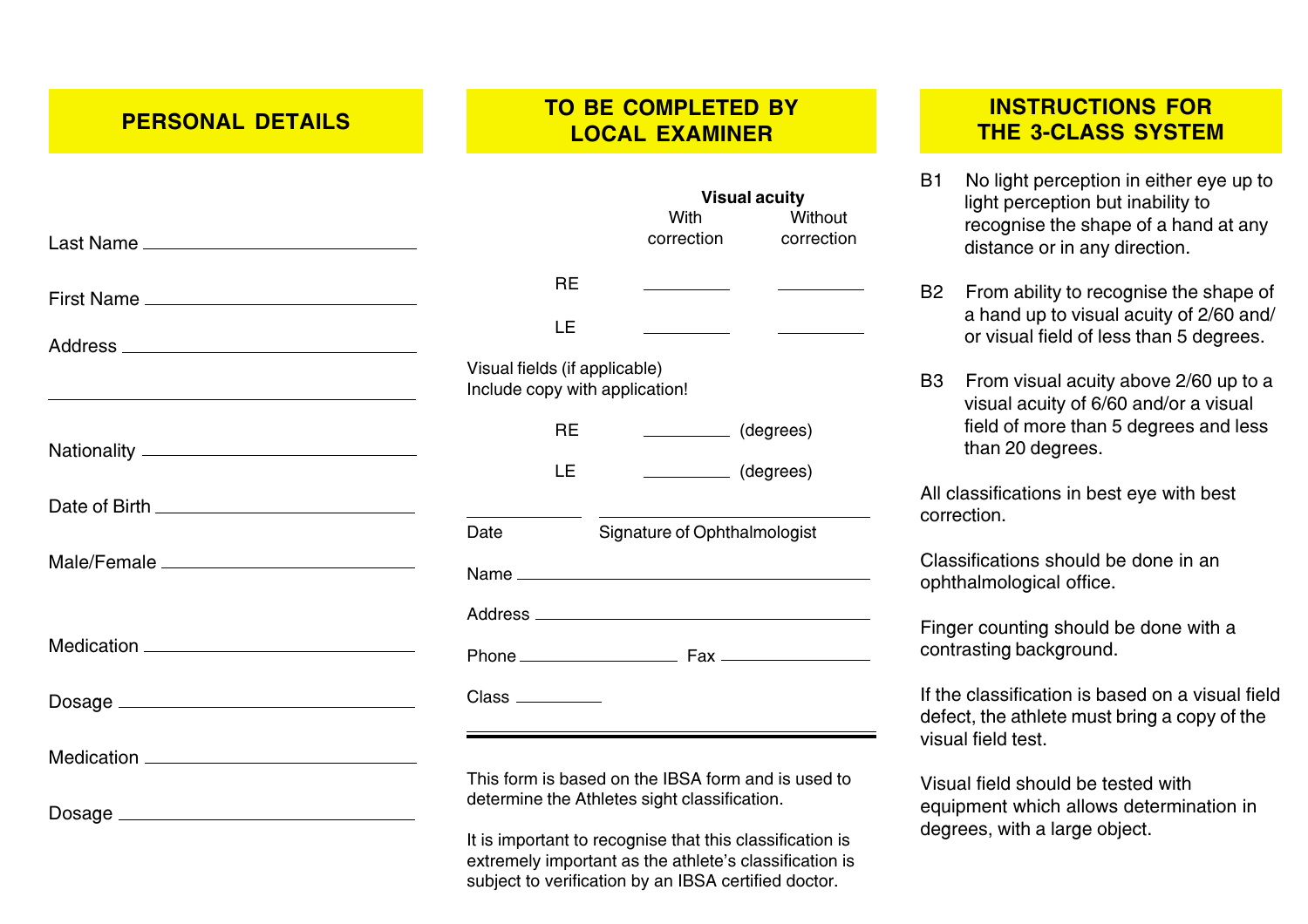## **THE NZCSBVI INC. CONTACT ADDRESS**

#### **For Further Information Contact:**

Chief Executive Officer The New Zealand Council for Sailing for the Blind and Vision Impaired Inc. P O Box 46182 Herne Bay Auckland NEW ZEALAND Phone: 64-9-479-3349 Fax: 64-9-479-3375 Email: acehi@xtra.co.nz Web Site: www.sailingblind.org.nz

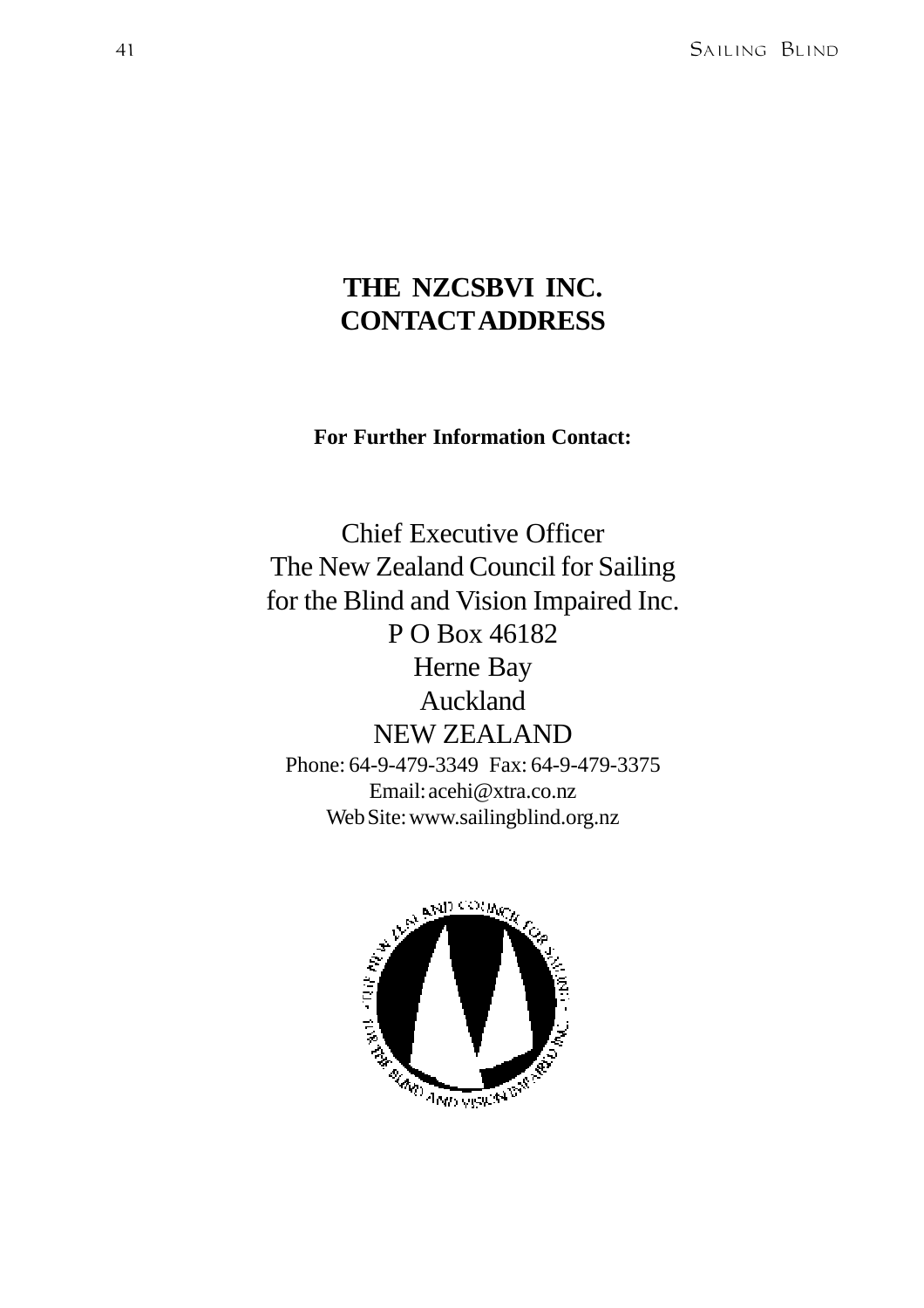## **AN INVITATION TO BE ASSOCIATED WITH NZ BLIND SAILINGTM IN ANY CAPACITY**

If you are interested in being associated with Blind Sailing NZTM please complete this questionnaire and return to Chief Executive Officer, NZCSBVI Inc., PO Box 46182, Herne Bay, Auckland or via any of the contacts contained in this Information Pack (fax, phone or email).

| I am interested in being associated with Blind Sailing NZTM as a:                                                                                                                                                                   |                                                                                                                                                                                                                                |
|-------------------------------------------------------------------------------------------------------------------------------------------------------------------------------------------------------------------------------------|--------------------------------------------------------------------------------------------------------------------------------------------------------------------------------------------------------------------------------|
| Individual Member (\$10 affiliation):                                                                                                                                                                                               |                                                                                                                                                                                                                                |
| Name:                                                                                                                                                                                                                               |                                                                                                                                                                                                                                |
|                                                                                                                                                                                                                                     |                                                                                                                                                                                                                                |
|                                                                                                                                                                                                                                     | <u> 1989 - Johann Stoff, deutscher Stoff, der Stoff, der Stoff, der Stoff, der Stoff, der Stoff, der Stoff, der S</u>                                                                                                          |
| Email: <u>Discovered</u> Construction of the Construction of the Construction of the Construction of the Construction of the Construction of the Construction of the Construction of the Construction of the Construction of the Co |                                                                                                                                                                                                                                |
| Group or Association (\$20 affiliation):                                                                                                                                                                                            |                                                                                                                                                                                                                                |
|                                                                                                                                                                                                                                     | Name: Name and the set of the set of the set of the set of the set of the set of the set of the set of the set of the set of the set of the set of the set of the set of the set of the set of the set of the set of the set o |
|                                                                                                                                                                                                                                     |                                                                                                                                                                                                                                |
|                                                                                                                                                                                                                                     | <u> 1989 - Jan Barbara, martxa al III-lea (h. 1989).</u>                                                                                                                                                                       |
|                                                                                                                                                                                                                                     |                                                                                                                                                                                                                                |
|                                                                                                                                                                                                                                     | Anyone else you think might like to receive this Introduction Pack?                                                                                                                                                            |
|                                                                                                                                                                                                                                     |                                                                                                                                                                                                                                |
|                                                                                                                                                                                                                                     |                                                                                                                                                                                                                                |
|                                                                                                                                                                                                                                     |                                                                                                                                                                                                                                |
|                                                                                                                                                                                                                                     |                                                                                                                                                                                                                                |